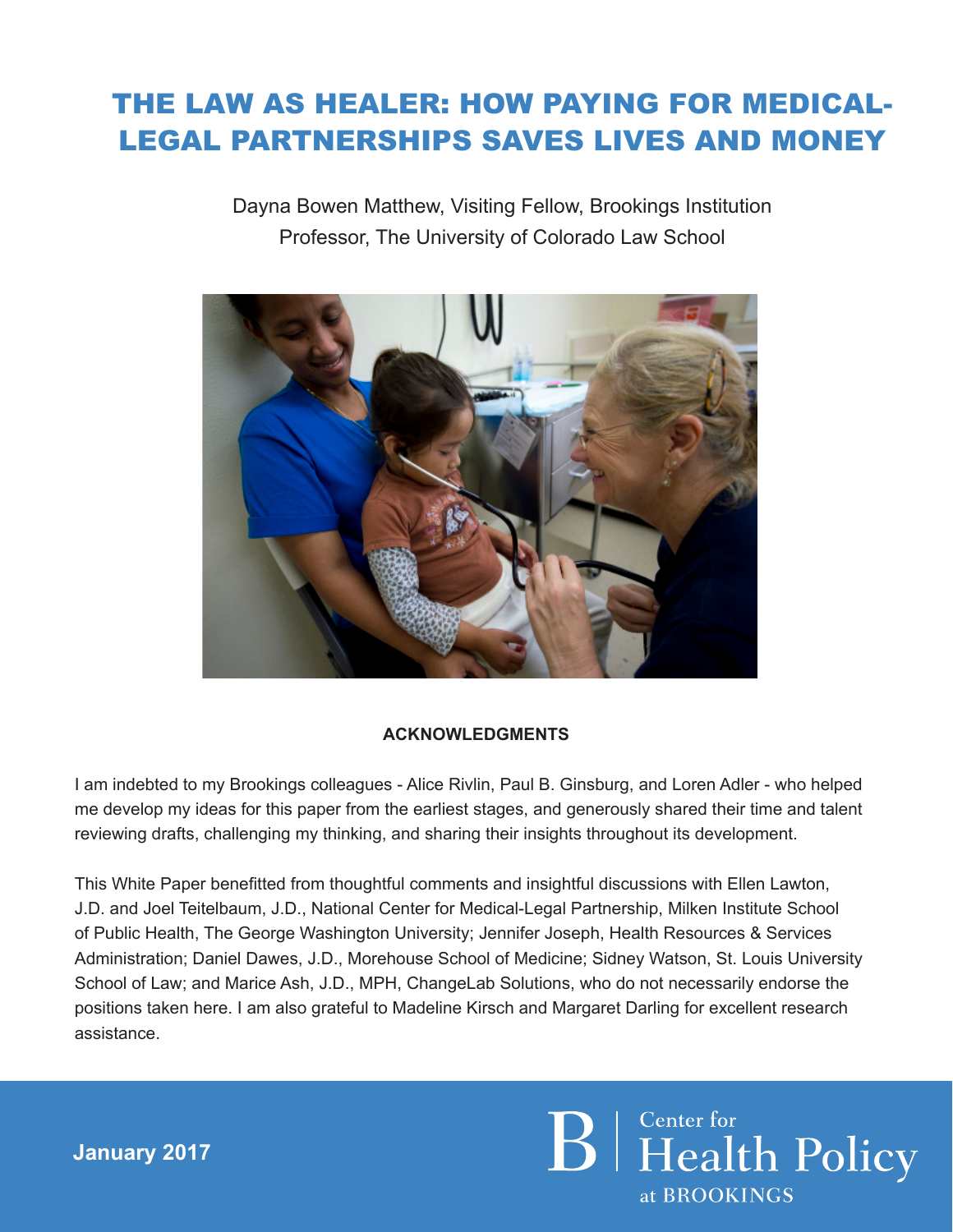### Table of Contents

| <b>Executive Summary</b>                                         | <b>PAGE 3</b>  |
|------------------------------------------------------------------|----------------|
| Introduction                                                     | <b>PAGE 5</b>  |
| What is a Medical-Legal Partnership?                             | <b>PAGE 7</b>  |
| What Are Social Determinants of Health?                          | <b>PAGE 11</b> |
| Medical-Legal Partnerships and the Social Determinants of Health | <b>PAGE 13</b> |
| i. Income and Insurance                                          | <b>PAGE 13</b> |
| ii. Housing and Neighborhood                                     | <b>PAGE 16</b> |
| iii. Education                                                   | <b>PAGE 23</b> |
| iv. Employment                                                   | <b>PAGE 25</b> |
| v. Legal Status                                                  | <b>PAGE 25</b> |
| vi. Personal Safety                                              | <b>PAGE 26</b> |
| vii. The Emerging Business Case for Medical-Legal Partnerships   | <b>PAGE 29</b> |
| Proposals to Sustainably Pay for Medical-Legal Partnerships that |                |
| Improve Health Outcomes                                          | <b>PAGE 33</b> |
| <b>References</b>                                                | <b>PAGE 45</b> |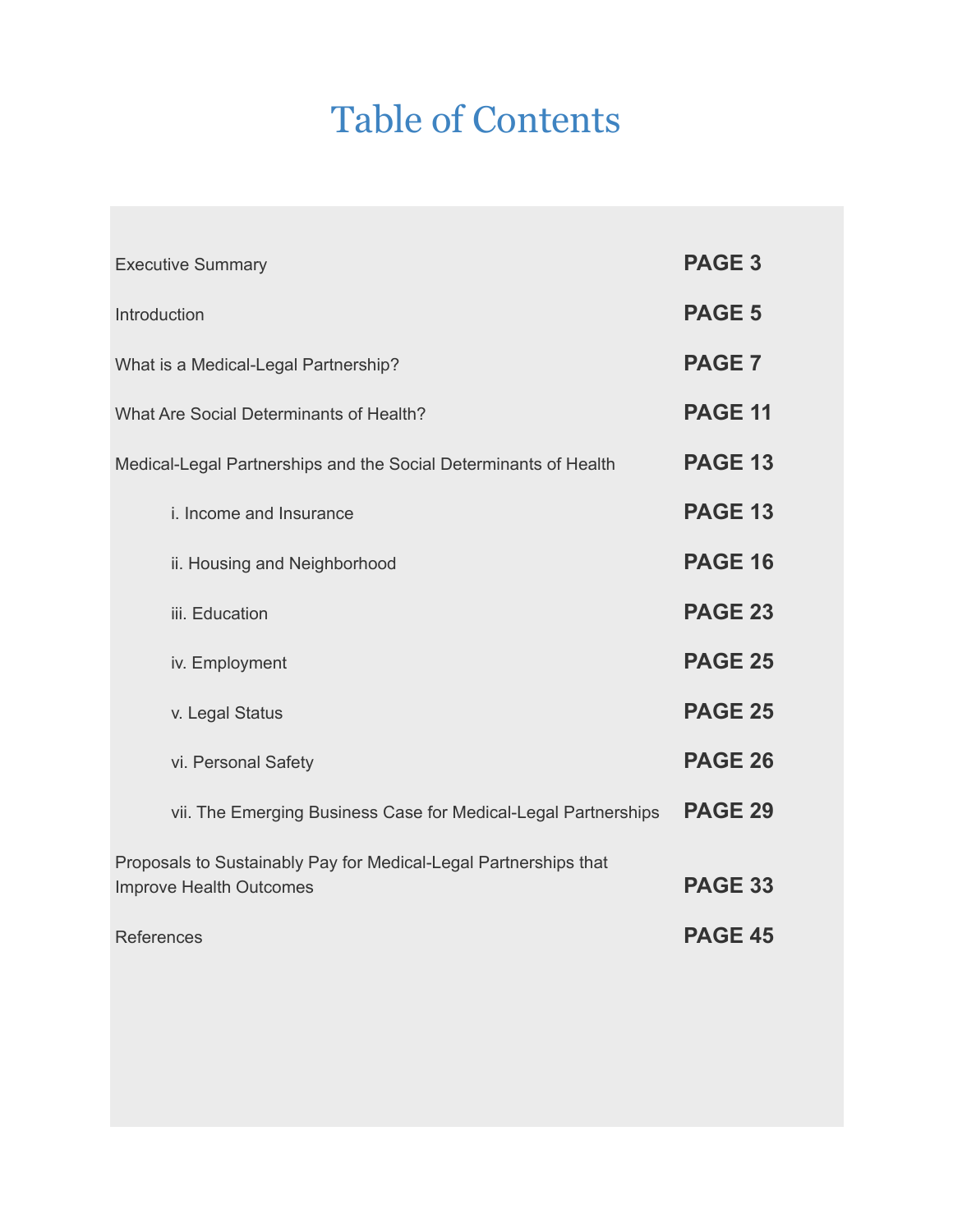### Executive Summary

Health outcomes are worse in the United States than in other developed nations. Why? One reason is that as a nation, we spend less on ameliorating social problems that often result in poor health. Funding streams for health care are deep but narrow, and are rarely able to cover the cost of non-medical needs such as safe, affordable housing or healthy food. But the best evidence confirms these social determinants of health have a bigger impact on population health outcomes than access to medical care.

Despite the inflexibility of health care funding, the good news is that many of the social needs that influence health are guaranteed by law. The bad news is that these laws are either unenforced, or enforced unequally. Therefore, vulnerable individuals often face an impossible situation when they require legal assistance in order to gain access to social supports essential for healthy living, but cannot find or afford an attorney to represent their cause. Millions of Americans are caught in this trap, with one in six people needing legal assistance in order to be healthy.

Families need help fighting unlawful eviction and compelling landlords to fix building code violations that produce substandard living conditions. Victims of domestic violence need protective orders and advocates to keep themselves and their children safe. Workers, and sometimes entire communities, need help to protect them from toxins or environmental hazards. It is precisely these people and groups with the greatest social needs who are least likely to be able to access the legal services required to address them. For these populations, lawyers, working together with health professionals, are healers.

Innovative Medical-Legal Partnerships (MLPs) are designed to strengthen the social determinants of health among low- and moderate-income patients, using the force of law. Specifically, MLPs integrate civil legal aid lawyers into the primary care clinical setting, allowing doctors and lawyers to work together to secure better health preventively, by strengthening legally-protected social supports.

In this paper, I first review the mounting empirical evidence that MLPs can reduce health care costs and improve the quality of health outcomes. I then make seven policy recommendations for stakeholders to work toward payment models that will sustainably pay for MLPs and other interventions that address health-harming social risks. The first three recommendations relate to the use of existing financing vehicles to pay for MLP services. The next two focus on necessary reforms through CMS and its newly formed Physician-Focused Payment Model Technical Advisory Committee (PTAC). Finally, two recommendations are directed toward state and local governments.

#### Recommendations for Using Existing Financial Vehicles

- 1. More health centers should finance MLPs as an "enabling" or "wrap-around" service under Section 330 of the Public Health Services Act;
- 2. Medicaid managed care organizations should use the Centers for Medicare & Medicaid Services' "in lieu of" financing to pay for MLPs; and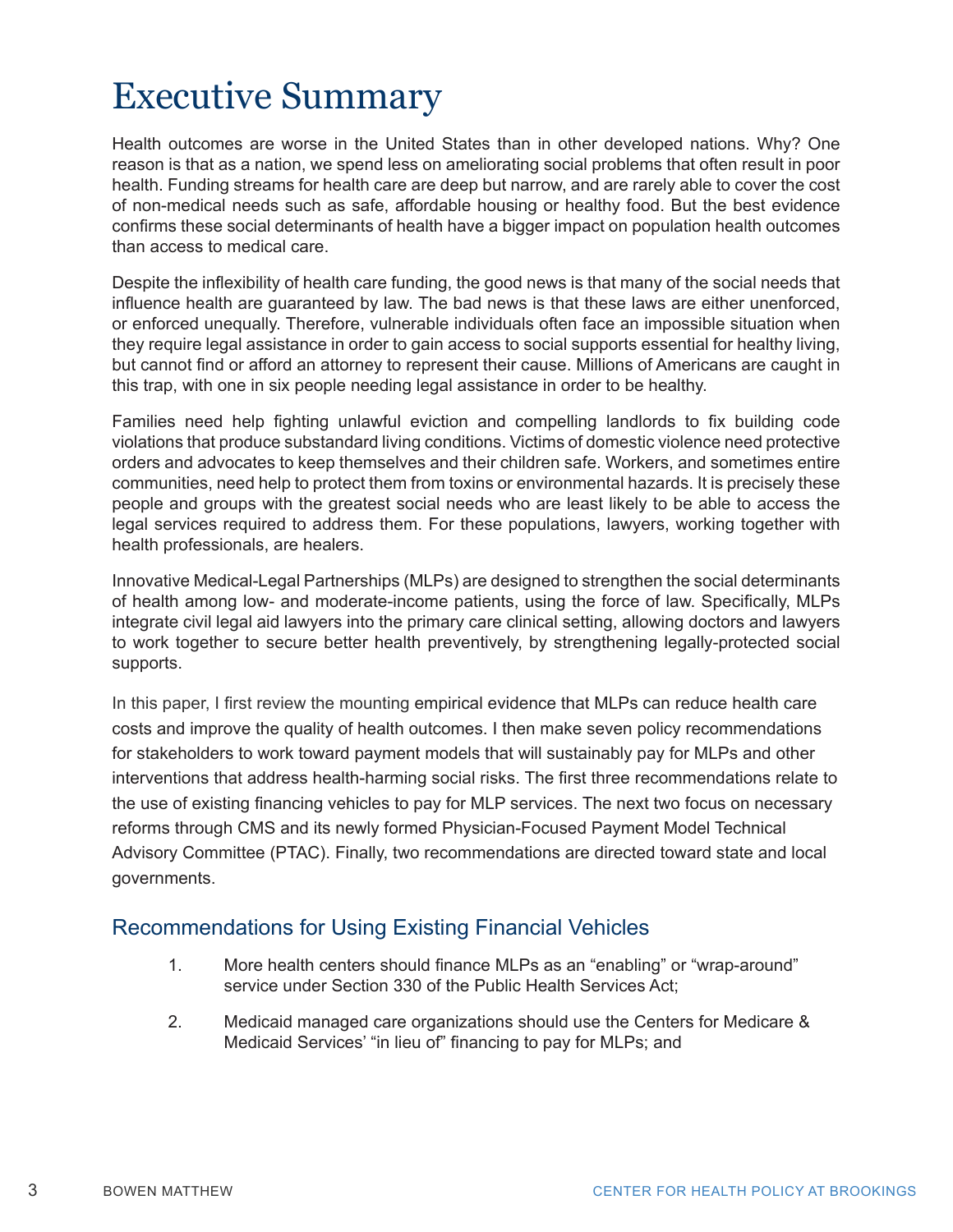3. Established MLPS should expand their use of bundled payment models that a few partnerships already successfully employ.

#### CMS Recommendations

- 4. Physicians should propose episode payment and condition-based payment models to the PTAC to cover MLP services ordered by eligible professionals; and
- 5. CMS should add new Medicare quality metrics in medical homes, ACO and ACH payment models to incentivize providers to incorporate MLP services in private managed care contracts.

#### State Government Recommendations

- 6. States should invest in long-term public and private financing options; and
- 7. State and local government agencies should experiment with blending and braiding strategies such as social impact bonds.

MLPs are emerging as an evidence-based intervention that produces quantifiable results on both individual and population levels. The recommendations in this paper aim to make it financially feasible for MLPs to provide an attorney to every patient in this country who has an unresolved civil legal issue standing between them and the opportunity to live a healthy life.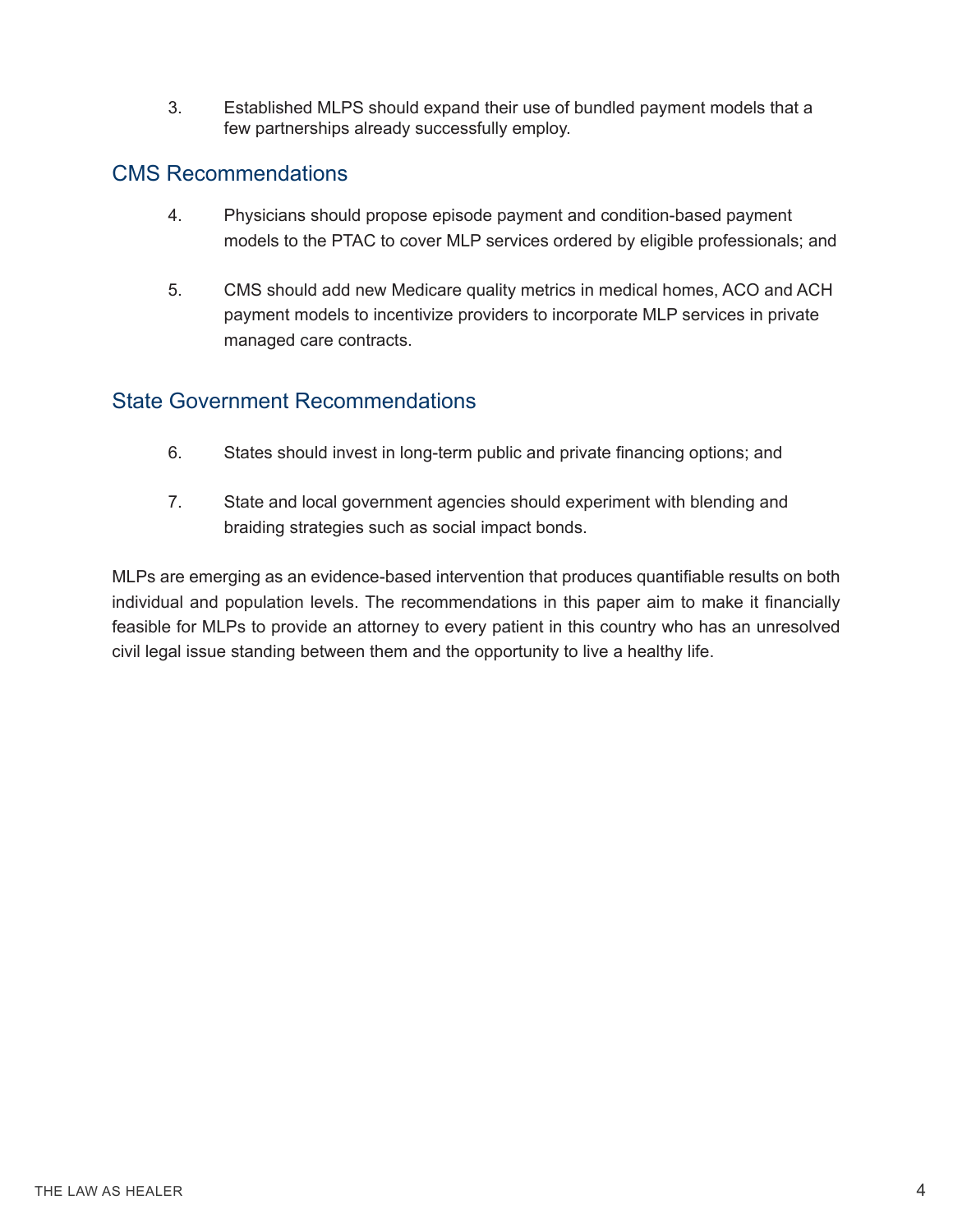## Introduction

Populations—especially vulnerable ones—need much more than good health care to be healthy. As a policy matter, this fact means that American health care will continue to underperform<sup>1</sup> and outspend other nations<sup>2</sup> unless we expand the current model to include innovations that address the social as well as medical determinants of health. $^3$  This paper focuses on how to pay for them.

There is no shortage of good ideas. Numerous delivery innovations have been implemented on a small scale to address patients' social risks. However, none of these interventions have been brought to scale despite evidence some could significantly improve population-level health outcomes.4 This lack is due in large part to the absence of sustainable financing to support long-term social interventions in medical settings. This white paper recommends approaches to sustainably finance one such intervention designed and shown to mitigate several social risks the medical-legal partnership (MLP).

The MLP is a health care delivery model that integrates civil attorneys into the clinical setting to address legal problems that adversely affect patient health. The MLP is an ideal example of an underutilized health care delivery innovation because it demonstrably improves access to several social determinants of health. Also, the national proliferation of the MLP approach provides a broad evidentiary base of the model's performance in a variety of clinical settings, patient populations, and geographic regions.

The concept is not new. Dr. Jack Geiger formed a precursor to the MLP in 1967 to address Mississippi patients' food and housing problems. In the 1980s, health care institutions began working closely with civil legal aid attorneys to confront the AIDS crisis.<sup>5</sup> Dr. Barry Zuckerman founded the nation's first MLP with the Boston Medical Center in 1993.

Today, MLPs operate in 155 hospitals, 139 health centers, and 34 health schools across the country. Several observational studies outline the MLP's benefits, which include improving patient health and quality of care while reducing healthcare costs. Moreover, the MLP has been shown to meaningfully address a range of social determinants to which vulnerable populations frequently

3 Bradley, E. H., Elkins, B. R., Herrin, J. & Elbel, B. (2011). Health and social services expenditures: associations with health outcomes. *BMJ Quality & Safety*. http://qualitysafety.bmj.com/content/early/2011/03/28/bmjqs.2010.048363.short

<sup>1</sup> World Health Organization. (2010). Ranking of the World's Health Systems. Retrieved from:

http://thepatientfactor.com/canadian-health-care-information/world-health-organizations-ranking-of-the-worlds-health-systems 2 OECD Health Statistics. (2016). Current expenditure on health, percent of gross domestic product. Retrieved from: http://www.oecd.org/els/health-systems/health-data.htm

<sup>4</sup> MLPs have penetrated one provider market: The National Nurse-led Care Consortium (NNCC), a network of primary care clinics run by advance practice nurses (nurse practitioners), runs an MLP initiative to support adoption of the MLP approach in nursemanaged health centers. See, http://medical-legalpartnership.org/wp-content/uploads/2016/04/Nurse-Led-MLP-Issue-Brief.pdf. 5 A history of the medical legal partnership movement is available here: http://medical-legalpartnership.org/wp-content/ uploads/2015/01/NACHC-Magazine-A-History-of-the-Medical-Legal-Partnership-Movement.pdf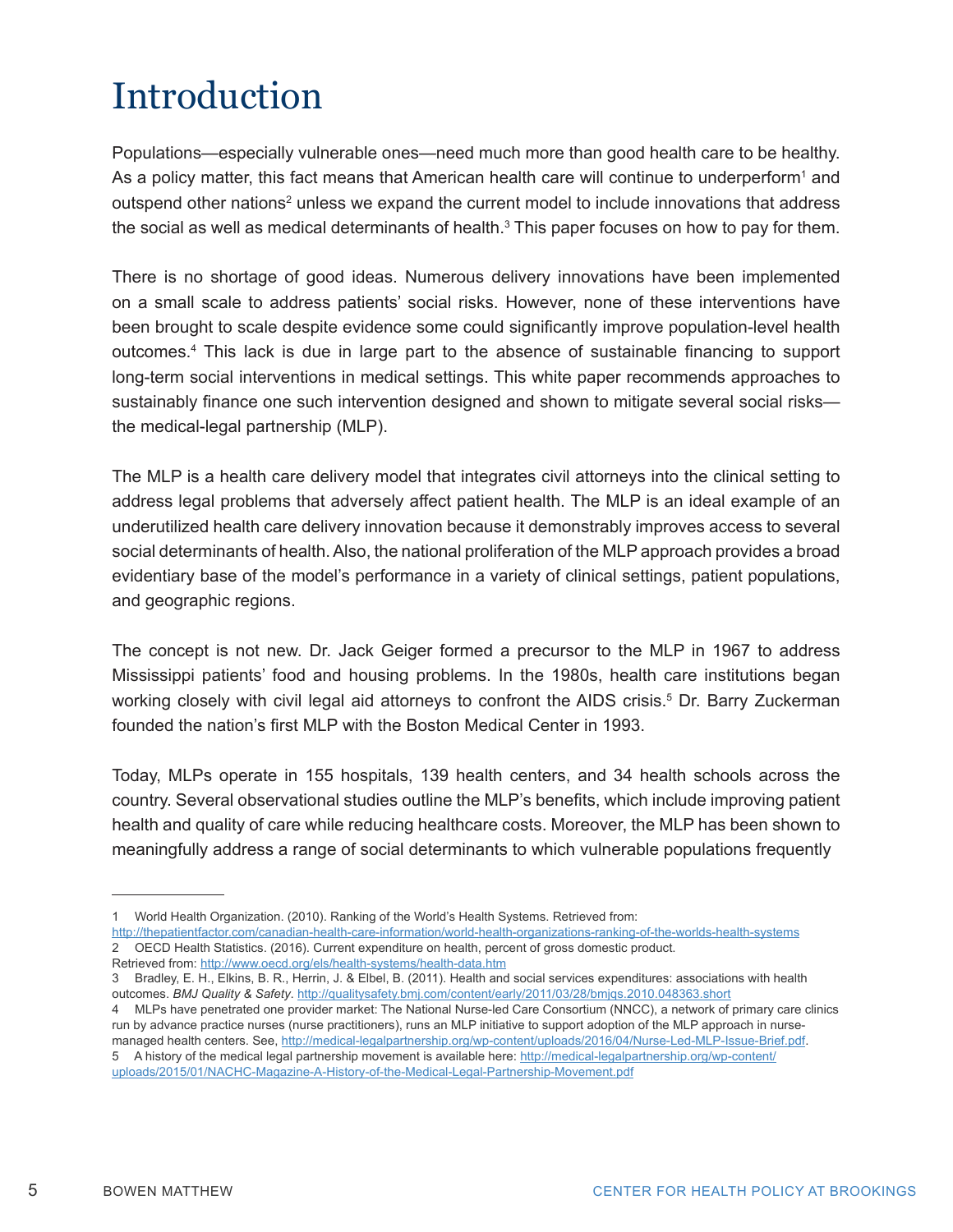lack access, including safe, affordable housing, stable income, and high-quality educational opportunities.

However, MLP funding is fragmented and mostly short-term, yet return on investment (ROI) analyses suggests the model's benefits exceed the costs required to run even mature MLPs. Consequently, MLPs have reached a tipping point. The model has demonstrated its potential to improve vulnerable populations' health, at a reasonable cost, by improving the social conditions in which they work, play and live, but MLPs can reach only small fraction of the populations that most benefit from their services, until they are sustainably financed.<sup>6</sup>

This paper proceeds in four parts. Part I describes the MLP approach with a focus on its relationship to the social determinants of health. Part II explains how the social determinants of health affect population health outcomes. Part III describes how MLPs affect the social determinants; here, we review the evidence that MLPs improve health outcomes for each legal service that MLPs provide. Part IV presents the core policy proposals for this paper and their justifications. Our financing proposals can be applied to other innovations that integrate non-medical services as part of primary healthcare delivery in order to better adddress the social determinants of population health.

<sup>6</sup> Recently, the national center for MLPs issued a report that contained the qualitative responses of over 250 MLP respondents nationally. Among the reports four recommendations, the drafters explained the need to "grow, improve, and sustain MLPs by building out critical infrastructure elements like diverse and stable funding streams." See, Regenstein, M., Sharac, J. & Trott, J. (2016). The State of the Medical-Legal Partnership Field: Findings from the 2015 National Center for Medical-Legal Partnership Surveys. National Center for Medical-Legal Partnerships. Retrieved from: http://medical-legalpartnership.org/wp-content/ uploads/2016/08/2015-MLP-Site-Survey-Report.pdf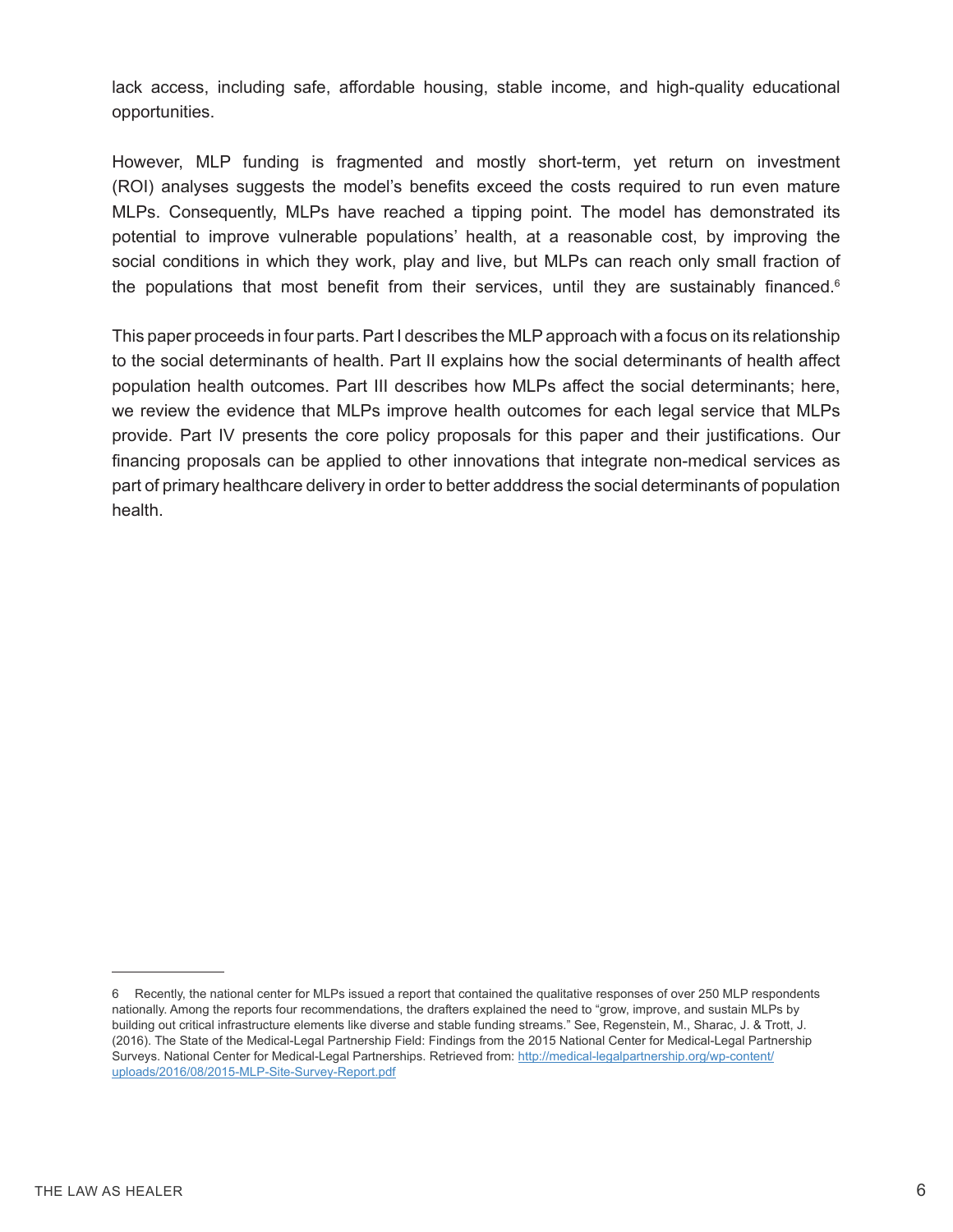# I. What is a Medical-Legal Partnership?

Medical-legal partnerships help low income and underserved populations improve their health and health care by addressing legal issues that adversely affect their health. First, MLP attorneys change traditional delivery systems so that health providers routinely screen patients to identify unmet legal needs that harm health. An example is a family living in an apartment with levels of lead in paint, soil, or water that violate federal safety standards. Next, MLPs integrate lawyers as members of the health care delivery team to address legal problems collaboratively with providers. For example, physicians and attorneys work together to compile evidence to support patients in negotiations, as well as in legislative, administrative, or judicial hearings. However, the overwhelming majority of lawyers in MLPs across the country are part of publicly-funded legal aid offices, or are funded by law school or philanthropic grants for work on MLP cases.

Most of the nation's 300 MLPs are unsustainably financed. The MLP approach is founded on the premise that addressing patients' income, housing, education, personal safety, and other legal problems<sup>7</sup> will improve health outcomes.<sup>8</sup> Most often those legal needs concern inequitable access to medical care, or problems with one of the social determinants of health. MLPs are designed to bridge the gap between unaddressed legal issues that exacerbate patients' health problems, and the medical provider who is treating patients' health problems.<sup>9</sup> MLPs train clinicians to screen patients for health-harming legal needs, and work through in-clinic attorneys to address those needs preventively. In contrast, providers in most traditional health care settings discover a patient's social needs only after the patient is in crisis (e.g. evicted, without heat, suffering elevated blood lead levels), if at all. The physician practicing in a traditional setting may refer that patient to an attorney outside the clinic. But because that attorney is unrelated to the clinic, unaware of the health impacts caused by the legal crisis, and likely under-resourced, resolution of the legal issue may be slow, and the associated adverse impacts on patient health may be prolonged.

MLP attorneys provide three core services.<sup>10</sup> First, MLP lawyers provide legal representation to address adverse social conditions for which there are legal remedies, and which have the potential to improve patient health. Examples include requiring landlords to remove lead paint, toxins or mold, appealing wrongful public benefit terminations, and enforcing educational accommodations for disabled children. Second, MLPs transform health and legal institutional practices by training clinical providers to screen for and identify patients' social and legal needs during office visits. The goal is to identify these needs while they may be addressed preventively in the same way

<sup>7</sup> The MLP acronym for this list of legal issues MLPs address is "I-HELP." See, http://medical-legalpartnership.org/mlp-response/ how-civil-legal-aid-helps-health-care-address-sdoh/

<sup>8</sup> See, National Center for Medical Legal Partnership, "The Need for Medical-Legal Partnership," here: http://medicallegalpartnership.org/need/

<sup>9</sup> See, National Center for Medical Legal Partnership, "The MLP Response," here: http://medical-legalpartnership.org/mlpresponse/

<sup>10</sup> See, National Center for Medical Legal Partnership, "How MLP Works: A Utilities Case Study," here: http://medicallegalpartnership.org/mlp-response/how-medical-legal-partnership-works/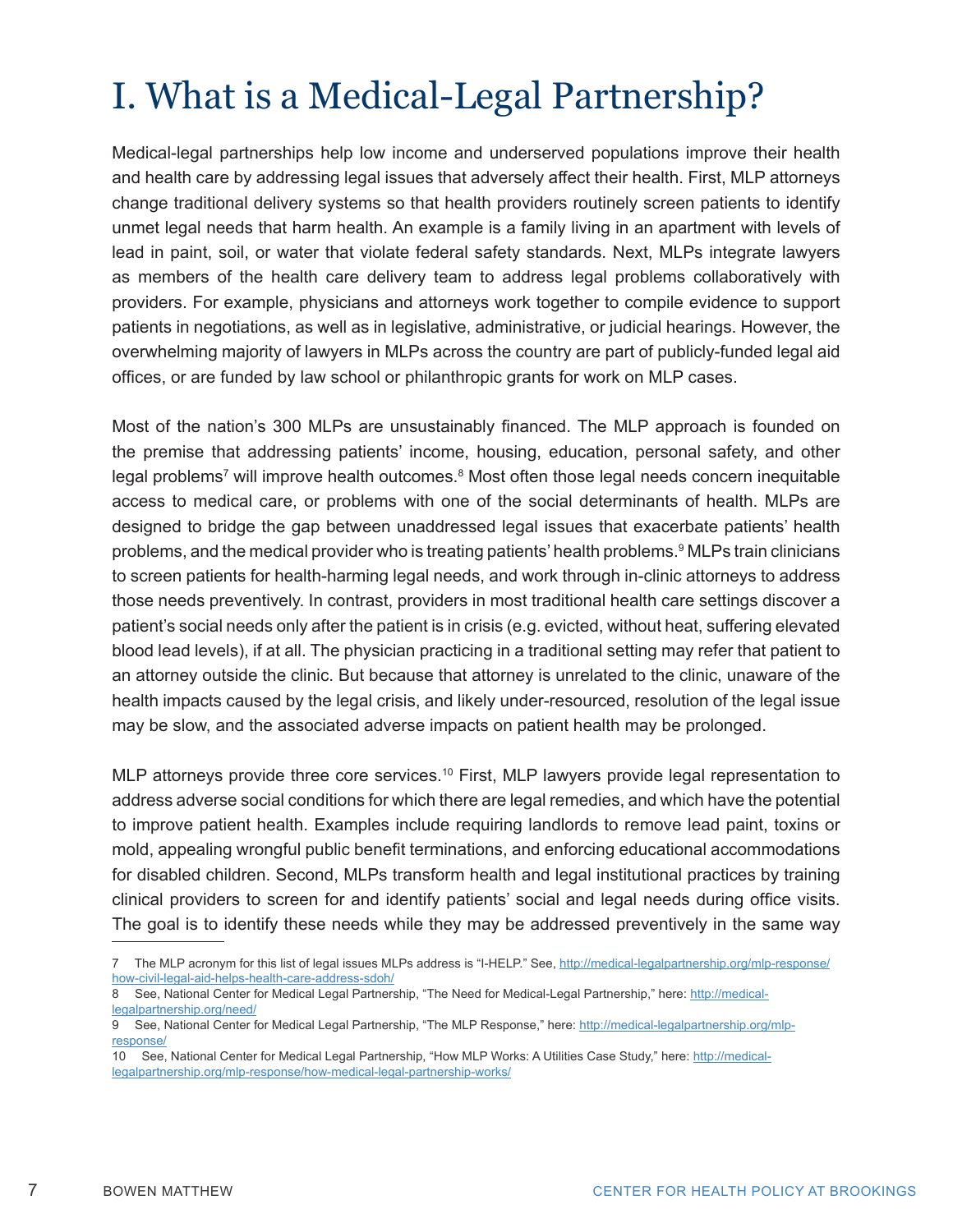that physicians seek to provide preventive rather than crisis medical care. Third, MLPs advocate for structural policy changes at an institutional, local, state, and federal level. MLP attorneys bring a "patient-to-policy" perspective, identifying needs in the communities they serve, and then working to improve policies and laws that impact those communities and ultimately, the social determinants of individual and population health.

Some MLPs serve the needs of an identifiable population. LegalHealth in New York City, for example, is an MLP that partners with public hospitals to help veterans maintain stable housing, obtain VA disability benefits and access mental health services to cope with trauma after their return home from battlefield service. In Cincinnati, Ohio, an MLP called Child HeLP addresses substandard housing conditions that thwart children's recovery from asthma and other chronic conditions. Child HeLP also addresses custody, family violence, special education, and public benefits issues that present upstream barriers to children's health and well-being. Other MLPs serve a general population, while still others specialize in a particular type of legal problem. The majority of MLPs serve children (59 percent). Three-quarters of the health organizations that partner with MLPs are located in underserved areas; in 2015, 84 percent had at least a quarter of their patients on Medicaid and 47 percent have an uninsured patient population. A substantial number of MLPs also serve immigrants, the elderly, veterans, Native Americans, or adult patients with high-utilization rates.

A few MLPs are known for effective policy advocacy on a specific public health legal issue. However the movement has not succeeded generally at elevating the approach from the individual caseby-case level, to a public health tool that affects population health. A few exceptions stand out. The Health Justice Project (HJP) in Chicago is an example of an MLP that effectively improves population health. HJP received frequent reports of children with elevated blood lead levels in its affiliated clinics. In response, the MLP fought to require the Chicago Housing Authority to lower the level of lead poisoning in children that would trigger a mandatory assessment of the need for lead abatement. Moreover, this MLP partnered with legal aid groups, health experts, and providers to file a petition for rulemaking. The result was that the United States Department of Housing and Urban Development announced amendments to improve protections for children in public housing under the "Lead Based Paint Poisoning Prevention in Certain Residential Structures" regulations.11

In another case, MLP staff and health care providers responded to the high frequency of patients in their clinic experiencing utility shut-off notices. That MLP included a form letter in the health care center's electronic medical records for clinicians to access, sign and submit efficiently. Attorneys from this MLP also testified before state regulators based on the medical consequences of utility shut-offs. The outcome was change in regulations that reduced the need for chronic disease recertification to prevent utility shut-offs and allowed nurses to sign shut-off appeal letters.

11 24 C.F.R. 35.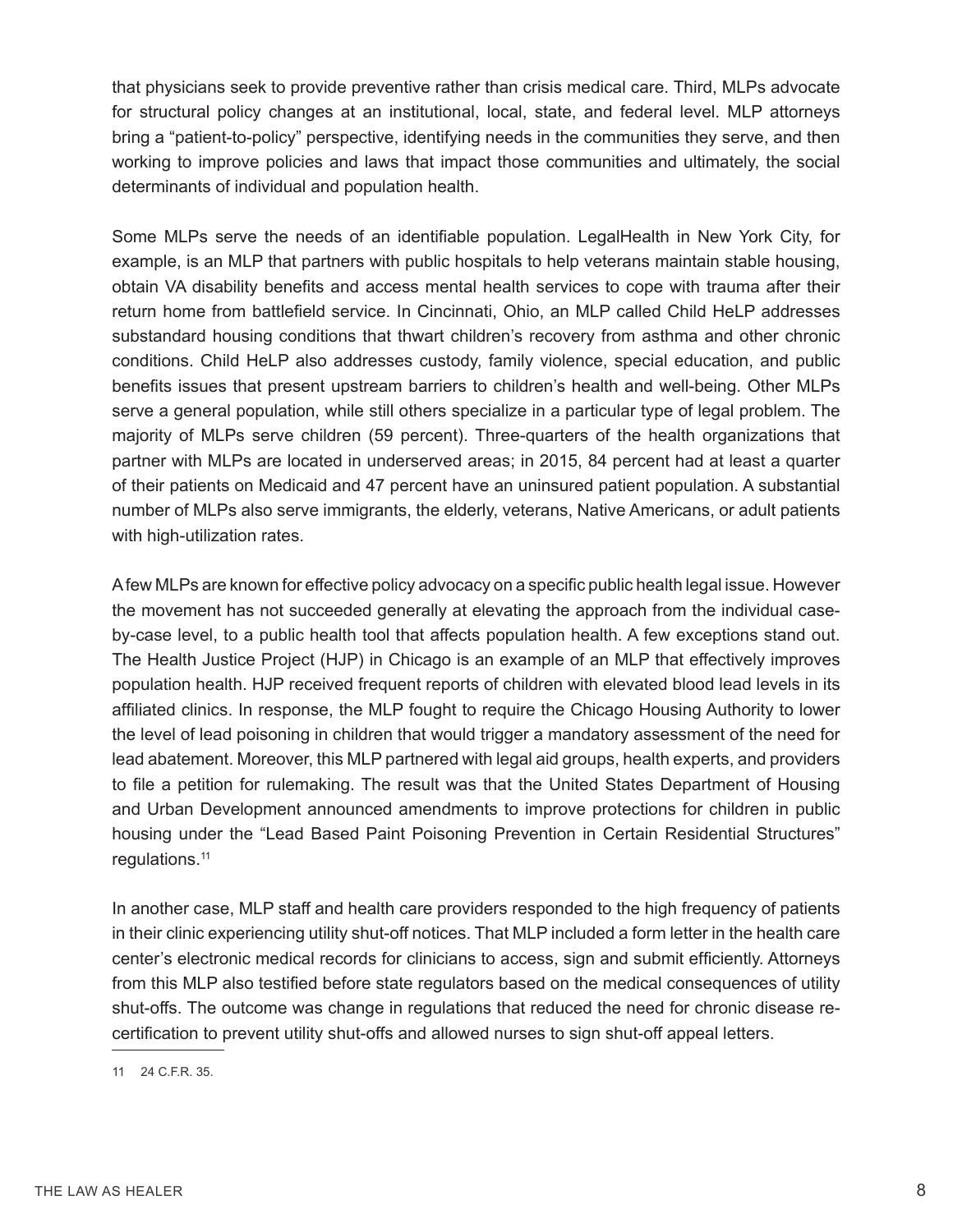#### **Figure 1. Frequency and type of problems identified by low-income Minnesota residents (2014)**



Source: Overcoming Barriers That Prevent Low-Income Persons from Resolving Civil Legal Problems. *Bench & Bar of Minnesota*.

The need for MLP representation is particularly acute among the poor. Studies consistently show that low income people have significantly more unresolved civil legal problems than higher income people, and that low income people are less likely to obtain legal assistance for their problems.12 As a result, 70 to 90 percent of the legal needs related to housing, family, and consumer issues that low-income families face go unaddressed. In a qualitative study of Minnesota's low income population, the intersection between physical and mental disability and these unresolved legal issues was clearly shown in data that is representative of populations around the country. As shown in Figure 1 below, housing and healthcare problems were the leading problems that poor people with physical or mental disabilities encountered, and the vast majority of all problems they identified would likely require legal services such as litigation to resolve.<sup>13</sup> For example, lawyers may help address unhealthy employment conditions, inadequate educational accommodations for disabled students, immigration and transportation barriers to accessing health care or environmental claims that traffic routes unfairly expose vulnerable communities to harmful pollution.

Un-represented (or *pro se*) litigants in civil matters suffer much worse outcomes than those with legal representation.14 Indeed, Secretary of Health and Human Services Sylvia Mathews Burwell has explained, "civil legal aid ensures that more Americans have access to good nutrition, safe housing and other basic human necessities that are essential to overall health and well-being."<sup>15</sup>

- 12 Greene, S. S. (2016). Race, Class, and Access to Civil Justice. I*owa Law Review*, (101): 1263-1321.
- 13 Lieberman, H. (2011). Overcoming Barriers That Prevent Low-Income Persons from Resolving Civil Legal Problems. *Bench & Bar of Minnesota*. Retrieved from: http://www.mncourts.gov/Documents/0/Public/administration/Final\_MN-CABS\_Study\_ September\_2011.pdf

<sup>14</sup> Engler, R. (2009). Connecting Self-Representation to Civil Gideon: What Existing Data Reveal About When Counsel is Most Needed. *Fordham Urban Law Journal*, (37). Retrieved from: http://ir.lawnet.fordham.edu/ulj/vol37/iss1/2/

<sup>15</sup> White House Legal Aid Interagency Roundtable. (2016)."Expanding Access to Justice, Strengthening Federal Programs." First Annual Report of the White House Legal Aid Interagency Roundtable.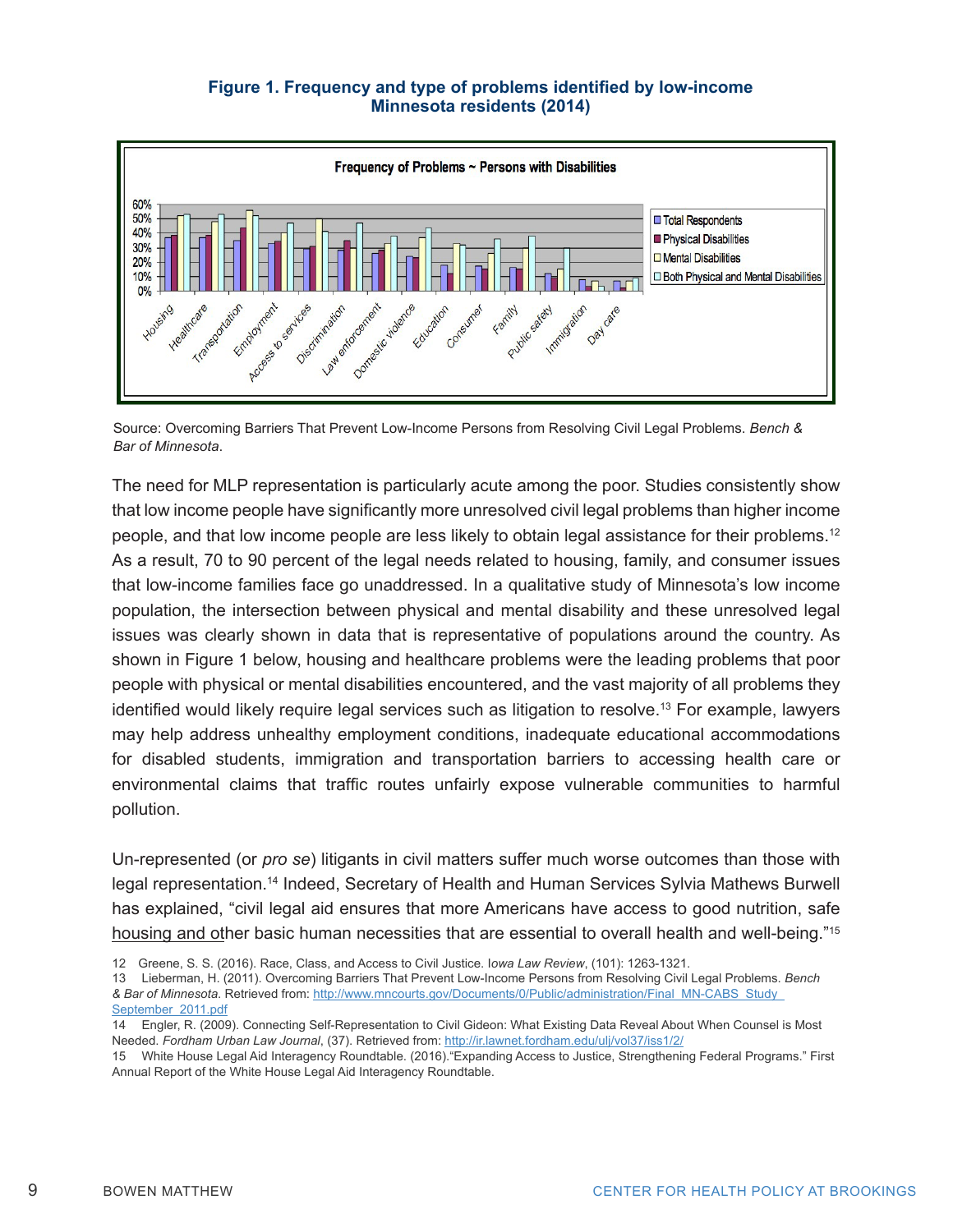The unifying concept that underlies the MLP model is that legal intervention provides services to vulnerable patients that address poor health outcomes by mitigating risks known as the social determinants of health.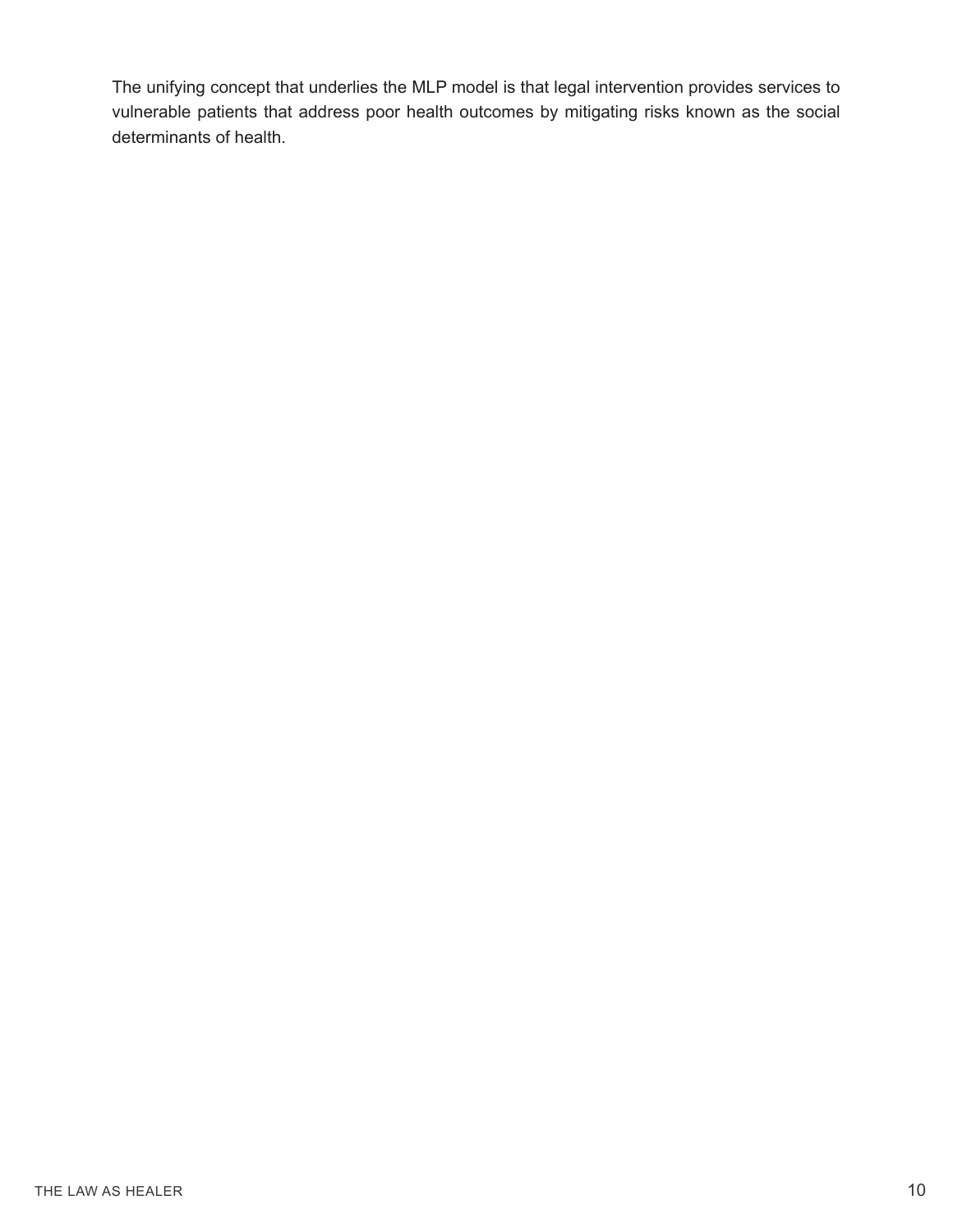## II. What Are Social Determinants of Health?

Social determinants are the economic and social conditions that shape individual and population health. While social scientists recognize five factors that may contribute to health outcomes,<sup>16</sup> the social factors which include the social environment (e.g. income, gender, disability, and race discrimination), the physical environment (neighborhood and living conditions), and access to health care have at least as strong an association with poor health outcomes as genetics, biology, or effects of individual behaviors related to diet, smoking, exercise, or alcohol consumption.<sup>17</sup> Therefore, policy interventions that address the social determinants of health are essential to improving population health.

The World Health Organization (WHO) compiled the first comprehensive evidence of the association between social determinants and population health in 1998 based on clear evidence of the inverse relationship between socioeconomic status and poor health.18 The evidentiary basis for the association WHO spotlighted can be traced to "The Whitehall Studies," a pair of analyses from the UK that identified an inverse relationship between the social status of British civil servants—all of whom obtained health care through the National Health Service—and their relative risk of morbidity and mortality. The Whitehall studies compiled over 15 years of longitudinal data for a cohort of over 10,000 study participants. The data showed that shorter life expectancy and most diseases occur more commonly further down the social ladder, less commonly in the middle-class, and least among upper-class populations. This relationship, called the "social gradient," reflects the fact that people with lower socioeconomic status (SES) bear at least twice the risk of shorter life expectancy and disease morbidity than people with higher socioeconomic status (SES).<sup>19</sup> The major contribution of the Whitehall studies was to confirm that psychosocial conditions at work, home, and in communities account for the social gradient.

More recently, researchers have attempted to identify causal mechanisms that link specific social determinants to poor health outcomes. Several studies have linked mortality and poverty,<sup>20</sup> as well as mental health and more specifically income inequality with health disparities.<sup>21</sup>

<sup>16</sup> McGovern, L., Miller, G. & Hughes-Cromwick, P. (2014). The Relative Contribution of Multiple Determinants to Health Outcomes [Policy Brief]. *Health Affairs*. Retrieved from: http://healthaffairs.org/healthpolicybriefs/brief\_pdfs/healthpolicybrief\_123.pdf 17 Forchuk, C., Dickins, K. & Corring, D. J. (2016). Social Determinants of Health: Housing and Income. *Healthcare Quarterly*, (18)SE: 27-31. See also, Heiman, H. J. & Artiga, S. (2015). Beyond Health Care: The Role of Social Determinants in Promoting Health and Health Equity [Issue Brief]. Kaiser Family Foundation. Retrieved from: http://kff.org/disparities-policy/issue-brief/beyondhealth-care-the-role-of-social-determinants-in-promoting-health-and-health-equity/

<sup>18</sup> Wilkinson, R. & Marmot, M. (Eds.) 2003. *Social Determinants of Health: The Solid Facts* (2nd ed.). World Health Organization: Denmark. Retrieved from: http://www.euro.who.int/ data/assets/pdf\_file/0005/98438/e81384.pdf

<sup>19</sup> Marmot, M. & Brunner, E. (2005). Cohort Profile: The Whitehall II Study. *International Journal of Epidemiology*, 34(2): 251-256.

<sup>20</sup> Brooks-Gunn, J. & Duncan, G.J. (1997). The Effects of Poverty on Children. *Children and Poverty*, 7(2): 55-71.

<sup>21</sup> Marmot, M. (2005). Social determinants of health inequalities. *The Lancet*, 365(9464): 1099-1104.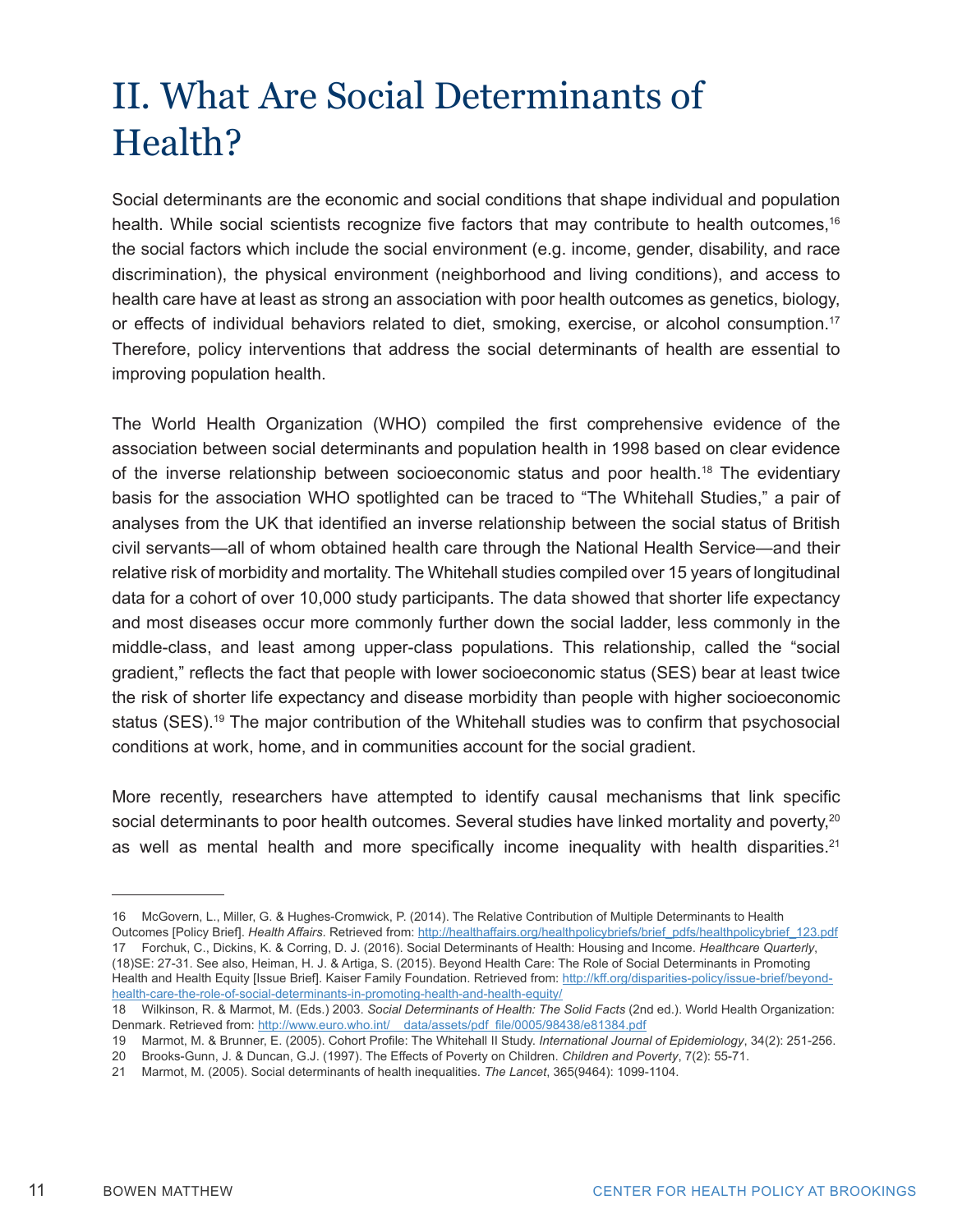Other researchers have identified poor housing conditions, $22$  stressful work environment, $23$ and educational disparities<sup>24</sup> as social mechanisms that have a deleterious impact on health. Importantly, health behaviors such as smoking, alcohol consumption and drug use have been associated with poor social conditions such as low income<sup>25</sup> and low educational attainment. The causal relationship between these social risks is a matter of debate. However, the association between social risks and inferior health outcomes has been quantified by some researchers who purport to show these risks are a mechanism by which health inequities occur.

Estimating the contribution a social risk factor makes to particular health outcomes is complex. Disease and injury may be linked to multiple potential causal factors. Measuring the impact of social determinants is further complicated by confounding differences in populations being compared, the importance of intergenerational or life-course perspectives, data availability, and the timing of impacts and outcomes measured. Vulnerable patient populations may not readily present themselves for data collection for several reasons including historically informed distrust of medical researchers. Also, causality is bi-directional. While social risk factors can cause poor health, poor health can lead to lower income and educational attainment.

Despite these challenges, several researchers have estimated relative contributions of social risk factors to morbidity and mortality. For example, researchers David Cutler and Adriana Lleras-Muny estimated that, using a three percent discount rate, a year of education raises earnings by approximately 10 percent in the United States, reduces the risk of heart disease by 2.16 percentage points, reduces the risk of diabetes by 1.3 percentage points, and increases life expectancy by 0.18 years. Sandro Galea and colleagues estimate that approximately 245,000 U.S. deaths in 2000 were attributable to low education, 176,000 to racial segregation, 162,000 to low social support, 133,0000 to individual-level poverty, 119,000 to income inequality, and 39,000 to area-level poverty. <sup>26</sup> While the methods to accurately quantify the impact of each social determinant on adverse health outcomes are still evolving, medical-legal partnerships have been shown to improve the association between each of these upstream social determinants, and downstream patient health outcomes.

<sup>22</sup> Krieger, J. & Higgins, D. L. (2002). Housing and Health: Time Again for Public Health Action. *American Journal of Public Health*, 92(5): 758–768.

<sup>23</sup> Siegrist, J. (1996). Adverse health Effects of High-Effort/Low-Reward Conditions. *Journal of Occupational Health Psychology*, 1(1): 27-41.

See also, Robert Wood Johnson Foundation, (March 2013) "How Does Employment, or Unemployment Affect Health?" 24 Zimmerman, E. B., Woolf, S. H. & Haley, A. (2015). Understanding the Relationship Between Education and Health: A Review

of the Evidence and an Examination of Community Perspectives. A*gency for Healthcare Research and Quality*. Retrieved from: http://www.ahrq.gov/professionals/education/curriculum-tools/population-health/zimmerman.html

<sup>25</sup> Smoking prevalence of blue collar workers is double that of white collar workers. This difference may be explained by the additional psychological stressors low income brings (Sorensen, Barbeau, Hunt, & Emmons, 2004; Barbeau, Krieger, & Soobader, 2004).

<sup>26</sup> Galea, S. et al. (2011). Estimated Deaths Attributable to Social Factors in the United States. *American Journal of Public Health*, 101(8): 1456-1465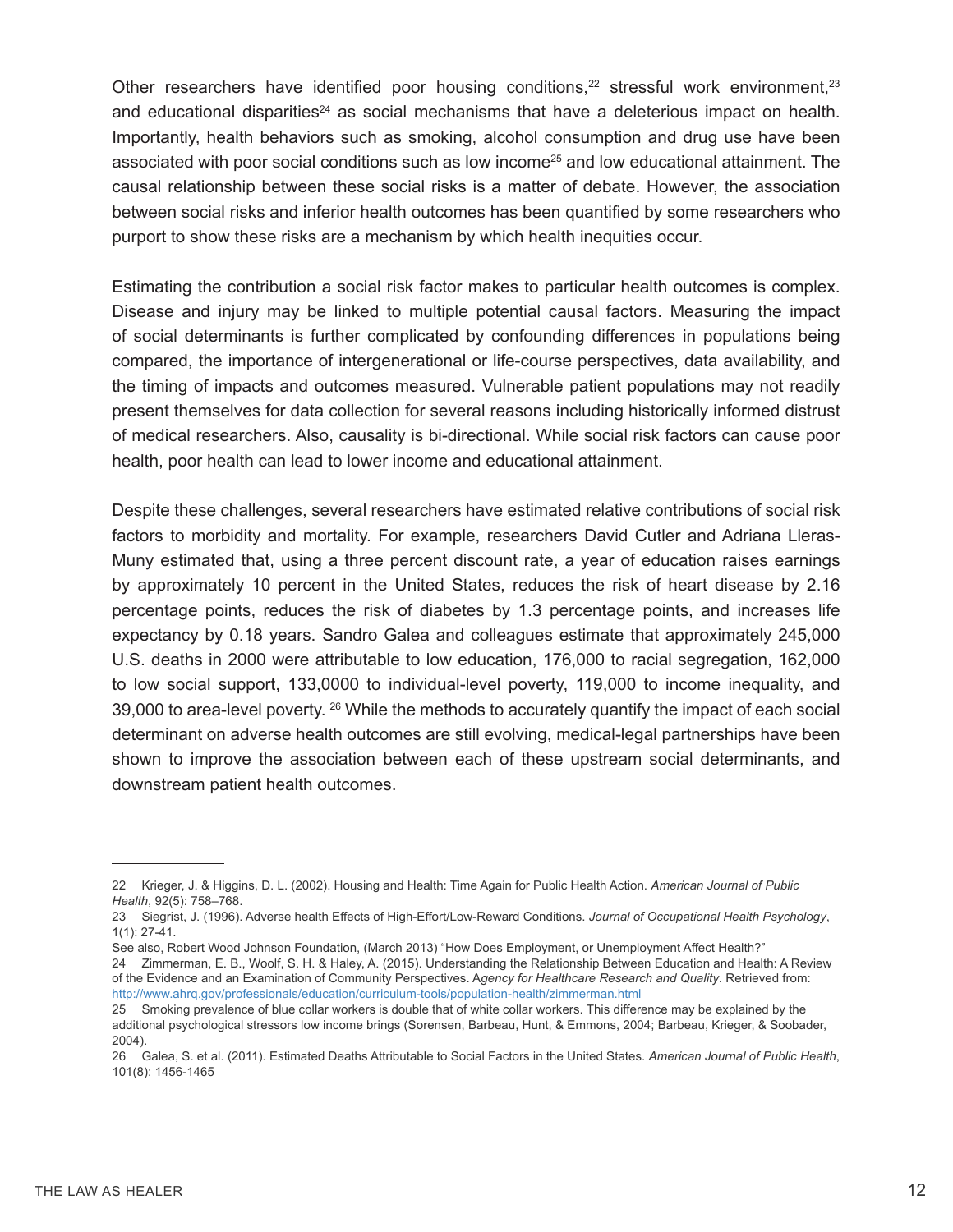## III. Medical-Legal Partnerships and the Social Determinants of Health

Low-income Americans report having a broad range of civil legal problems,<sup>27</sup> but limited access to attorneys who can help address them.<sup>28</sup> MLPs selectively screen patients to address legal issues that fit within a list of "health-harming civil legal needs." These are summarized by the acronym "I-HELP."29 The acronym stands for the categories of civil legal problems that MLP attorneys handle: income supports, housing, education and employment, legal status (e.g. immigration, divorce, custody), and personal safety. This section summarizes the type and extent of the health harm represented by each type of need or social determinant, the legal services that MLPs provide, and evidence of the impact that medical-legal partnerships have on health.

Economic hardship adversely affects health. Moreover, the health effects of economic insecurity are mediated by economic policies.<sup>30</sup> Factors that contribute to economic insecurity include unemployment, working conditions at an undesirable job, income loss due to structural economic changes, and low wage rates that result in being unable to pay one's bills. These economic risk factors are associated particularly strongly with adverse mental health outcomes. Moreover, lowincome people who experience economic insecurity are more likely to have high blood pressure, high cholesterol, diabetes, and obesity. In short, the association between income instability and poor health is clear and well-documented.

#### **1. Income and Insurance**

Income insecurity is also associated with increases in the incidence of poor health behaviors such as smoking, excessive alcohol consumption, and drug use. Admittedly, there is some evidence that individual and community characteristics may contribute to the ability to experience positive health outcomes despite economic disadvantage, $31$  particularly within immigrant populations. $32$ 

However, the interaction among low-socioeconomic status, health behaviors, and health outcomes is complex and only partly understood by researchers.<sup>33</sup> It has been shown, for example, that

<sup>27</sup> Legal Services Corporation. (2009). Documenting the Justice Gap in America: The Current Unmet Civil Legal Needs of Low-Income Americans. Retrieved from: http://www.americanbar.org/content/dam/aba/migrated/marketresearch/PublicDocuments/ JusticeGaInAmerica2009.authcheckdam.pdf

<sup>28</sup> National Center for Access to Justice. (2016). The Justice Index, 2016. Fordham Law School. Retrieved from: http:// justiceindex.org/2016-findings/attorney-access/

<sup>29</sup> National Center for Medical Legal Partnership. (n.d.) How Civil Legal Aid Helps Health Care Address SDOH. Retrieved from: http://medical-legalpartnership.org/mlp-response/how-civil-legal-aid-helps-health-care-address-sdoh/

<sup>30</sup> Catalano, R. (1991). The health effects of economic insecurity. *American Journal of Public Health*, 81(9): 1148-1152.

<sup>31</sup> Mechanic, D. & Tanner, J. (2007). Vulnerable People, Groups, and Populations: Societal View. *Health Affairs*, 26(5): 1220- 1230.

<sup>32</sup> Franzini, L. & Fernandez-Esquer, M. E. (2004). Socioeconomic, Cultural, and Personal Influences on Health Outcomes in Low Income Mexican-Origin Individuals in Texas. *Social Science & Medicine*, 59(8): 1629-1646.

<sup>33</sup> Adler, N. E. & Newman, K. (2002). Socioeconomic Disparities in Health: Pathways and Policies. H*ealth Affairs*, 21(2): 60-76.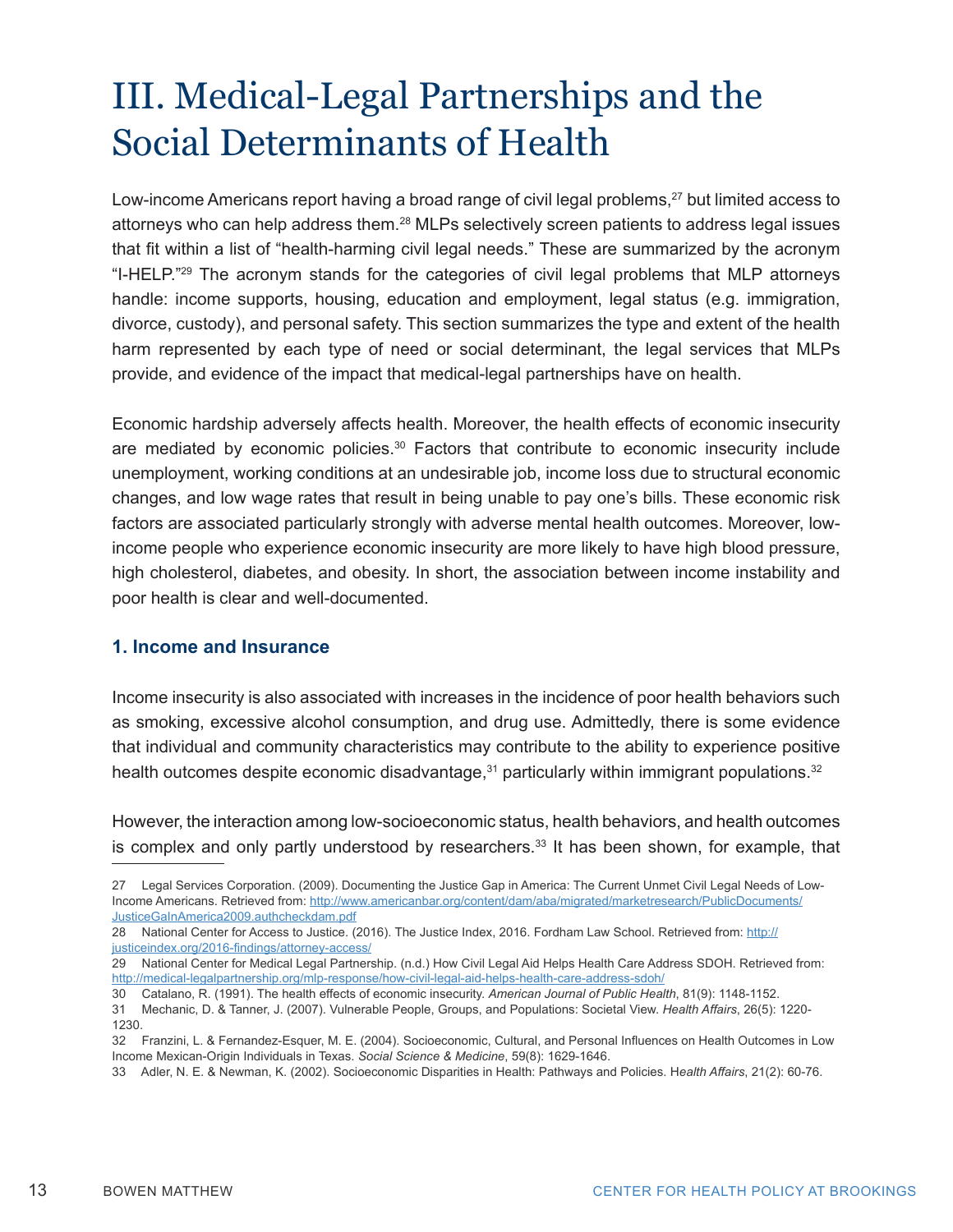income insecurity increases stress,<sup>34</sup> which can lead to poor health behaviors. Also, environment and social context influence have an effect on health behaviors. Therefore, policy solutions must take the social circumstances of target audiences into account.35

Income insecurity threatens all aspects of life from the families' ability to buy healthy food to their mental health.36 The American Academy of Pediatrics has noted that the health effects of poverty on U.S. children include direct impacts from the inability to meet basic food and housing needs leading to malnutrition, chronic infection, and mental health problems. The financially insecure are more likely to have obese children. Income insecurity is also associated with indirect harms such as domestic abuse or neglect that can arise as a byproduct of increased family stress. The long-term consequences on children and adults, of one year of child maltreatment in the United States, are estimated to increase direct health care costs by \$150 billion.<sup>37</sup> The most telling data summarizing these various health effects of income insecurity is the well-documented association between income and life expectancy.38



#### **Figure 2. Expected age of death for 40-year-olds, by gender and household income percentile**

Source: Chetty et al. 2016.

Note: Sample pools individuals who turn 40 during the period 2001-14.

Source: Schanzenbach, D. W., Nunn, R. & Bauer, L. (June 2016). The Changing Landscape of American Life Expectancy. *The Hamilton Project*. Brookings Institution. Retrieved from: http://www.hamiltonproject.org/assets/files/ changing\_landscape\_american\_life\_expectancy.pdf; Chetty, R. et al. (2016). The association between income and life expectancy in the United States, 2001-2014. *Journal of the American Medical Association*, 315(16): 1750-1766.

<sup>34</sup> Mani, A., Mullainathan, S. et al., (2013). Poverty Impedes Cognitive Function. *Science*, 341(6149): 976-980.

<sup>35</sup> Adler and Newman, *Id*. at 69.

<sup>36</sup> Rose, D. (1999). Economic Determinants and Dietary Consequences of Food Insecurity in the United States. *Journal of Nutrition*, 129(2S Suppl): 517S-520S.

<sup>37</sup> Fang, X. et al. (2012). The economic burden of child maltreatment in the United States and implications for prevention. *Child Abuse & Neglect*, 36(2): 156-165.

<sup>38</sup> Chetty, R. et al. (2016). The association between income and life expectancy in the United States, 2001-2014. *Journal of the American Medical Association*, 315(16): 1750-1766.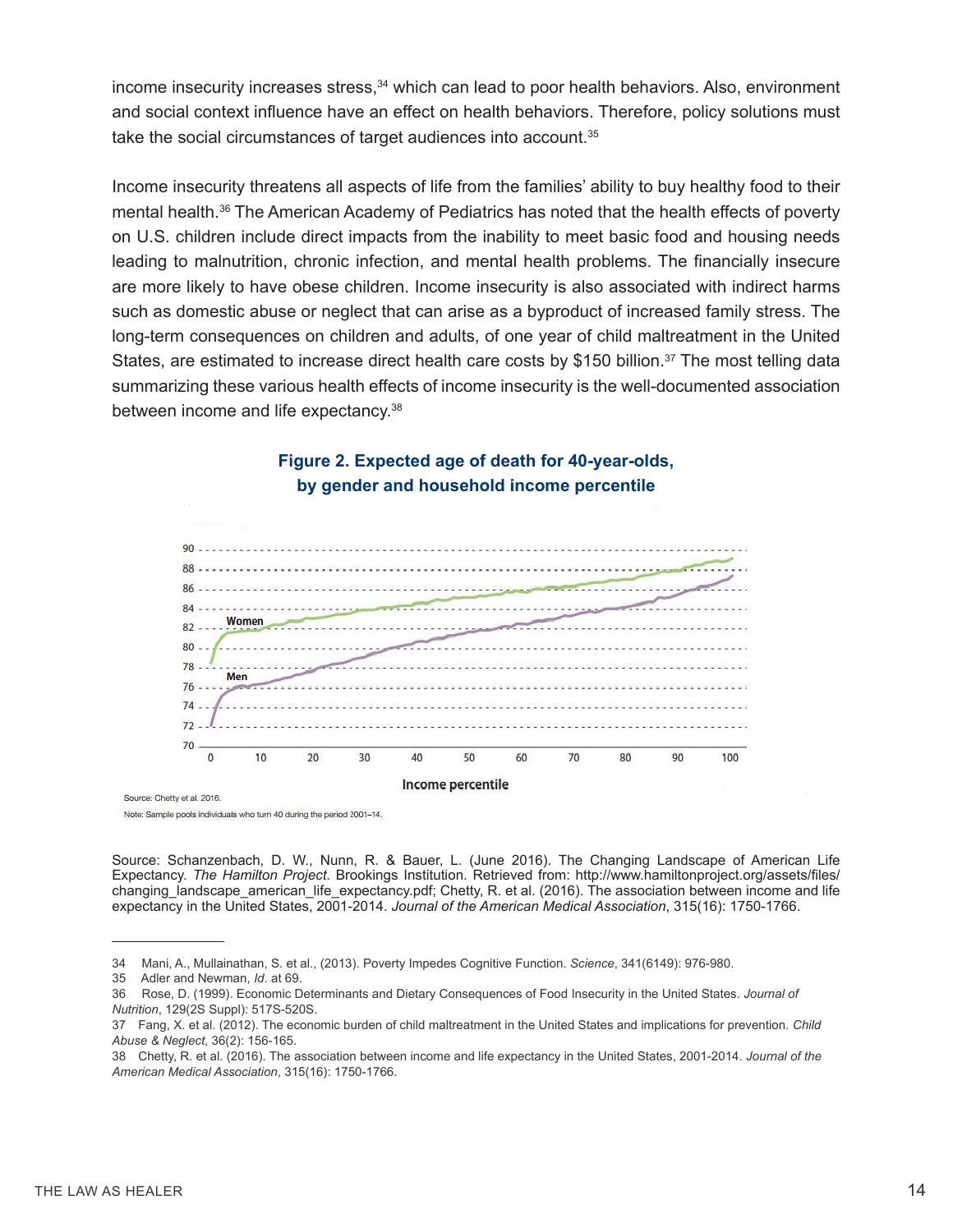Beyond economic insecurity, researchers have also found that income inequality appears to be bad for health outcomes. A study by the University of Wisconsin Population Health Institute and the Robert Wood Johnson Foundation concluded that people in income unequal communities are more likely to die before age five than people in more equal communities even if the average incomes were the same in both communities.<sup>39</sup> Indeed, sociologist Nancy Krieger argues that public health interventions may exacerbate health inequalities if they are not accessible and acceptable to economically and politically disadvantaged groups.<sup>40</sup>

There is evidence that when MLPs advocate for improved access to insurance, benefits, and fair employment conditions, these attorneys also address economic inequality for low-income populations. Research has shown that when MLP attorneys address legal barriers to improved income and income supports, their low-income clients experience better health outcomes. In a randomized clinical trial to analyze the effect of providing MLP-led support to newborn infants and their families, Robert Sege found that the MLP intervention was associated with improved access to income supports for low-income families, as well as a better quality of preventative care.<sup>41</sup> The Sege study involved 330 families from an urban safety-net hospital serving a large Medicaid patient population. Families were randomly assigned to receive either assistance through a family specialist trained and supported by a Boston medical-legal partnership, or an unrelated safety intervention.

At the outset, 73 percent of families reported economic hardships. More than half (61 percent) reported food insecurity, 28 percent reported they were unable to pay rent or mortgage during the previous 12-months, 42 percent reported missing a payment for gas, electricity or water utilities, twelve percent reported a utility shut-off for failure to pay, and almost half (44 percent) reported their telephone service had been disconnected for failure to pay sometime during the previous year. The MLP intervention accelerated access to concrete income supports for newborn babies and their families. At six- and twelve-month post-intervention surveys, significantly more patients in the MLP group had obtained income, utility, housing, and food assistance than patients in the control group. For example, twelve months after the birth of their children, 21.1 percent of families had obtained income assistance compared to 18.8 percent of control families (p value = .029). Because prior research confirms that concrete support in early months of a child's life may protect against child neglect and abuse by reducing parental stress, and may improve primary health care, the results from this study point out the impact that MLP income supports can have on child health outcomes.

<sup>39</sup> Sanger-Katz, M. (2015, March 30). Income Inequality: It's Also Bad for Your Health. *The New York Times*. Retrieved from: http://www.nytimes.com/2015/03/31/upshot/income-inequality-its-also-bad-for-your-health.html?\_r=0

<sup>40</sup> Krieger, N. (2001). Theories for social epidemiology in the 21st century: an ecosocial perspective. *International Journal of Epidemiology*, 30(4): 668-677.

<sup>41</sup> Sege, R. et al. (2015) Medical-Legal Strategies to Improve Infant Health Care: A Randomized Clinical Trial. *Pediatrics*, 136(1): 97-106.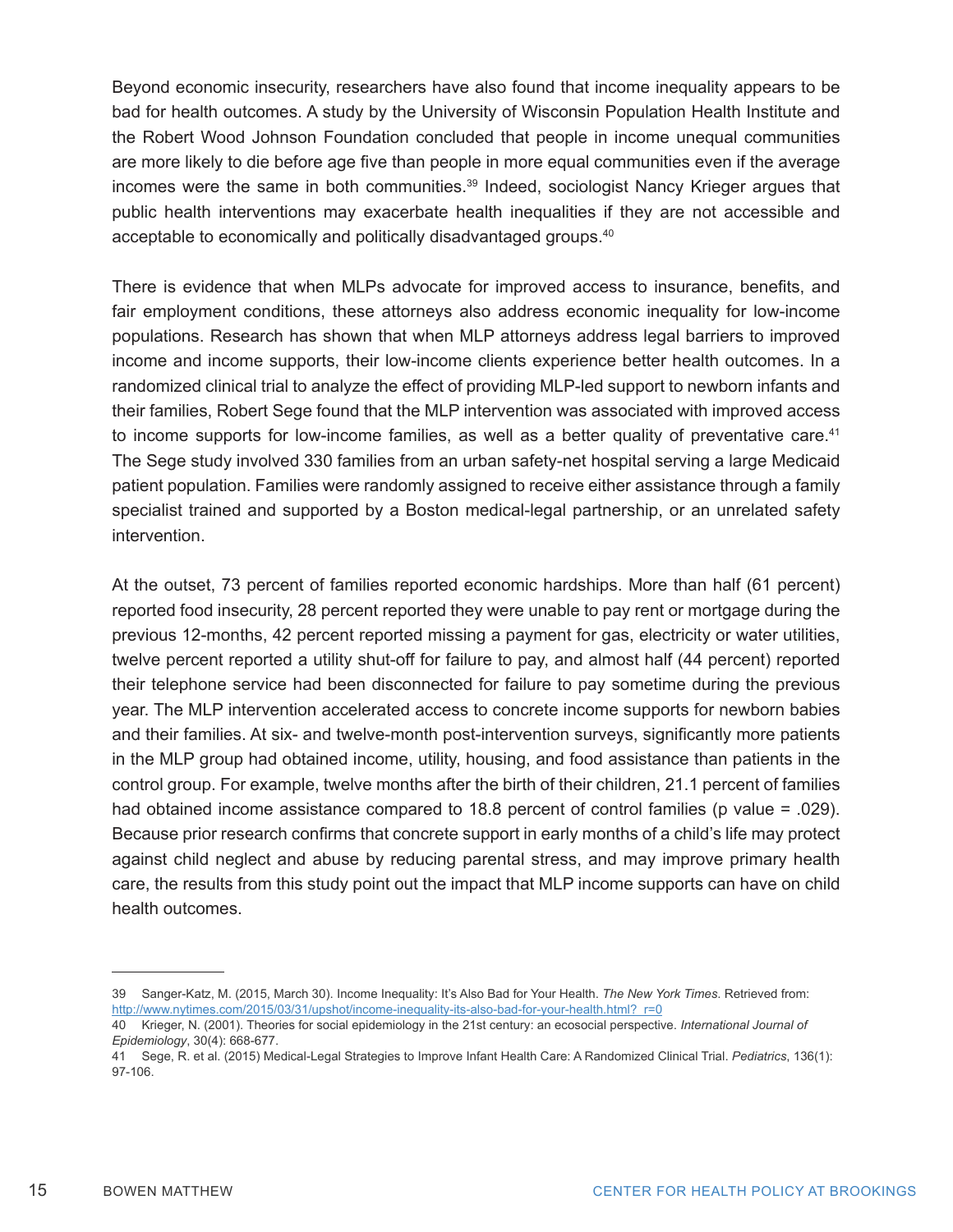In another study, Stewart Fleishman and colleagues surveyed New York cancer patients before and after they received legal assistance from a medical legal partnership. The pilot survey found that 75 percent of the patients interviewed said the MLP services reduced stress, 30 percent said the services helped them maintain their cancer treatment regimen, and 45 percent said the services had a positive effect on their financial situation.<sup>42</sup> The Fleishman pilot study included case studies to describe the mechanisms by which legal responses to patients' financial problems could help patient health outcomes. For example, MLP lawyers intervened on behalf of one patient to address creditors' illegal collection practices and help the patient avoid bankruptcy. As a result, the patient and family were better able to budget and pay for food and medical services; they also reported better rest and medical adherence.

A 36-month prospective cohort study of medical legal partnership impacts by Dana Weintraub and colleagues demonstrated the association between MLP services that improve income supports and health behaviors.<sup>43</sup> Weintraub completed baseline and six-month follow-up assessments of families in a Stanford affiliated hospital MLP. The results demonstrated that after the MLP intervention, a significant proportion of families better utilized food and income supports available to them to relieve financial insecurity, and a significant number reported they no longer avoided seeking health care due to lack of insurance or cost concerns. Moreover, the Weintraub group found a significant reduction in the proportion of children with recent hospitalizations after the MLP intervention. Taken together, these three studies provide examples of the primary mechanisms by which medical-legal partnerships address income insecurity that adversely impacts health.

#### **2. Housing and Neighborhood**

MLP attorneys have addressed three types of housing issues: substandard housing, housing affordability, and discrimination by landlords, lenders, and real estate brokers against legally protected populations. MLPs indirectly address health-harming impacts at the neighborhood level as well. This section includes examples of each type of housing issue the MLP intervention addresses, and evidence of the health impacts that these MLPs have had.

#### *Substandard Housing*

Housing is an important direct and indirect determinant of health that MLPs address. Numerous studies associate poor housing conditions with a broad range of health problems including asthma, lead poisoning, developmental delays, heart disease, and neurological disorders.<sup>44</sup>

<sup>42</sup> Fleishman, S. B., et al (2006). The Attorney As the Newest Member of the Cancer Treatment Team. *Journal of Clinical Oncology*, 24(13): 2123-2126.

<sup>43</sup> Weintraub, D. et al. (2010). Pilot Study of Medical-Legal Partnership to Address Social and Legal Needs of Patients. *Journal of Health Care for the Poor and Underserved*, 21: 157-168.

<sup>44</sup> Desmond, M. & Bell, M. (2015). Housing, Poverty, and the Law. *Annual Review of Law and Social Science*, (11): 15-35.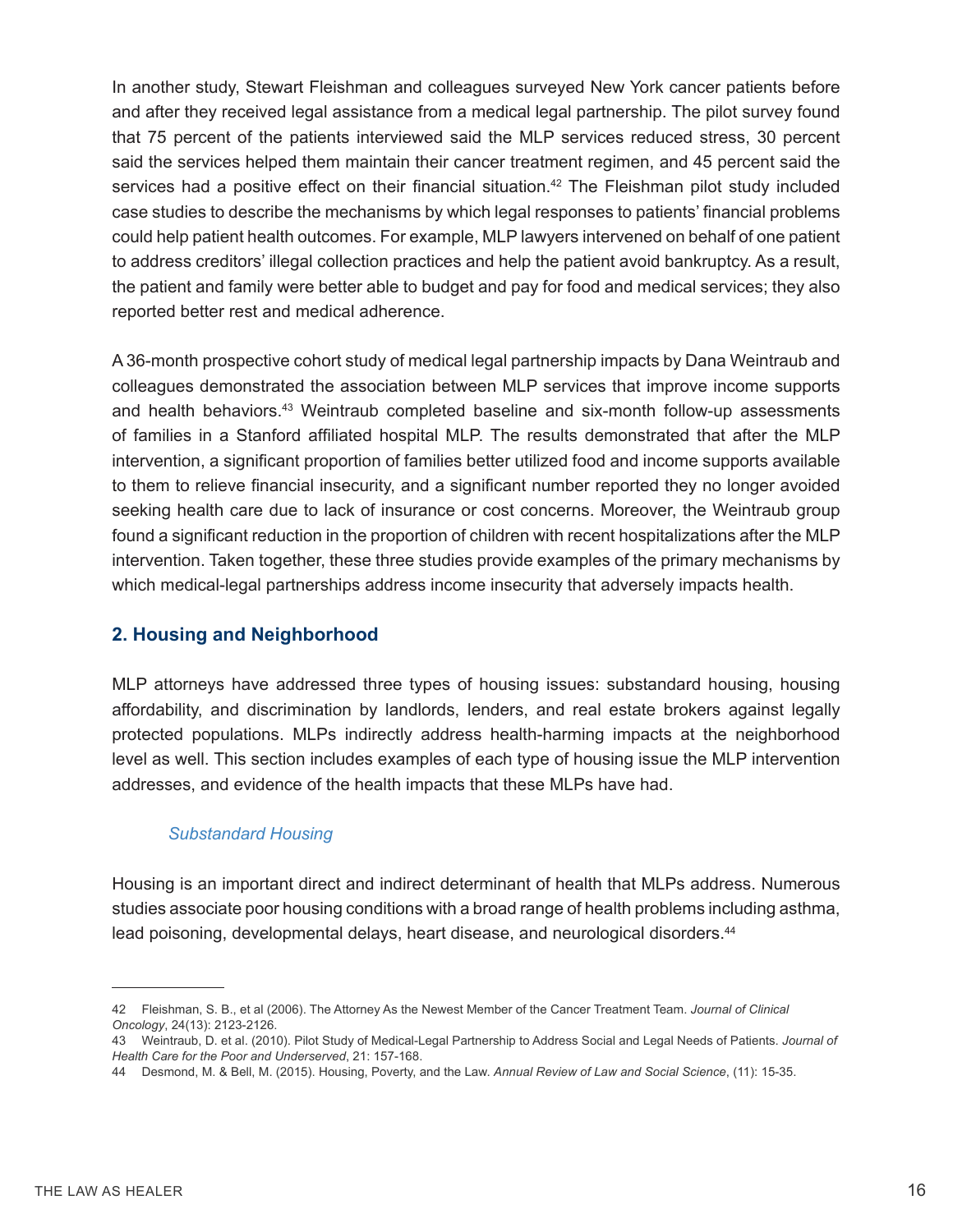More than one researcher has called the state of inadequate housing in poor American communities a "public health crisis."<sup>45</sup> Two million people nationally occupy homes with severe physical problems, while 4.8 million occupy homes with moderate physical problems.<sup>46</sup> Annually, 13.5 million non-fatal injuries occur in and around U.S. homes; 2,900 people die in house fires, and two million people visit the emergency room for asthma related illness. One million children in the U.S. have blood lead levels higher enough to adversely affect their intelligence, development, and behavior. Failure to address the public health threat that lead represents to children's health is a financially shortsighted decision.<sup>47</sup>



#### **Figure 3. Inadequate housing among households with children, by race and annual income**<sup>48</sup>

Source: United States Census Bureau, 2011. American Housing Survey National and Metropolitan Public Use File.

The National Center for Healthy Housing reports that 35 million metropolitan homes in the United States have one or more health and safety hazards such as lack of safe drinking water, ineffective waste disposal, and pest infestation, which leads to infectious disease.<sup>49</sup> Damp, cold, mold, toxins and allergens lodged in old carpets and structural housing defects such as leaking pipes have been epidemiologically associated with asthma and chronic respiratory symptoms, even after controlling for confounding factors such as income, smoking, and crowding.

<sup>45</sup> Bashir, S. A. (2002). Home Is Where the Harm Is: Inadequate Housing as a Public Health Crisis. *American Journal of Public Health*, 92(5): 733–738.

<sup>46</sup> Krieger & Higgins. *Housing and Health: Time Again for Public Health Action*.

<sup>47</sup> Gould, E. (2009). Childhood Lead Poisoning: Conservative Estimates of the Social and Economic Benefits of Lead Hazard Control. *Environmental Health Perspectives*, 117(7): 1162-1167.

<sup>48</sup> United States Department of Housing and Urban Development, Office of Policy Development and

Research. (Fall 2014). Housing's and Neighborhoods' Role in Shaping Children's Future. *Evidence Matters*. Retrieved from: https:// www.huduser.gov/portal/periodicals/em/fall14/highlight1.html

<sup>49</sup> National Center for Healthy Housing. (2013). 2013 State of Healthy Housing. Retrieved from: the NCHH website: http://www. nchh.org/policy/2013stateofhealthyhousing.aspx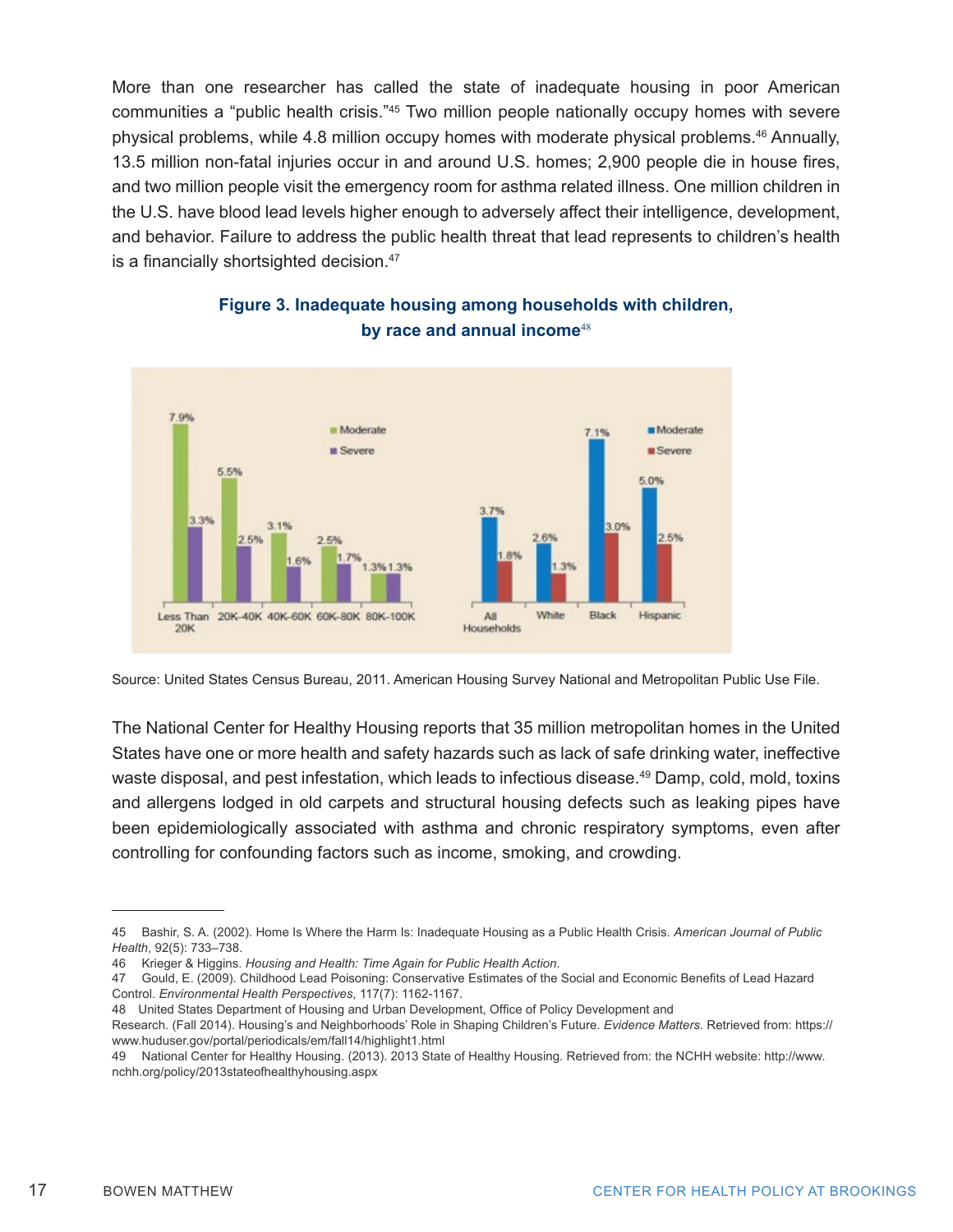The American Housing Survey reports that in 2011, 10 percent of renters reported being "uncomfortably cold for 24 hours or more" because of broken heating systems. Poor rural populations are particularly susceptible to living conditions that lack basic plumbing; 30 percent of the nation's rural housing stock lacks piped hot and cold water in rural areas.<sup>50</sup>

Communities living along the U.S.-Mexico border and on Native American lands bear a disproportionate share of this burden of substandard housing. In a 2007 report, the CDC estimated that 14 million children below age six live in housing built before 1960, containing lead-based paint hazards; 35 percent of units occupied by low income families have lead-based paint and 19 percent of modest income housing is affected by lead.<sup>51</sup>

Laws that regulate these housing and safety situations tend to be under-enforced in low-income communities. For example, the data describing prevalent housing problems cited here prevails despite the fact that all states except Arkansas have legislatively recognized that an implied warranty of habitability protects tenants. Some scholars have argued that improving building code enforcement will increase the cost of housing and harm poor tenants;<sup>52</sup> however, the empirical evidence for this position is weak.<sup>53</sup> In contrast, substantial evidence shows that legal representation improves housing code enforcement,<sup>54</sup> and further that code enforcement can improve health. The majority of tenants in housing courts nationally do not have legal representation, while most landlords have attorneys.<sup>55</sup>

Diana Hernández compared qualitative data for 72 families to examine the mechanisms through which MLPs work to resolve housing problems that fell into three categories: affordability, substandard conditions, and stability. Hernández' study found that the interaction of physicians and lawyers in a patient centered medical home allowed MLP participants to resolve housing affordability (e.g. averting utility shut-off), adequacy (e.g. substandard conditions) and stability (e.g. eviction) problems more successfully than families without MLP assistance.<sup>56</sup>

<sup>50</sup> Housing Assistance Council. (2012). Taking Stock: Rural People, Poverty and Housing in the 21st Century. Retrieved from: http://www.ruralhome.org/storage/documents/ts2010/ts\_full\_report.pdf

<sup>51</sup> Brown, M. J. (2002). Costs and Benefits of Enforcing Housing Policies to Prevent Childhood Lead Poisoning. *Medical Decision Making*, 22(6): 482-492.

<sup>52</sup> Komesar, N. K. (1973). Return to Slumville: A Critique of the Ackerman Analysis of Housing Code Enforcement and the Poor. *The Yale Law Journal*, 82(6): 1175-1193.

<sup>53</sup> Brower, M. A. (2011). The "Backlash" of the Implied Warranty of Habitability: Theory vs. Analysis. *DePaul Law Review*, 60(3): 849-894. Retrieved from: http://via.library.depaul.edu/law-review/vol60/iss3/6

<sup>54</sup> Ortiz, P.C. (2014). How a Civil Right to Counsel Can Help Dismantle Concentrated Poverty in America's Inner Cities. *Stanford Law & Policy Review*, 25(1): 163-191.

<sup>(</sup>The majority of tenants in housing courts nationally do not have legal representation, while most landlords have attorneys. Tenants' vulnerability in housing court is exacerbated by the fact that as a group, unrepresented tenants are most often poor, female, and members of racial or ethnic minority groups. However, substantial evidence shows that when lawyers are present, tenants fare better in housing cases, with some reporting tenants are as much as nineteen times as likely to win if they are represented by counsel, in comparison to unrepresented tenants. Moreover, other studies show that represented tenants obtain more favorable settlements, fewer defaults, and more trial victories.)

<sup>55</sup> R. Engler. Connecting Self-Representation to Civil Gideon: What Existing Data Reveal About When Counsel is Most Needed. 56 Hernández, D. (2016). 'Extra oomph:' addressing housing disparities through Medical Legal Partnership interventions. *Housing Studies*, 31(7): 871-890.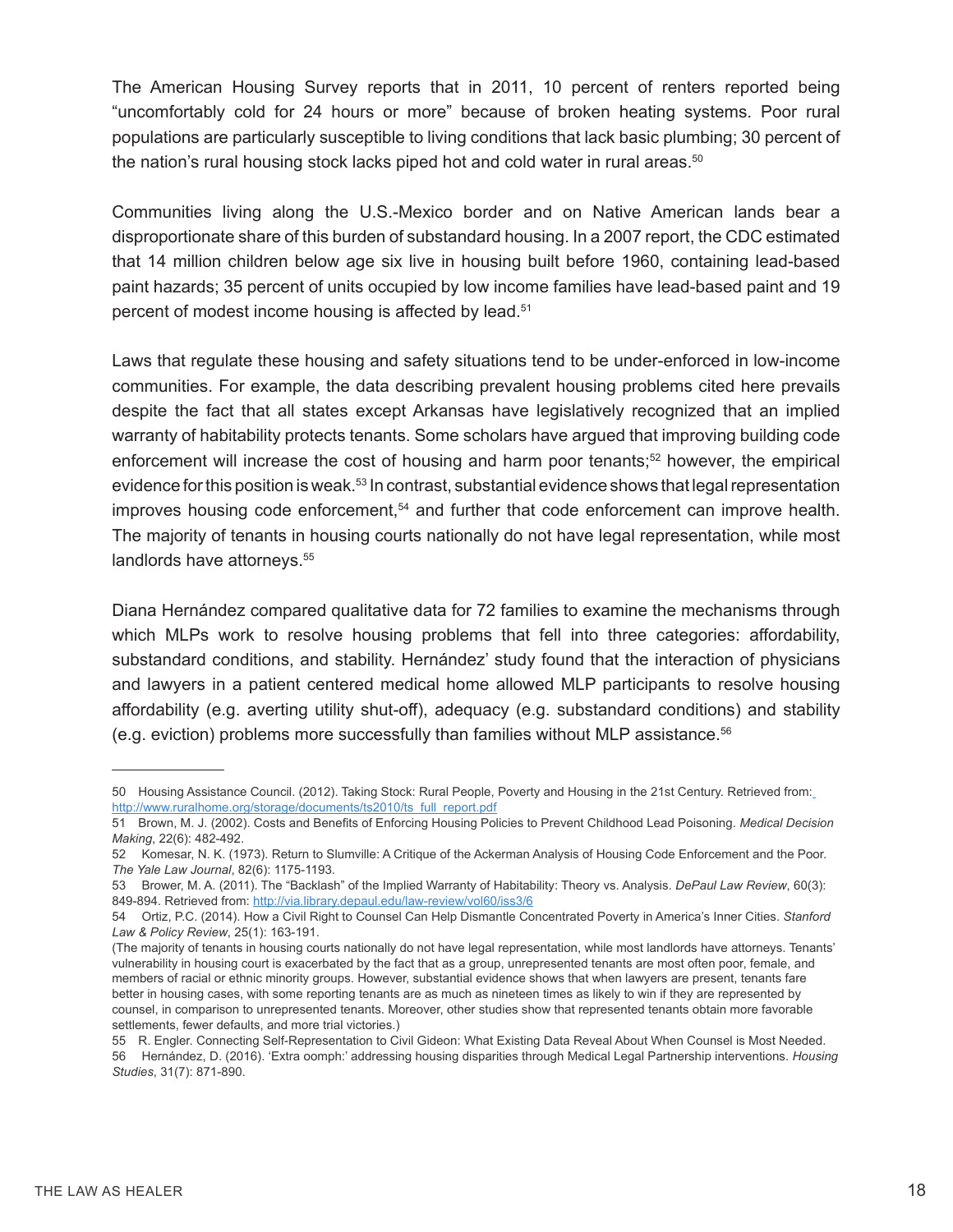The Hernández study provides the best insight into MLPs' impact on housing improvements to date. This research team conducted interviews with low-income families who participated in MLPs and with a control group of families. Before the MLP intervention, 53 percent of these families reported living in inadequate housing, 33 percent were struggling to afford rent or utilities, and 14 percent reported housing instability because they were at risk of eviction and homelessness. An overwhelming majority—83 percent of families in this study who received the MLP services improved their housing conditions. Legal services helped reinstate or prevent utility shut-off, retain or regain housing subsidies, relocate to better residential environments, and appeal a rent hike. In contrast, the patients in the control group were less likely to resolve their need for safe, affordable housing; 64 percent of the control group patients and 17 percent of MLP patients did not resolve their housing problem during the study period.<sup>57</sup>

Andrew Beck and collaborators showed the density of housing code violations in census tracts is associated with population-level asthma morbidity and predicted hospitalized patients' risk of subsequent morbidity.<sup>58</sup> Moreover, Beck found that an MLP in Cincinnati, Ohio successfully intervened to enforce building ordinances requiring a landlord to make improvements in a large cluster of pest-infested apartments.59 Mary O'Sullivan et al. linked an MLP's work compelling New York landlords to provide better living conditions with improved medical outcomes for a small cohort of adult patients with poorly controlled asthma.<sup>60</sup> In addition to improved breathing and reduced dependence on steroids, O'Sullivan measured a 91 percent reduction in ED visits and hospital admissions for inner city New York asthmatic adults after an MLP intervention. Finally, researchers estimated the financial value of public, education, health care, and housing benefits that an MLP in Georgia obtained for 313 pediatric asthma patients, over a seven-year period, equaled \$501,209.<sup>61</sup>

#### *Housing Discrimination*

Residential segregation remains a fundamental cause of racial disparities in health and represents an opportunity for MLP intervention.<sup>62</sup> Segregation is defined as the geographical separation of people, primarily unrelated to personal preferences, based on ethnicity or race.

<sup>57</sup> National Low Income Housing Coalition (2016). Medical Legal Partnership Interventions Improve Access to Safe, Decent, Affordable Housing. Retrieved from: http://nlihc.org/article/medical-legal-partnership-interventions-improve-access-safe-decentaffordable-housing

<sup>58</sup> Beck, A. F. et al. (2014). "Housing Code Violation Density Associated with Emergency Department and Hospital use by Children with Asthma." *Health Affairs*, 33(11): 1993-2002.

<sup>59</sup> Beck, A. F. et al. (2012). Identifying and Treating a Substandard Housing Cluster Using a Medical-Legal Partnership. *Pediatrics*, 130(5): 831-838.

<sup>60</sup> O'Sullivan, M. et al. (2012). Environmental improvements brought by the legal interventions in the homes of poorly controlled inner-city adult asthmatic patients: A proof of concept study. *Journal of Asthma*, 49(9): 911-917.

<sup>61</sup> Pettigagno, R. et al. (2013). Can access to a medical-legal partnership benefit patients with asthma who live in an urban community? *Journal of Health Care for the Poor and Underserved*, 24(2): 706-717.

<sup>62</sup> Williams, D. R. & Collins, C. (2011). Racial residential segregation: a fundamental cause of racial disparities in health. *Public Health Report*, 116(5): 404-416.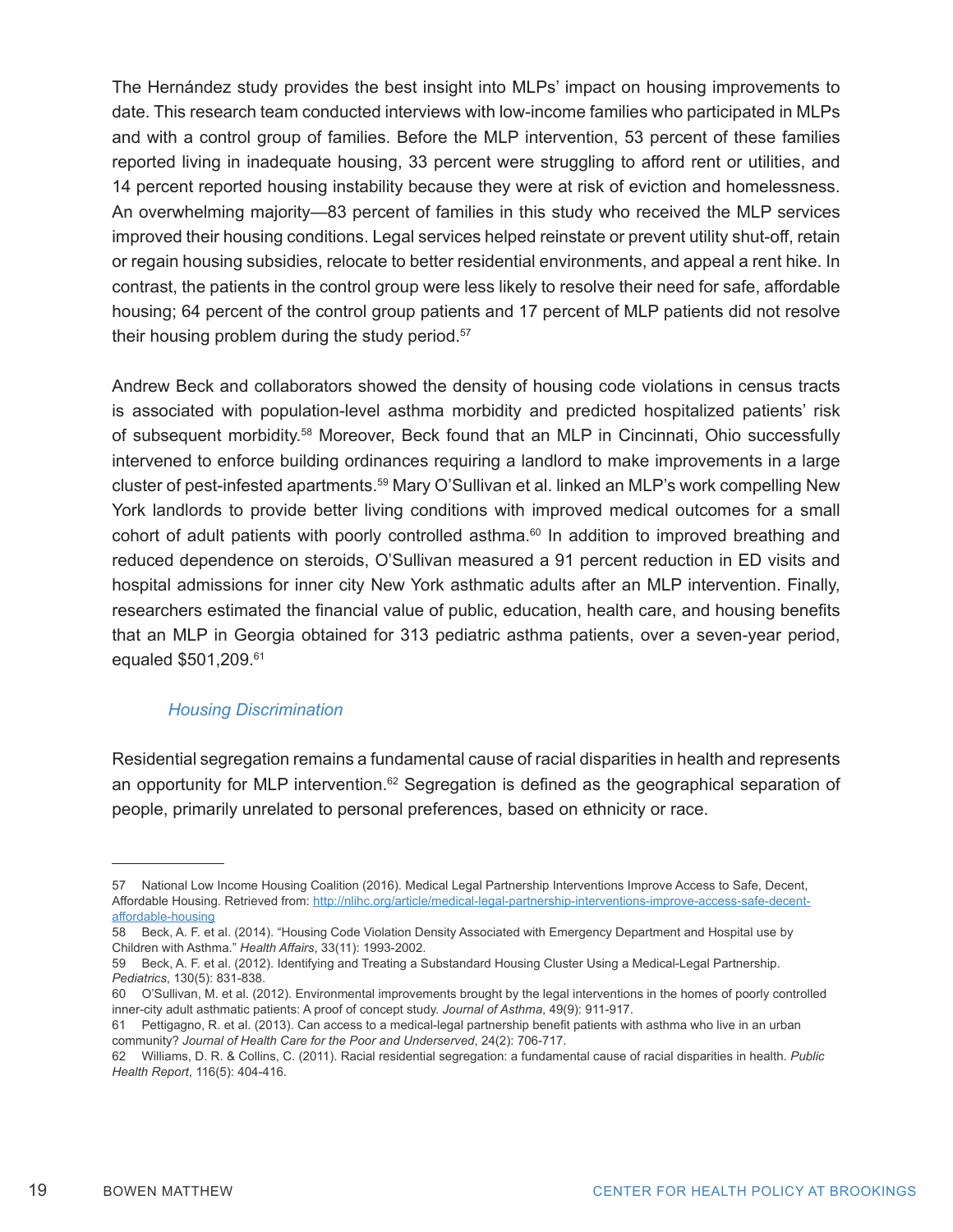Residential segregation is detrimental to health outcomes for minority populations. $63$  This is because when black and Latino populations live in segregated neighborhoods, they are isolated from the resources white populations can access to protect and improve their health. Residential segregation relegates black and Latino populations to areas of lower quality housing, schools, food, employment, and recreational spaces as well as increased exposure to violence, environmental hazards, and disparate law enforcement practices.<sup>64</sup> Residential segregation is also associated with inferior access to health care providers and access to lower quality providers such as pharmacies with lower-quality inventories, clinicians with inferior training and experience, and hospitals with worse outcomes, older physical plants, and less medical equipment.<sup>65 66</sup> Higher rates of racial segregation are associated with higher rates of adult and infant mortality,<sup>67</sup> coronary heart disease,<sup>68</sup> infectious disease such as tuberculosis,<sup>69</sup> and with poorer mental health,<sup>70</sup> even when researchers control for poverty rates. Residential segregation is also associated with higher homicide rates, one of the key drivers of the gap in black-white life expectancy.

Residential segregation is not merely an historic scar from America's past; blacks and Latinos today still live in highly segregated neighborhoods.<sup>71</sup> Modern segregation of blacks and whites is most pronounced in the Northeast and Great Lakes regions, and along the Southeastern seaboard.<sup>72</sup> It is important to note that controlling for socioeconomic status does not explain residential segregation. Affluent as well as low-income black families live in residentiallysegregated neighborhoods. In large metropolitan areas, black families with annual incomes of \$100,000 or more are more likely to live in disadvantaged neighborhoods than white households making less than \$25,000 per year.<sup>73</sup> Although in absolute terms, there are more poor whites than blacks in the United States, most poor white people reside in close proximity to non-poor people, while most poor African Americans live in areas where the concentration of poverty is high. An

<sup>63</sup> Sudano, J. J. et al. (2013). Neighborhood racial residential segregation and changes in health or death among older adults. *Health Place*, (19): 80-88.

<sup>64</sup> Smith, M. R. & Petrocelli, M. (2001). Racial Profiling? A Multivariate Analysis of Police Traffic Stop Data. *Police Quarterly*, 4(1): 4-27. See also, Briggs, S. J. & Keimig, K. A. (2016). The Impact of Police Deployment on Racial Disparities in Discretionary Searches. *Race and Justice*, doi: 10. 1177/2153368716646163

<sup>65</sup> Skinner, J. et al. (2005). Mortality after acute myocardial infarction in hospitals that disproportionately treat black patients. *Circulation*, 112(17): 2634-2641.

<sup>66</sup> Bach, P. B. et al. (2004). Primary Care Physicians Who Treat Blacks and Whites. *New England Journal of Medicine*, 351: 575- 584.

<sup>67</sup> LaVeist, T. (1993). Segregation, Poverty, and Empowerment: Health Consequences for African Americans. *The Milbank Quarterly*, 71(1), 41-64. See also, LaVeist, T. (2003). Racial Segregation and Longevity among African Americans: An Individual-Level Analysis. *Health Services Research* 38(6 Pt 2): 1719–1734.

<sup>68</sup> Diez Roux, A. V. et al. (2001). Neighborhood of Residence and Incidence of Coronary Heart Disease. *New England Journal of Medicine*, 345: 99-106. See also, Fang, J. et al. (1998). Residential segregation and mortality in New York City. *Social Science & Medicine*, 47(4): 469-476.

<sup>69</sup> Acevedo-Garcia, D. (2001). Zip code-level risk factors for tuberculosis: neighborhood environment and residential segregation in New Jersey, 1985-1992. *American Journal of Public Health*, 91(5): 734-741; Acevedo-Garcia, D. (2000). Residential segregation and the epidemiology of infectious diseases. *Social Science & Medicine*, 51(8): 1143-1161.

<sup>70</sup> Aneshensel, C. S. & Sucoff, C. A. (1996). The neighborhood context of adolescent mental health. *Journal of Health and Social Behavior*, 37(4): 293-310.

<sup>71</sup> Massey, D. S. (2016). Residential Segregation is the linchpin of racial stratification. City and Community, 15(1): 4-7.

<sup>72</sup> Schwartz, D. F. (2016, March 16). What's the Connection Between Residential Segregation and Health? [Blog Post]. *Robert Wood Johnson Foundation*. Retrieved from: http://www.rwjf.org/en/culture-of-health/2016/03/what\_s\_the\_connectio.html 73 Eligon, J. & Gebeloff, R. (2016, August 20). Affluent and Black, and Still Trapped by Segregation. *The New York Times*.

Retrieved from: http://www.nytimes.com/2016/08/21/us/milwaukee-segregation-wealthy-black-families.html?\_r=0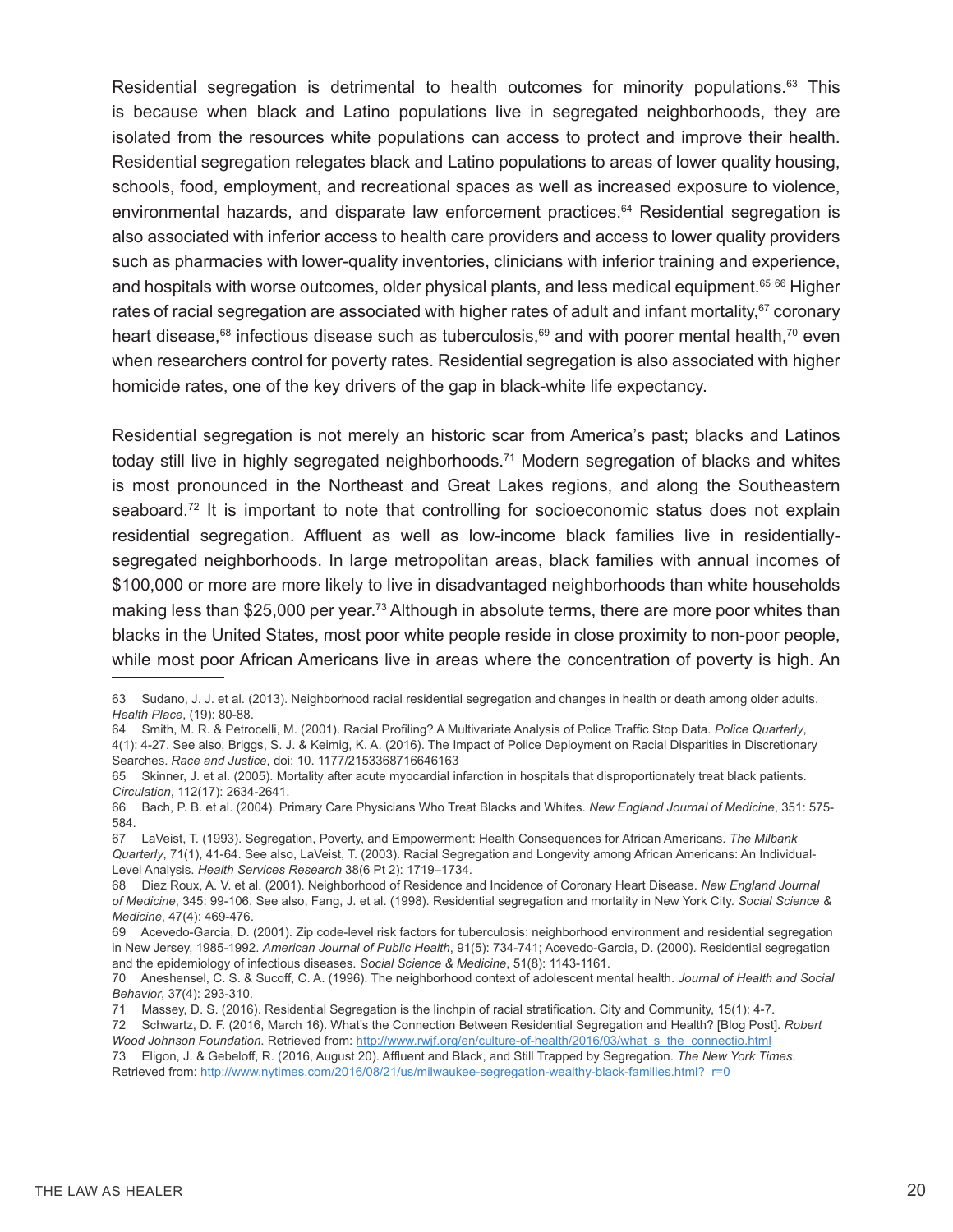analysis of the 171 largest U.S. cities showed that in not one of the cities studied did white people live in comparable ecological conditions to blacks in terms of poverty rates and the number of single-parent households.<sup>74</sup> These conditions include a disproportionate burden of pollution from hazards such as landfills, power plants, incinerators and interstate highways that are disparately proximate to poor and minority communities.

African Americans and Hispanics face discrimination in housing and mortgage markets, even after controlling for income.75 Black and Latino borrowers face higher rejection rates and discrimination from lenders, and these rejections have been shown to be founded on differences related to race not income. Rather, studies show that modern practices continue the redlining practices that originated nearly a century ago, responding less often to minority loan inquiries, and providing less information when responses are sent. For example, in one study participants posing as borrowers were given white or black sounding names. The researchers found that 1.9 percent of loan officers declined to respond to black inquiries while responding to white clients. The study found white borrowers were given more information and treated with more friendliness so that the effect on black borrowers was approximately equal to the effect of having a credit score 71 points lower<sup>76</sup>

Given the strong legal prohibitions against racial and ethnic discrimination, and the evidence that prohibited discrimination is a primary driver of residential segregation and its health-harming effects, MLP activity on these legal issues could be more robust. MLPs are active, however, protecting against non-racial forms of discrimination. For example, the Work & Family Medical Legal Partnership serves patients at San Francisco General Hospital's Women Health Center and the San Francisco Department of Public Health. This MLP ensures that low-income pregnant women can access employment-related legal protections such as disability leave, pregnancy and lactation accommodation, and paid time off for prenatal care appointments.  $77$  The Whitman-Walker MLP in Washington, D.C. helps transgender patients change names on their state-issued forms of identification as an entry back into regular primary care services, which this patient population had previously avoided because of discrimination concerns.78 The Legal Clinic for the Disabled is an MLP that reports winning ADA accommodations for thousands of disabled patients in Philadelphia.79

<sup>74</sup> Williams, D. R. & Collins, C. (2011). Racial residential segregation: a fundamental cause of racial disparities in health. *Public Health Report* 116(5): 404-416.

<sup>75</sup> Yinger J. (1997). *Closed Doors, Opportunities Lost: The Continuing Costs of Housing Discrimination*. New York, NY: Russell Sage Foundation.

<sup>76</sup> Love, D. (2016, January 31). Study: Racial Discrimination In Mortgage Lending Continues To Impact African Americans, With A 'Black' Name Lowering One's Credit Score By 71 Points. *Atlanta Black Star*. Retrieved from: http://atlantablackstar.com/2016/01/31/ study-racial-discrimination-in-mortgage-lending-continues-to-impact-african-americans-with-a-black-name-lowering-ones-creditscore-by-71-points/

<sup>77</sup> See http://las-elc.org/medical-legal-partnership

<sup>78</sup> Marple, K. (2014). Health + Legal Care: An Rx for Better Health Outcomes. Community Health Forum, *National Association of Community Health Centers*: 16-18. Retrieved from: http://medical-legalpartnership.org/wp-content/uploads/2015/01/NACHC-Magazine-Health-Legal-Care-An-Rx-for-Better-Health-Outcomes.pdf

<sup>79</sup> Available at https://www.paautism.org/desktopmodules/asert-api/api/item/ItemDetailFileDownload/3628/LCD\_Talking percent20Points percent202015 percent20Intake percent20Line.pdf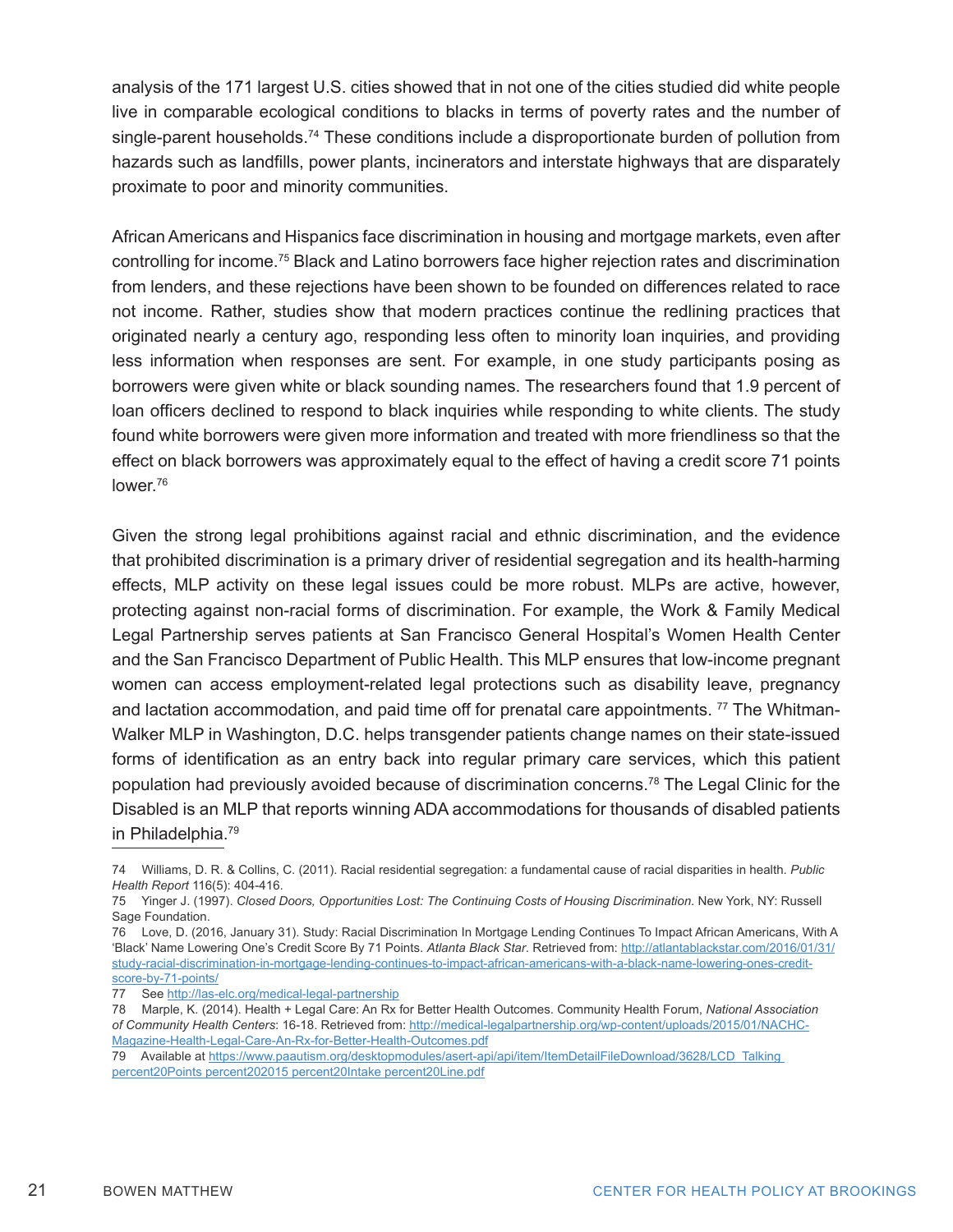In all these examples, MLP health and legal partners are motivated to relieve housing discrimination in order to improve patient health. However, unlike other MLP services, empirical research does not yet show an association exists between these services and better patient health, despite the reasonable assumption the association does exist.

#### *Housing Affordability and Homelessness*

Affordable housing improves MLP clients' health by alleviating crowding, freeing financial resources to pay for health care and food, and limiting exposure to environmental toxins. Also, increasing patients' household stability is associated with improved mental health.<sup>80</sup> A significant body of research supports these associations between affordable housing and health.

Adults living in housing they regard as unaffordable are more likely to say their health is fair or poor compared to similar people living in affordable housing. Cost-burdened adults or adults facing foreclosure are less likely to fill prescriptions or adhere to health treatments. Vulnerable populations such as children, the elderly, and racial minorities are most likely to be adversely affected. Frequent moves are associated with higher rates of behavioral and mental health issues among children.<sup>81</sup> Increases in housing costs have been associated positively with increased food insecurity among children.<sup>82</sup> Children with unstable housing are more likely to use emergency department services; children who move more have lower weight for their age, and adolescents are more likely to use drugs.

Seniors are more likely to have depression and adolescents are more likely to have anxiety/ aggression when access to affordable housing is limited. The U.S. Department of Housing and Urban Development estimates that in 2015, approximately 500,000 people were unsheltered homeless; 40.4 percent of that population was black and 18.2 percent were over 61.

A Pennsylvania hospital conducted a pilot study in 2011-2012 and found that 95 percent of the "super-utilizers" had two or more civil legal problems responsible for their frequent use of emergency department and hospital inpatient services. The most common were substandard housing, impaired access to public income benefits, and domestic violence. In 2015, the U.S. Department of Veteran's Affairs collected survey data showing that five of the top ten unmet

81 Weiss, I. et al. (2012). Safe, Stable Homes Lead to Healthier Children and Families for Baltimore. *Children's HealthWatch*. Retrieved from: http://www.childrenshealthwatch.org/wp-content/uploads/MDHousing\_brief\_October2012.pdf

<sup>80</sup> Maqbool, N., Viveiros, J. & Ault, M. (2015). The Impacts of Affordable Housing on Health: A Research Summary. *Insights from*  Housing Policy Research. Retrieved from: http://www2.nhc.org/HSGandHealthLitRev\_2015\_final.pdf

<sup>82</sup> Fletcher, J. M., Andreyava, T. & Busch, S. H. (2009). Assessing the effect of changes in housing costs on food insecurity. *Journal of Children and Poverty*, 15(2): 79-93. See also, Kirkpatrick, S. I. & Tarasuk, V. (2011). Housing circumstances are associated with household food access among low-income urban families. *Journal of Urban Health: Bulletin of the New York Academy of Medicine*, 88(2): 284-296.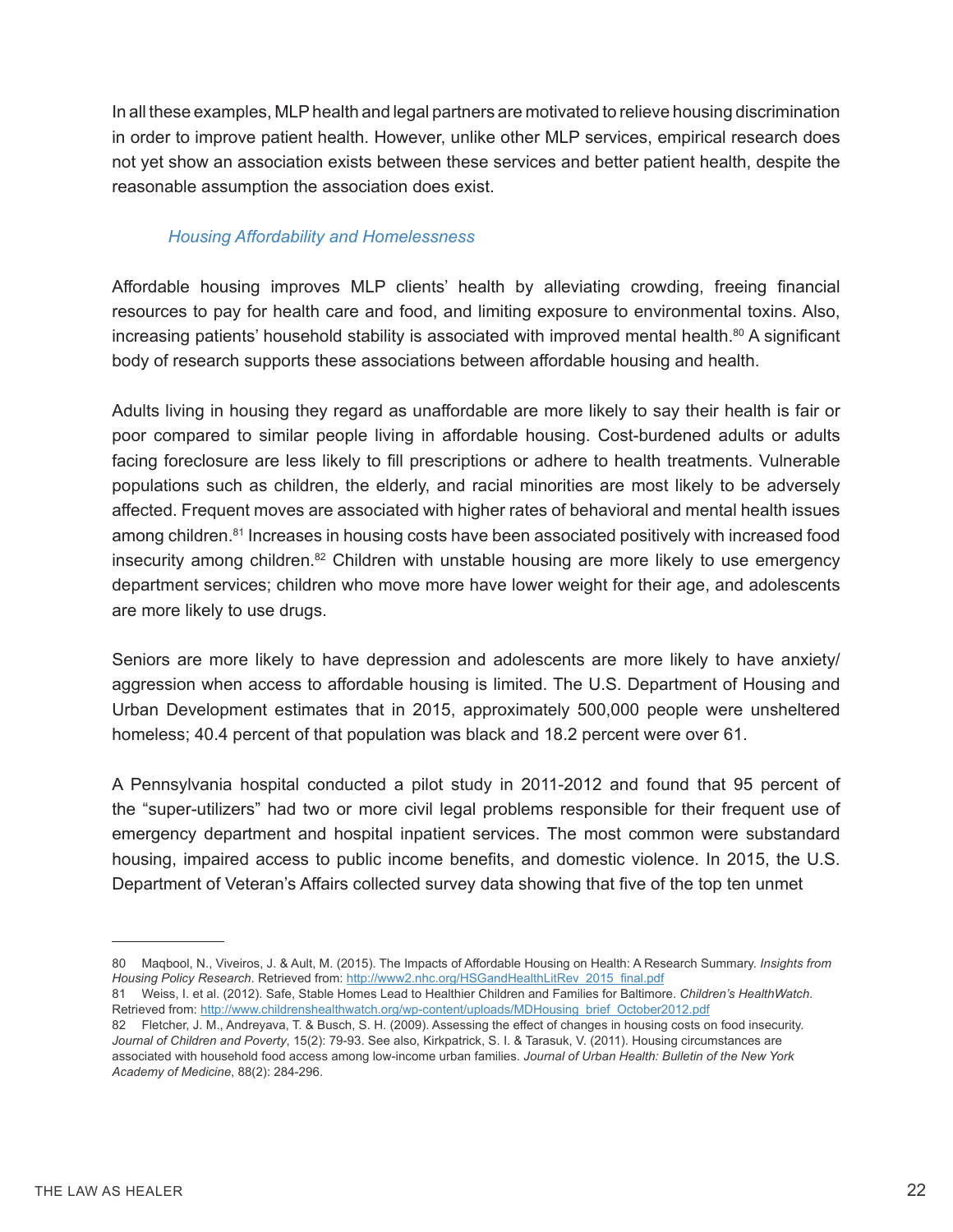needs that homeless male veterans face, and four of the top ten unmet needs faced by female veterans who are homeless require civil legal assistance.<sup>83</sup>

#### **3. Education**

Inferior educational opportunities produce poor health outcomes by decreasing human capital and cognitive skills, limiting employment and economic resources, and decreasing social networks.<sup>84</sup> Better educated people have lower morbidity rates from common acute and chronic illnesses, even after controlling for demographic and labor market differences.<sup>85</sup> While life expectancy is improving for all Americans, the gap between life expectancy for those with and without college education has widened.86 In fact, when race and education are combined, the disparities in life expectancy are not only worsening but according to analysis "many may not catch up." <sup>87</sup> Based on this and other evidence, medical legal partnerships represent an important intervention to address legal aspects of disparate educational opportunities that affect the health of young children and their families."

MLP attorneys could use anti-discrimination laws to address educational inequality that results from disproportionate disciplinary practices which place black and Latino children at an early disadvantage. The U.S. Department of Education, Office of Civil Rights reported in 2016 that black pre-school children are 3.6 times more likely to receive out of school suspension than white preschoolers. Black children equal only 19 percent of enrollment but 47 percent of the children who receive one or more out of school suspension.

Students who suffer disabilities have been successfully helped by medical legal partnerships. MLP attorneys help to obtain individual education plans (IEPs) for students who qualify to receive academic accommodations but do not get them for a variety of reasons. In many cases, parents are unable to leave work to represent themselves at hearings, or navigate application requirements. In 2007, a study of children with parent-reported autism spectrum disorder diagnosis showed that between 12 percent and 20 percent of children with this diagnosis do not but are entitled by law to receive special services through IEPs. Foster children represent a vulnerable population that MLP attorneys have helped to gain access to educational accommodations required by law. In 2002, a half-million children were in foster care nationwide. A study found that over 6 percent of those children had special education needs, as compared to 2 percent of the population

<sup>83</sup> United States Veteran's Administration. (2015). Project CHALENG – Community Homelessness Assessment, Local Education and Networking Groups. Retrieved from: http://www.va.gov/homeless/docs/chaleng/52015\_CHALENG\_2015\_Fact\_Sheet.pdf

<sup>84</sup> Zimmerman, E. B. et al. Understanding the Relationship Between Education and Health.

<sup>85</sup> Cutler, D. M. & Lleras-Muney, A. (2006). Education and Health: Evaluating Theories and Evidence. (NBER Working Paper No. 12352). Cambridge, MA: *National Bureau of Economic Research*. See also, Pincus, T. & Callahan, L. F. (1994). Associations of low formal education level and poor health status: behavioral, in addition to demographic and medical, explanations? *Journal of Clinical Epidemiology*, 47(4): 355-361.

<sup>86</sup> Cutler, D. M. & Lleras-Muney, A. (2007). Education and Health [Policy Brief #9]. *National Poverty Center*. Retrieved from: http:// www.npc.umich.edu/publications/policy\_briefs/brief9/policy\_brief9.pdf

<sup>87</sup> Olshansky, S. J. et al. (2011). Differences in Life Expectancy Due to Race and Educational Differences Are Widening, and Many May Not Catch Up. *Health Affairs*, 31(8): 1803-1813.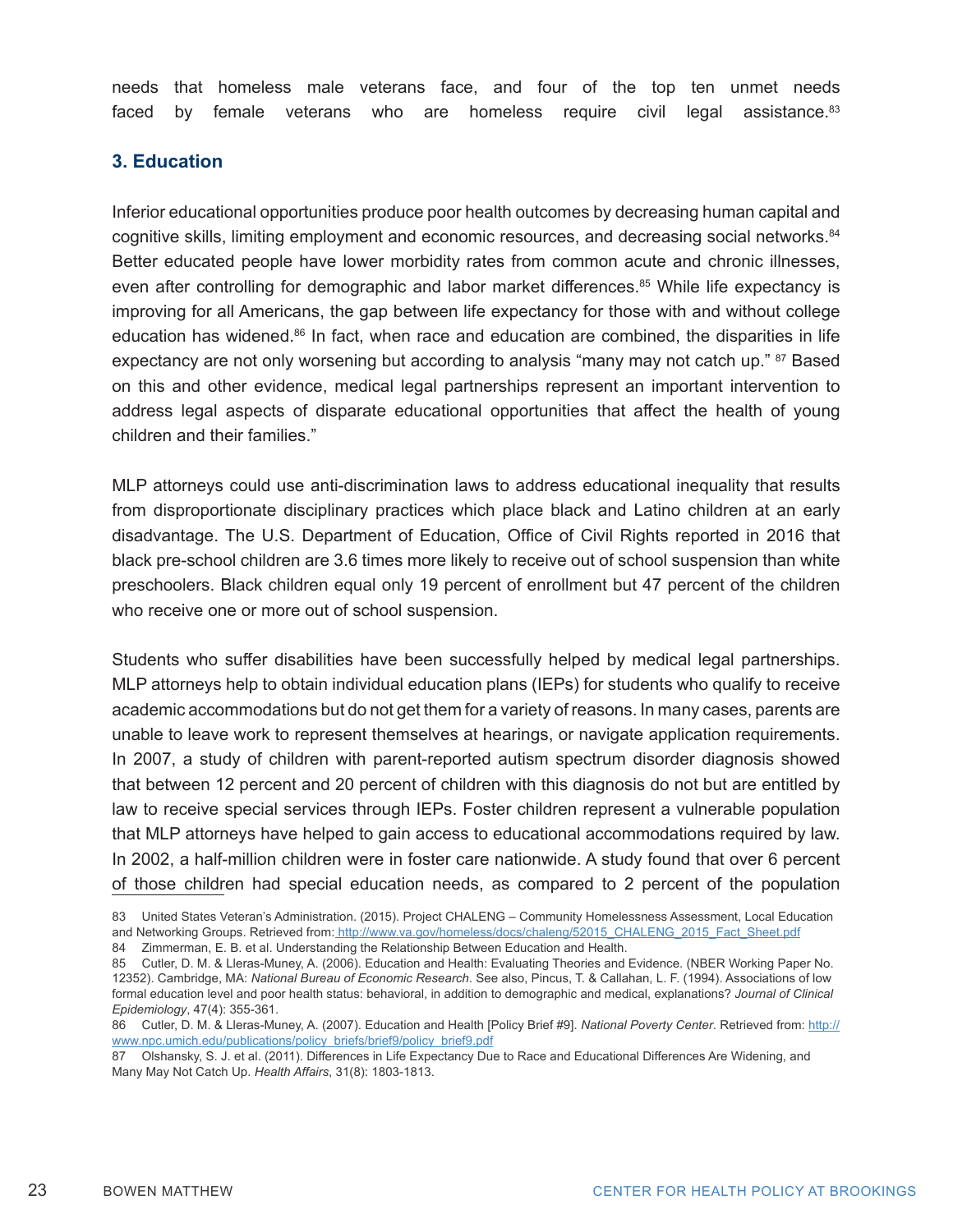generally. Foster parents, school staff, and even medical providers may have little awareness of the history and circumstances foster children have experienced, especially if the child has moved frequently.<sup>88</sup> Foster parents, as well as other low-income parents hoping to improve educational equality, may be significantly helped by MLP attorneys. Another area of educational inequity that significantly impacts health outcomes is disparate school financing practices. Since 1973 when the U.S. Supreme Court ruled that public education is primarily a state responsibility, states have been busy with litigation<sup>89</sup> and legislation<sup>90</sup> concerning educational equity.

Yet, to date, MLP attorneys have not been active in the pursuit of equitable school financing. School districts with the highest concentration of poverty receive approximately 10 percent less in funding per student. In 23 states, wealthier school districts receive more local funding than poorer school districts. While only 14 states have structured funding to target greater resources in highpoverty districts, 14 states have 'flat' systems with no difference between high- and low-poverty districts, and 20 have funding systems that can be called "regressive" because those districts provide high-poverty districts with less state and local revenue than they provide to low-poverty districts. These funding disparities result in wage disparities that place the most inexperienced teachers in schools where predominately minority students attend.<sup>91</sup> The U.S. Department of Education reported in 2012 that black and Latino students are 38 percent of the study body in schools with Advanced Placement courses, but only 29 percent of those enrolled in advanced classes.

The health impacts of educational disparities are multi-generational and racially disproportionate. In 2008, white American men and women with 16 years or more of education had life expectancies between 10.3 and 14.2 years longer than for black men and women with fewer than 12 years of education. MLP attorneys could provide educational access to break these trends toward "two separate Americas."<sup>92</sup> This could be a growth area for the MLP movement. While some MLPs like those at Whitman-Walker Health in Washington, D.C. and the Crossroads Medical Clinic in Mississippi focus on removing discriminatory barriers that impact HIV/AIDS patients and the LGBTQ community, currently, no MLP in the nation focuses on reducing health disparities by broadly addressing racial and ethnic discrimination in education or any other social determinant of health.

91 United States Department of Education. (2012). New Data from U.S. Department of Education Highlights Educational Inequities Around Teacher Experience, Discipline and High School Rigor. [Press release]. Retrieved from: https://www.ed.gov/news/pressreleases/new-data-us-department-education-highlights-educational-inequities-around-teache

<sup>88</sup> Foster children in California attend an average of nine different schools before age 18.

<sup>89</sup> Recent issues of law journals have been dedicated to current legal remedies for school inequality. See Nance, J. P. (2016). School Inequality: Challenges and Solutions. *University of Richmond Law Review* 50 and Bilan, A. (2016). The Runaway Wagon: How Past School Discrimination, Finance, and Adequacy Case Law Warrants a Political Question Approach to Education Reform Litigation. *Notre Dame Law Review* 91(3): 1225-1252.

<sup>90</sup> State Role in Education Finance. (n.d.) National Conference of State Legislatures. Retrieved from: http://www.ncsl.org/ research/education/state-role-in-education-finance.aspx

<sup>92</sup> Olshansky et al. Differences in Life Expectancy Due to Race and Educational Differences Are Widening, and Many May Not Catch Up.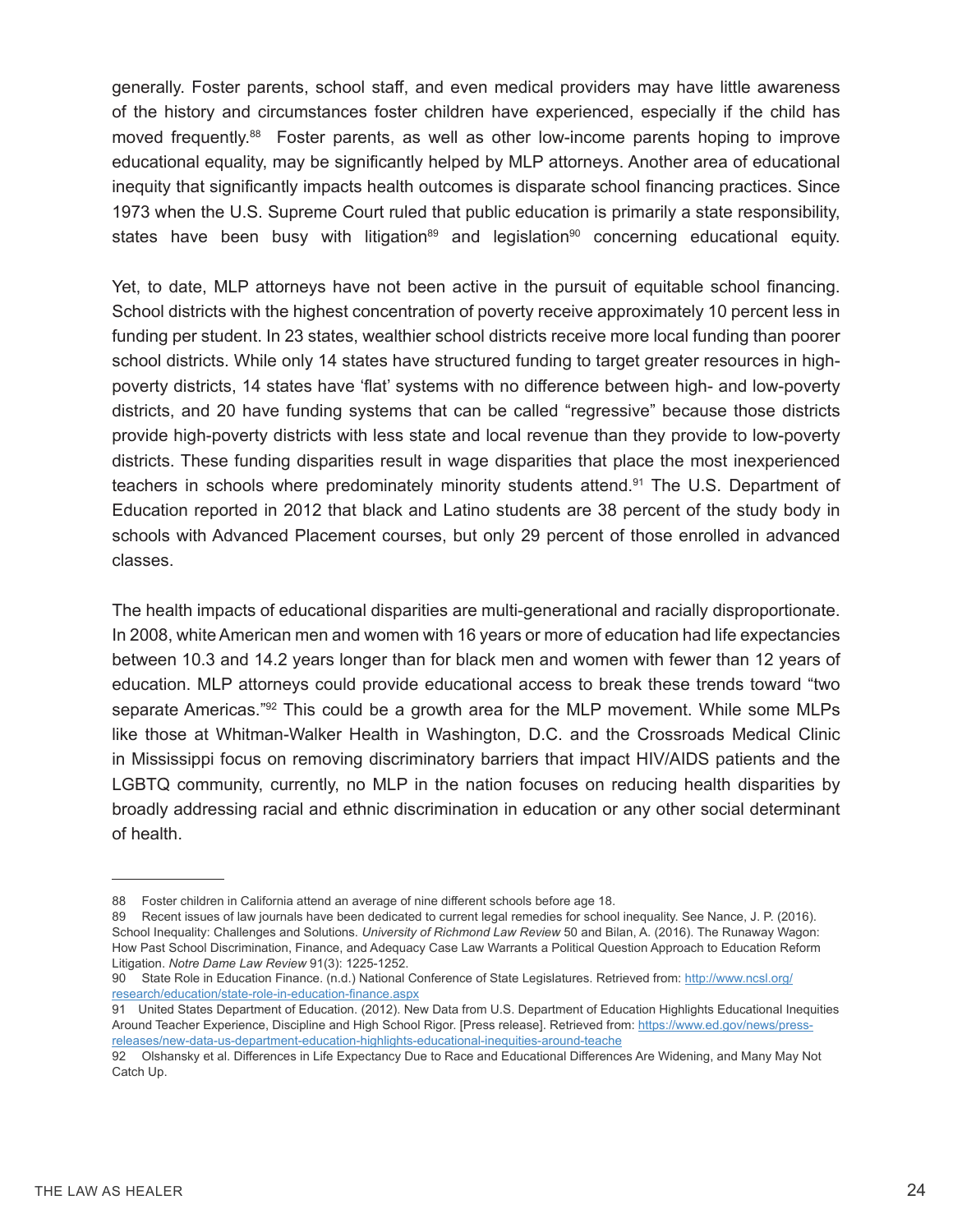#### **4. Employment**

MLPs seek to improve patients' health by addressing legal issues that pertain to loss of employment, employment conditions, or employment discrimination. Several studies have shown that being employed has a positive protective effect on mental health. Certainly, having a steady job provides income to buy healthy food, obtain health care, and access other determinants of health. However, low-income populations are often vulnerable to health harming working conditions, or can be subjected to unfair labor practices. The Robert Wood Johnson foundation classifies 10.5 million Americans as "working poor," a status associated with health risks due to workplace injuries or depression. Moreover, unemployment is a health hazard. People who are unemployed are 54 percent more likely than those continuously employed to have poor health. They are 83 percent more likely to develop stress-related conditions such as stroke, heart attack, heart disease, arthritis or depression. At the same time, people who are ill are more likely to lose their jobs.

Conditions at work can contribute to adverse health outcomes for the employed. Work stress is a factor for hypertension, diabetes, musculoskeletal back problems, and cardiovascular disease. Jobs that place high demands on workers physically, but afford low decision control, have negative health impacts for low and high wage earners. Gender and racial discrimination or harassment on the job has also been linked to poor health outcomes. As noted above, studies document an inverse relationship between discrimination and good health.<sup>93</sup>

MLPs such as the one serving Salud Para La Gente in Watsonville, California regularly help low-wage workers resolve worker compensation matters in order to improve access to medical care and lost income. An MLP between legal advocates called "Friends of Farmworkers" and a community health center called "Puentes de Salud (Bridges of Health)" is an example of an MLP serving the employment issues commonly faced by immigrant populations. This Philadelphiaarea MLP resolves issues of workplace health and safety, worker exploitation and wage theft, interpersonal violence, and others, all of which affect physical and mental health and well-being.

#### **5. Legal Status**

The three legal status issues that MLPs typically address relate to citizenship, marital status, and discrimination due to minority status. Conflict and uncertainty with respect to each of these issues are associated with negative health outcomes. As a vulnerable population, immigrants to the U.S. have an intersectional group of potential issues that limit access to healthcare: socioeconomic background, immigration status, English proficiency, federal and state laws regarding publicly funded healthcare, residential area limitations, and feelings of stigma or marginalization.

<sup>93</sup> Williams, D. R. & Mohammed, S. A. (2009). Discrimination and Racial Disparities in Health: Evidence and Needed Research. *Journal of Behavioral Medicine*, 32(1), 20-47.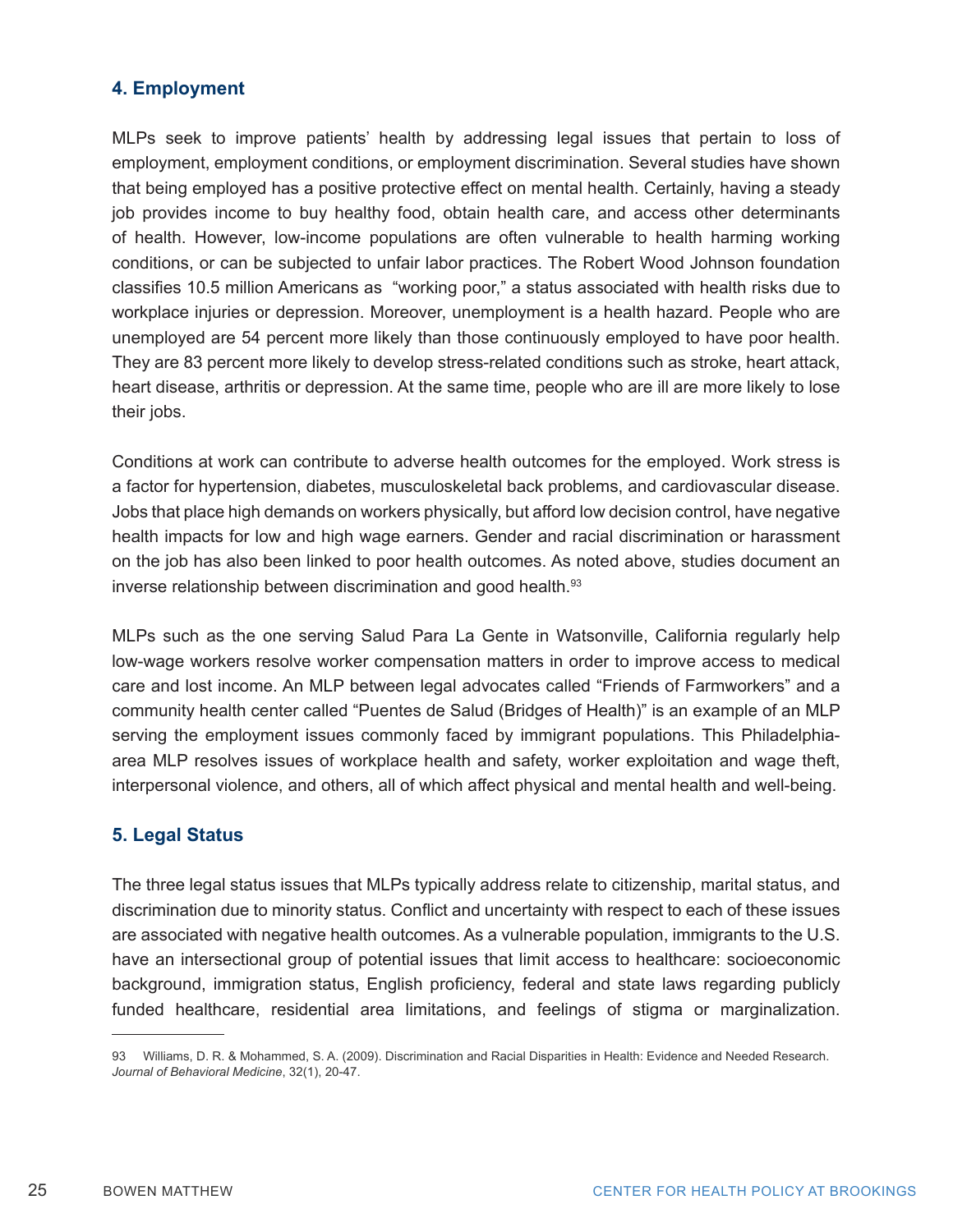Compared to the U.S.-born population, immigrants are 2.5 times less likely to have health insurance. They also use healthcare services less frequently and receive lower-quality care.<sup>94</sup> Additionally, immigrants face language barriers, receive fewer preventative services, and are more likely to not understand the directions for prescriptions and follow-up appointments. Over 20 percent of non-English speaking patients altogether avoid seeking medical help because of language barriers. MLP attorneys can help resolve immigration challenges, clear criminal or credit histories, and assist with asylum applications, thereby allowing immigrants consistent access to care and potential benefits.95

Studies show that legal representation improves outcomes in family law cases. Maccoby and Mnookin found that parents were more likely to request and receive joint legal custody when both parties were represented.<sup>96</sup> Legal representation also correlated with improved financial awards in domestic law cases. Women received alimony in 18 percent of cases in which both parties had legal representation, but in only 2 to 4 percent of cases where one or both parties appeared *pro se*. MLP Philadelphia, the nation's first and only nurse-led health center and MLP, reports that the largest share of its legal caseload (35 percent) is divorce, child custody, and support cases.<sup>97</sup>

MLP attorneys have represented clients in immigration hearings, a setting in which traditional legal aid offices cannot practice; the MLP can address a range of health related immigration issues ranging from advocacy for victims of human trafficking, obtaining work permits, and helping individuals and families eligible for status adjustments that can lead not only to citizenship, but also to the freedom to seek regular access to preventive care.

A 2013 study of transgender and gender non-conforming people in Massachusetts revealed that due to discrimination, 13.9 percent of respondents postponed medical care when needed, resulting in emergency care, 24.8 percent postponed needed medical when sick or injured, and 30.2 percent postponed preventative care.98 Racial and ethnic minorities all report significantly more perceived provider discrimination, with black Americans reporting the greatest perceived discrimination. Combined with unsatisfying provider interaction, those factors are significantly correlated to having an unmet need for health care utilization. Perceived provider discrimination is also an indicator of poor health status.<sup>99</sup> Whitman-Walker Health, one of the first health centers

<sup>94</sup> Derose, K. P., Escarce, J. J. & Lurie, N. (2007). Immigrants And Health Care: Sources Of Vulnerability. *Health Affairs*, 26(5): 1258-1268.

<sup>95</sup> Regenstein, M. et al. (2015). Medical-Legal Partnership and Health Centers: Addressing Patients' Health-Harming Civil Legal Needs as Part of Primary Care. *National Center for Medical-Legal Partnerships*. Retrieved from: http://medical-legalpartnership.org/ wp-content/uploads/2015/08/Medical-Legal-Partnership-and-Health-Centers.pdf

<sup>96</sup> Murphy, C. J. (2003). Engaging With The State: The Growing Reliance on Lawyers and Judges To Protect Battered Women. *Journal of Gender, Social Policy & the Law*, 11(2): 499-521.

<sup>97</sup> Lawton, E., Coon, B. B. & Fung, A. (2010). Medical-legal partnership | Philadelphia: Meeting basic needs and reducing health disparities by integrating legal services into the healthcare setting. *Philadelphia Social Innovations Journal*, 3.

<sup>98</sup> Reisner, S. L. et al. (2015). Legal Protections in Public Accommodations Settings: A Critical Public Health Issue for Transgender and Gender-Nonconforming People. *The Milbank Quarterly*, 93(3): 484-515.

<sup>99</sup> Lee, C., Ayers, S. L. & Kronenfeld, J. J. (2009). The Association between Perceived Provider Discrimination, Health Care Utilization, and Health Status in Racial and Ethnic Minorities. *Ethnicity & Disease*, 19(3): 330-337.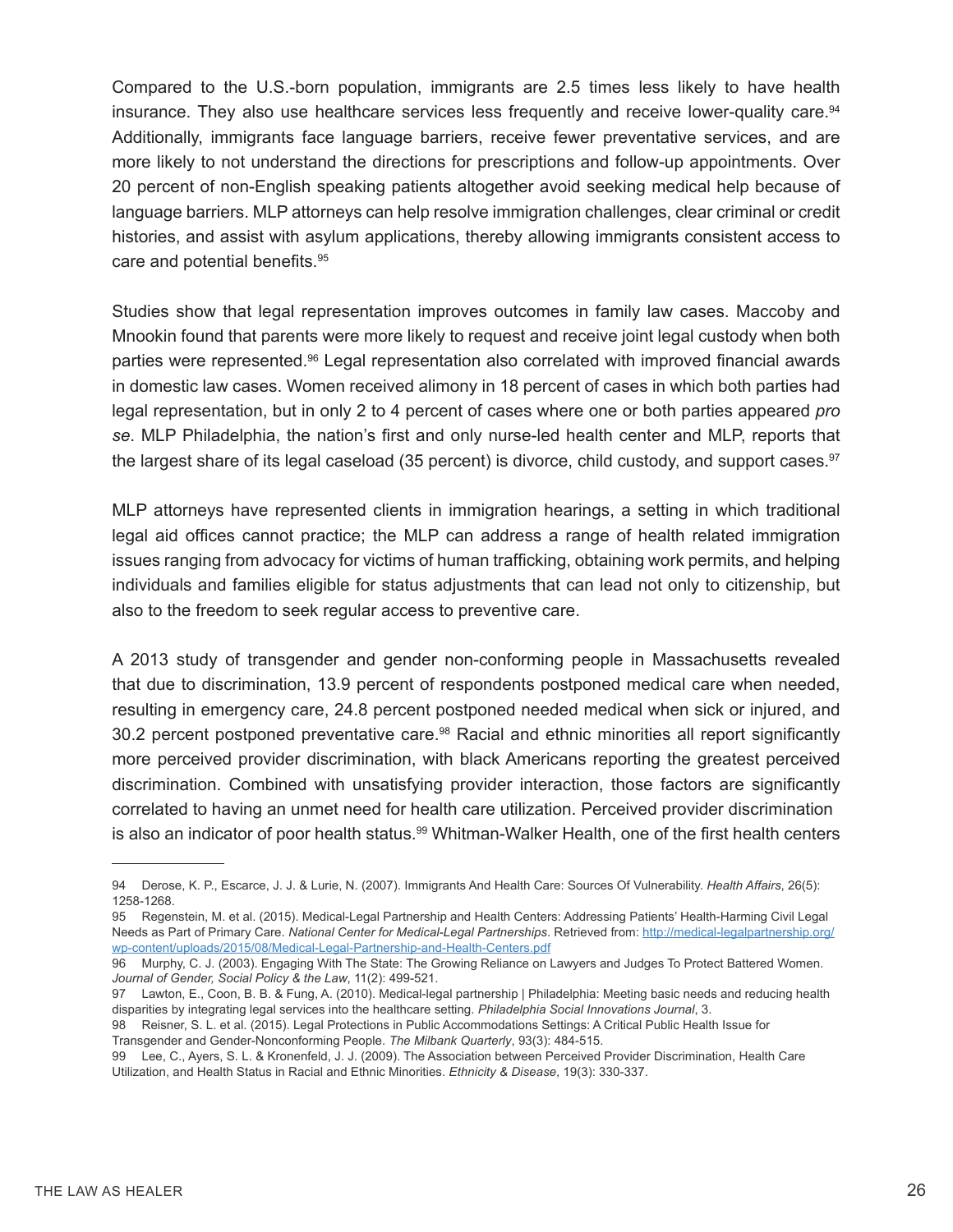focused on HIV/AIDs, has had a long-standing medical legal partnership. The center's lawyers have helped over 1,800 people enroll in the Medicare prescription drug (Part D) program. They also work with clients who qualify for SSDI or whose SSDI benefits are wrongly terminated and assist LGBTQ foreign nationals with their asylum applications.<sup>100</sup>

#### **6. Personal Safety**

The CDC has called intimate partner violence (IPV) "a serious, preventable public health problem that affects millions of Americans." MLPs can address the adverse effects of IPV on health, employment, and economic stability.

Abuse causes both immediate and long-term injuries or health conditions, including anxiety and post-traumatic stress disorder, which may require long-term mental health care. IPV constrains employment opportunity. Victims of IPV are often fired as a result of their abuse—between 21 and 60 percent lose their jobs from reasons stemming from the abuse, including time off from work to obtain medical, legal, or counseling services.<sup>101</sup> Low income women who experienced IPV had a 30 percent lower likelihood of maintaining a 30-hour work week for six or more months when compared to women who did not experience violence.

IPV is associated with homelessness and housing instability, both of which are risk factors for poor health outcomes. Between 22 percent and 57 percent of all homeless women report IPV as the immediate cause of their homelessness. However, it is not only the poor who suffer the health impacts of IPV. Affluent victims of abuse lose access to finances. Abusive husbands may have the resources to create expert legal teams or manipulate the legal system.<sup>102</sup> IPV victims have a lifetime incidence of homelessness at 38 percent. Between 22 and 57 percent of homeless women report that domestic violence was the immediate cause of their homelessness and over 90 percent have experienced severe physical or sexual abuse.103 Furthermore, a 2005 Congressional inquiry found, in the year previous, almost 150 documented cases of IPV eviction due to domestic violence crimes and almost 100 people who were denied housing because of their IPV victim status.<sup>104</sup>

Due to reporting issues, accurate statistics about the incidence of domestic or intimate partner violence (IPV) are difficult to obtain. A 2011 study by the Centers for Disease Control and Prevention

<sup>100</sup> Whitman-Walker Health. (2014, July). Legal Services Program. Retrieved from: Whitman-Walker Health website: http://www. aidswalkwashington.org/assets/whitmanwalker/files/\$cms\$/100/1253.doc

<sup>101</sup> Rothman, E. F., Hathaway, J., Stidsen, A. & de Vries, H. F. (2007). How Employment Helps Female Victims of Intimate Partner Violence: A Qualitative Study. *Journal of Occupational Health Psychology*, 12(2): 136-143.

<sup>102</sup> Shapiro, E. (2013, February 28). Domestic Violence Among the Wealthy Hides Behind 'Veil of Silence.' *The Daily Beast*. Retrieved from: http://www.thedailybeast.com/articles/2013/02/28/domestic-violence-among-the-wealthy-hides-behind-veil-ofsilence.html

<sup>103</sup> National Network to End Domestic Violence. (2013). Domestic Violence, Housing, and Homelessness [Fact sheet]. Retrieved from: http://nnedv.org/downloads/Policy/NNEDV\_DVHousing\_factsheet.pdf

<sup>104</sup> National Network to End Domestic Violence. Domestic Violence, Housing, and Homelessness [Fact sheet].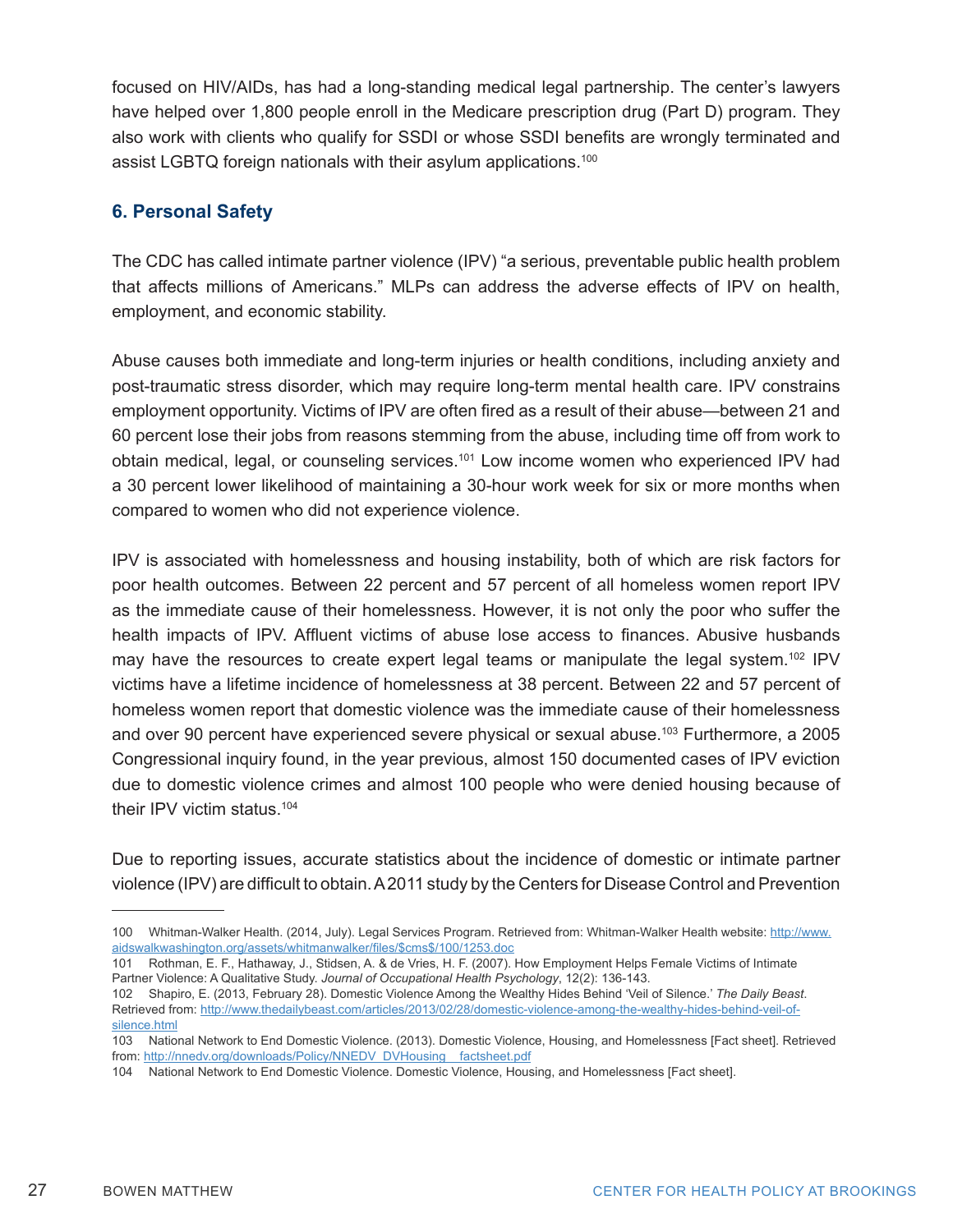found that 15.8 percent of women experience sexual violence (excluding rape) by an intimate partner in their lifetimes. Another 22.3 percent experience at least one severe physical violent attack by an intimate partner and 47.1 percent experience at least one form of psychological aggression by an intimate partner in their lifetimes.<sup>105</sup> Low income and minority populations are more likely to experience intimate partner violence. Black women and men experience it at a 35 percent and 62 percent higher rate than white women and men, respectively, and American Indian/ Alaska Native women also experience significantly higher rates of physical abuse compared to other racial groups.106 In addition, women with family incomes under \$7,500 are five times more likely to be IPV victims than women with family incomes between \$50,000 and \$74,000.<sup>107</sup> A study of women receiving welfare found that 34 to 65 percent experience some form of relationship violence during their lives.<sup>108</sup>

Having an attorney substantially increases the chance of receiving a protection order against a violent partner. One study showed that 83 percent of women seeking protection from domestic violence successfully obtained a protective order, while only 32 percent of unrepresented women succeeded.<sup>109</sup> MLPs have helped IPV victims receive cash assistance, food stamps, change their welfare benefits, and negotiate child support arrangements. However, obtaining legal and social services is more difficult for underserved groups. A 2002 study of low-income, mostly black women in Baltimore revealed that about a third of the sample did not know of social services, hotlines, or shelters for abused women; 70 percent did not seek assistance, and those who did turned to family and friends instead of formal assistance.<sup>110</sup> MLPs work collaboratively with healthcare professionals to support survivors and reduce the risk of re-traumatization by the abuser and as part of the legal process, as well as provide clinical evidence to support housing, healthcare, and other legal claims.111 MLPs can also help address the issues that may arise in conjunction with IPV: unsafe living conditions, evictions, mortgage foreclosure, debt, loss of benefits, and child custody.

<sup>105</sup> Breiding, M. J. et al. (2014). Prevalence and Characteristics of Sexual Violence, Stalking, and

Intimate Partner Violence Victimization — National Intimate Partner and Sexual Violence Survey, United States, 2011. *The Centers for Disease Control and Prevention*. Retrieved from: http://www.cdc.gov/mmwr/preview/mmwrhtml/ss6308a1.htm?s\_ cid=ss6308a1\_e

<sup>106</sup> Sampson, R. (2006). Domestic Violence. The Center for Problem-Oriented Policing. Retrieved from: http://www.popcenter. org/problems/domestic\_violence/2

<sup>107</sup> Sampson. Domestic Violence.

<sup>108</sup> Hill, T. D., Mossakowski, K. N. & Angel, R. J. (2007). Relationship Violence and Psychological Distress Among Low-income Urban Women. *Journal of Urban Health*, 84(4): 537-551.

<sup>109</sup> Murphy. Engaging With The State: The Growing Reliance on Lawyers and Judges To Protect Battered Women.

<sup>110</sup> Johns Hopkins Bloomberg School of Public Health. (2002). School Researchers Find Domestic Violence Services Are Not Reaching Low-Income Women [Press release]. Retrieved from: http://www.jhsph.edu/news/news-releases/2002/abused-womenocampo.html

<sup>111</sup> Edouard, L. (2010). Empowering Families Impacted by Domestic Violence: Optimizing Financial Stability through Medical-Legal Partnerships. *The Congressional Hunger Center*. Retrieved from: http://www.hungercenter.org/community/domestic-violencesurvivors/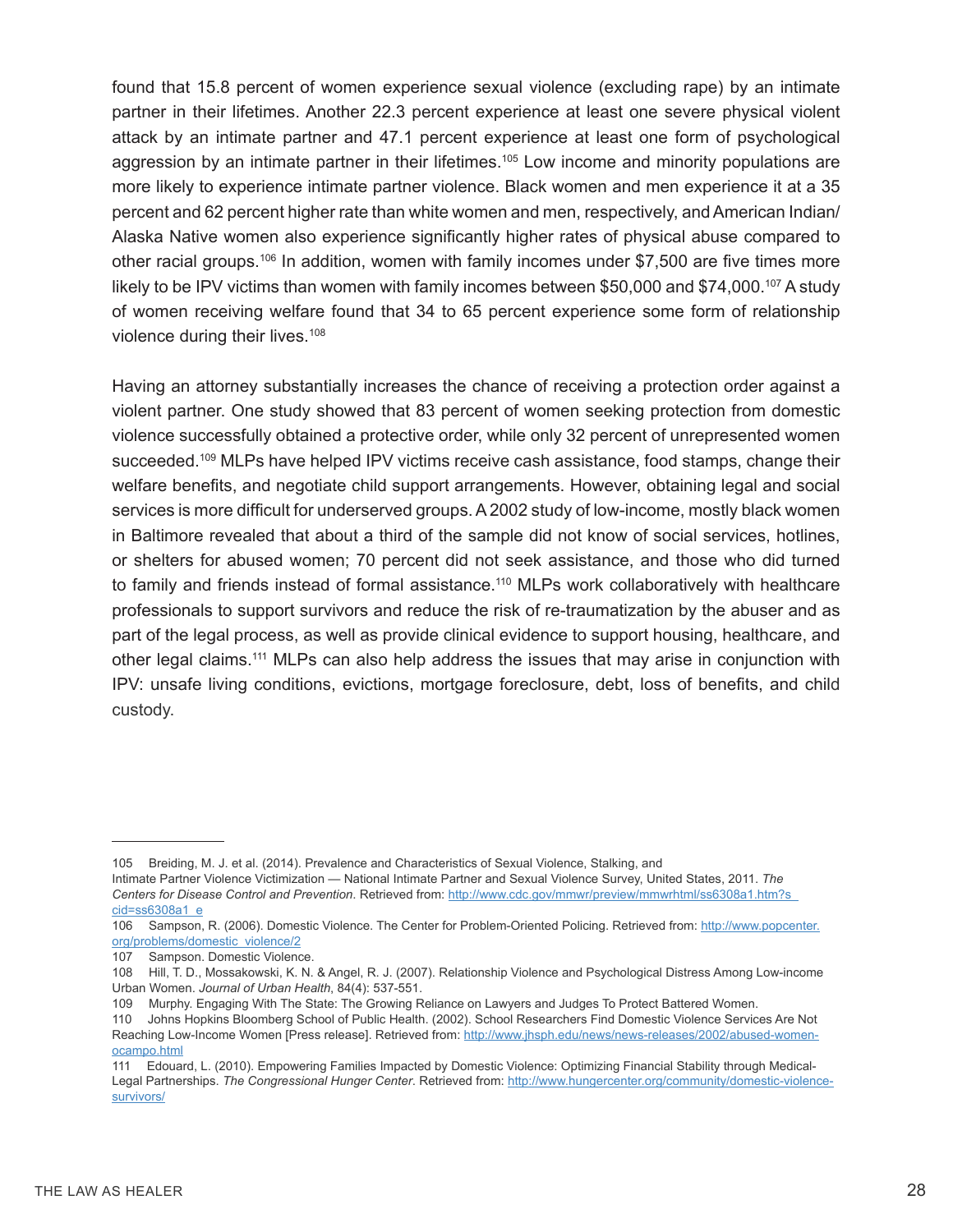#### **7. The Emerging Business Case for Medical-Legal Partnerships**

The range of legal issues that MLPs are able to address argues in favor of the medical-legal partnership approach. However, based on the evidence of MLPs health impacts, at least three further theoretical and financial arguments also favor financing social interventions like the MLP. We highlight them briefly below.

#### *MLPs Can Cost-Effectively Leverage Civil Legal Aid Attorneys' Expertise and Infrastructure*

Most medical-legal partnerships are staffed through subcontracts with health providers, by civil attorneys from state and federal legal aid agencies.112 The federal legal aid infrastructure employs 4,592 attorneys and 1,559 paralegals through the Legal Services Corporation (LSC). LSC is a nonprofit corporation through which Congress has provided funding for the single largest provider of civil legal aid services since 1974.<sup>113</sup> LSC legal aid attorneys represent an existing and ready source of experts who understand the legal issues that poor families face. However, legal aid offices have been chronically under-funded and overextended.<sup>114</sup> The evidence reviewed here that connects legal representation with improved health and lower health care costs argues in favor of leveraging the legal aid workforce to deliver more services preventatively, in primary care clinics, as part of the MLP approach.

#### *MLPs Represent a Favorable Return on Investment*

Although the literature is not robust, several studies suggest that the benefits that MLPs confer substantially exceed the cost to implement and operate an MLP. Financial impact studies typically analyze the return-on-investment that MLPs provide when the cost of volunteered services is measured against the savings to institutions or patients. Obviously, volunteerism is not a sustainable way to bring the MLP model to scale nationally. Nevertheless, these studies are useful to estimate the financial viability of MLPs by focusing on a traditional cost-benefit analysis. For example, a longitudinal study of an MLP in rural Illinois compared the financial benefit as compared to the initial investment to calculate a financial return on investment (ROI) for the initial period of the MLP's operation from 2002-2006, as compared to the relative benefit of the MLP during 2007-2009.<sup>115</sup> Researchers reported the MLP program produced a 149 percent return on investment (ROI) of \$115,438 for the hospital partner during the first period, and the hospital's Medicaid ROI increased to 319 percent based on an investment of \$116,250 during the second period.

<sup>112</sup> See, http://medical-legalpartnership.org/partnerships/

<sup>113</sup> See, http://www.lsc.gov/what-legal-aid/how-we-work

<sup>114</sup> See, http://www.lsc.gov/what-legal-aid/unmet-need-legal-aid

<sup>115</sup> Teufel, J. A. et al., (2012). Rural Medical-Legal Partnership and Advocacy: A Three Year Follow-up Study. *Journal of Health* 

*Care for the Poor and Underserved*, 23(2): 705-714.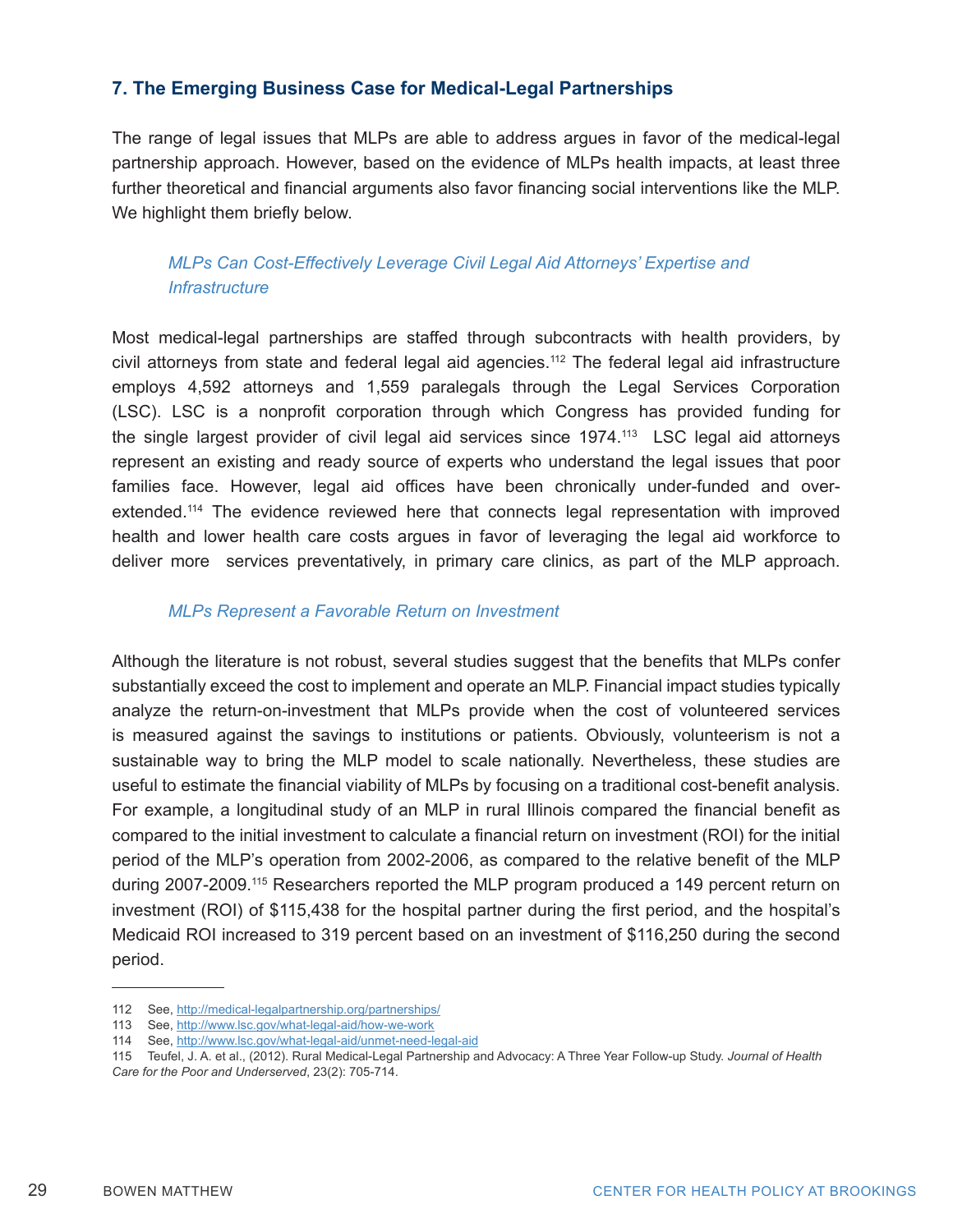Another researcher analyzed the return on investment hospitals received from MLP programs that resolve previously denied benefit claims. Kerry Rodabaugh and colleagues reported on an MLP that worked with cancer patients and generated nearly \$1 million in benefits by resolving denied benefit claims.<sup>116</sup> In a retrospective study of 71 parents or guardians of 76 children diagnosed with sickle cell disease, researchers measured patients' gains in benefits due to the MLP intervention.<sup>117</sup> This MLP, formed between a Children's Hospital and Georgia Law School, measured the monthly amount of public benefits obtained or retained including housing, education, and health insurance benefits, as well as the number of patients who received end of life care following MLP legal counsel. MLP services returned the greatest net benefits in education (\$720,000), but also helped patients reverse public benefit denials, restore wrongfully terminated employment and reinstate health insurance benefits. In still another approach, researchers at Johns Hopkins conducted a longitudinal study to determine that an Illinois MLP relieved patients of over \$4 million in health care debt, and obtained a total of \$1 million in social security benefits.<sup>118</sup> To date, no MLP study has considered the return on investments from a societal level, which would involve valuing the health improvements the MLPs achieved.





sounce Authors' analysis of data from Exhibits 1 and 2. Noves States (the fifty states and the District of Columbia) above the line have greater-than-average ratios of social to health spending states below the line have lower-than-average ratios. GDP is gross domestic product.

Source: Bradley, E.H. et al. (2016). Variation in Health Outcomes: The Role of Spending on Social Services, Public Health, and Health Care, 2000-09. *Health Affairs*, 35(5): 760-768.

117 Pettigagno, R., Caley, S. B. & Bliss, L. R. (2011). Medical-Legal Partnership: Impact on Patients With Sickle Cell Disease. *Pediatrics*, 128(6): 1482-1488.

<sup>116</sup> Rodabaugh, K. J. et al. (2010). A Medical–Legal Partnership as a Component of a Palliative Care Model. *Journal of Palliative Medicine*, 13(1): 15-18.

<sup>118</sup> Id., Teufel.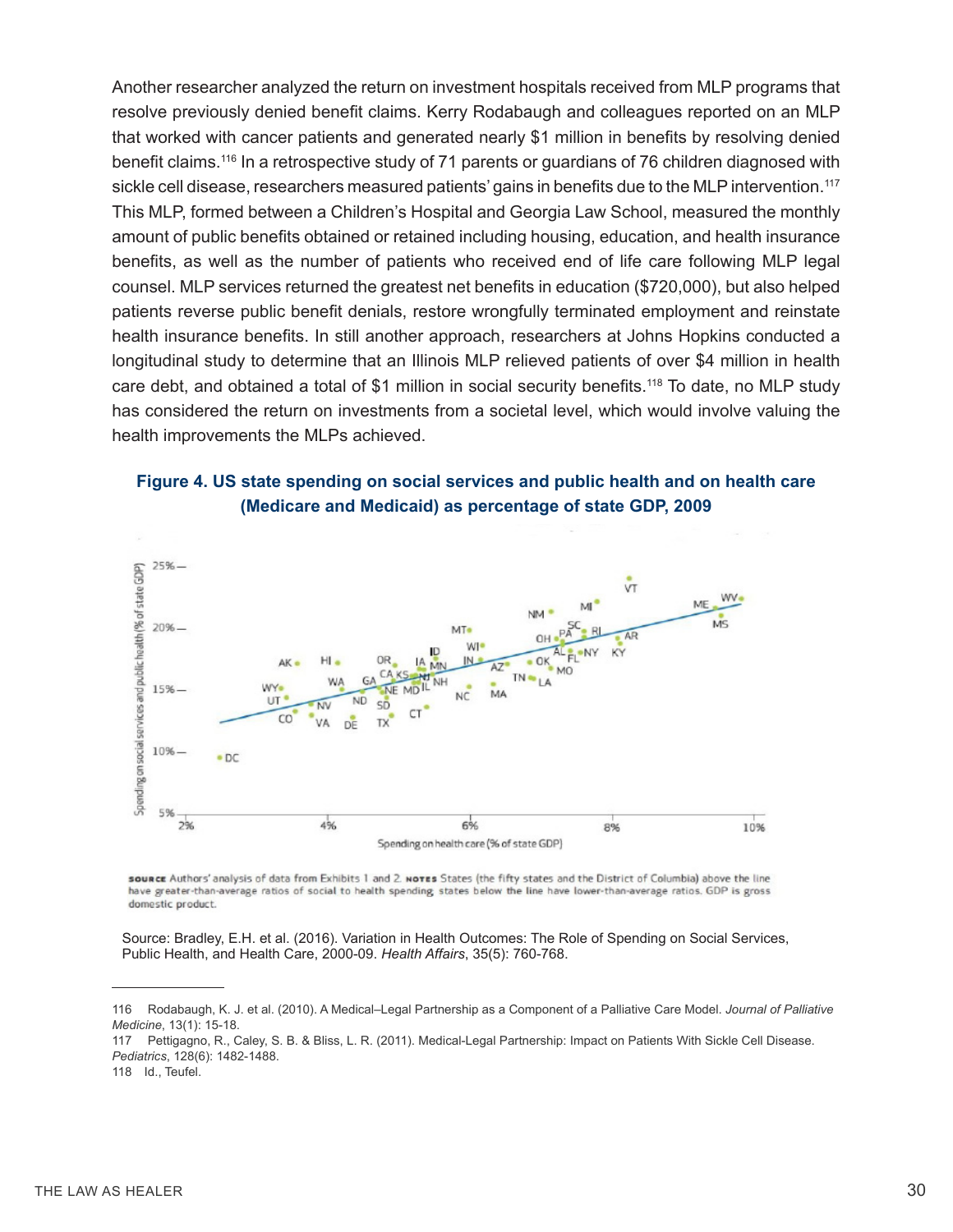#### *MLPs Can Contribute to Improved Public Health Outcomes Associated with Increased Social Service Spending*

The ratio of social spending to health spending is correlated with the quality of health outcomes in OECD countries. Overall, higher levels of spending on social factors are associated with better health outcomes in western countries.<sup>119</sup> However, the United States does not fare well by this measure, compared with its global counterparts.

A recent study published by the RAND Corporation importantly confirmed not only that countries with greater social expenditures have better health outcomes, but also that public expenditures by governments have the strongest influence on health. That is, public social spending has a stronger positive influence on health outcomes than private spending.<sup>120</sup> This finding is particularly important given the current funding structure of the MLP intervention.

#### **Figure 5. Adjusted associations between the rate of social to health spending with a oneyear lag and health outcomes across the fifty states and the District of Columbia, 2000- 2009**

| <b>Health outcome</b>                                                                                                             |                                              |                  |                                              |                |
|-----------------------------------------------------------------------------------------------------------------------------------|----------------------------------------------|------------------|----------------------------------------------|----------------|
|                                                                                                                                   | <b>Estimated</b><br>coefficient <sup>c</sup> | p value          | <b>Estimated</b><br>coefficient <sup>c</sup> | p value        |
| PERCENT OF ADULTS WHO:                                                                                                            |                                              |                  |                                              |                |
| Were obese (body mass index $\geq$ 30)                                                                                            | $-0.33$                                      | 0.014            | $-0.16$                                      | 0.101          |
| Had asthma                                                                                                                        | $-0.11$                                      | 0.041            | $-0.12$                                      | 0.012          |
| Reported 14+ days in past 30 days as mentally<br>unhealthy days<br>Reported 14+ days in past 30 days with activity<br>limitations | $-0.43$<br>$-0.37$                           | 0.007<br>< 0.001 | $-0.24$<br>$-0.25$                           | 0.035<br>0.002 |
| <b>MORTALITY RATE FOR:</b>                                                                                                        |                                              |                  |                                              |                |
| Acute myocardial infarction (per 100,000 population)                                                                              | $-4.02$                                      | 0.032            | $-0.64$                                      | 0.649          |
| Lung cancer (per 100,000 population)                                                                                              | $-2.72$                                      | 0.001            | $-2.35$                                      | 0.002          |
| Type 2 diabetes (per 100,000 population)                                                                                          | $-0.45$                                      | 0.004            | $-0.51$                                      | < 0.001        |
| Postneonatal infants <sup>®</sup> (per 100,000 live births)                                                                       | $-4.15$                                      | 0.325            | $-6.56$                                      | 0.037          |

Source: Bradley, E.H. et al. (2016). Variation in Health Outcomes: The Role of Spending on Social Services, Public Health, and Health Care, 2000-09. *Health Affairs*, 35(5): 760-768.

The RAND study revealed that the association between higher social spending and better health outcomes holds across all American states. This was confirmed in another study by Elizabeth Bradley and colleagues. As shown in Figure 5 above, Bradley found that states with a higher ratio of social and public health to healthcare spending (Medicare and Medicaid), had significantly

<sup>119</sup> Bradley, E. H. & Taylor, L. A. (2013). *The American Health Care Paradox: Why Spending More Is Getting Us Less*. New York, NY: Public Affairs.

<sup>120</sup> Rubin, J. et al. (2016). Are better health outcomes related to social expenditure? A cross-national empirical analysis of social expenditure and population health measures. Santa Monica, CA: RAND Corporation. Retrieved from: http://www.rand.org/pubs/ research\_reports/RR1252.html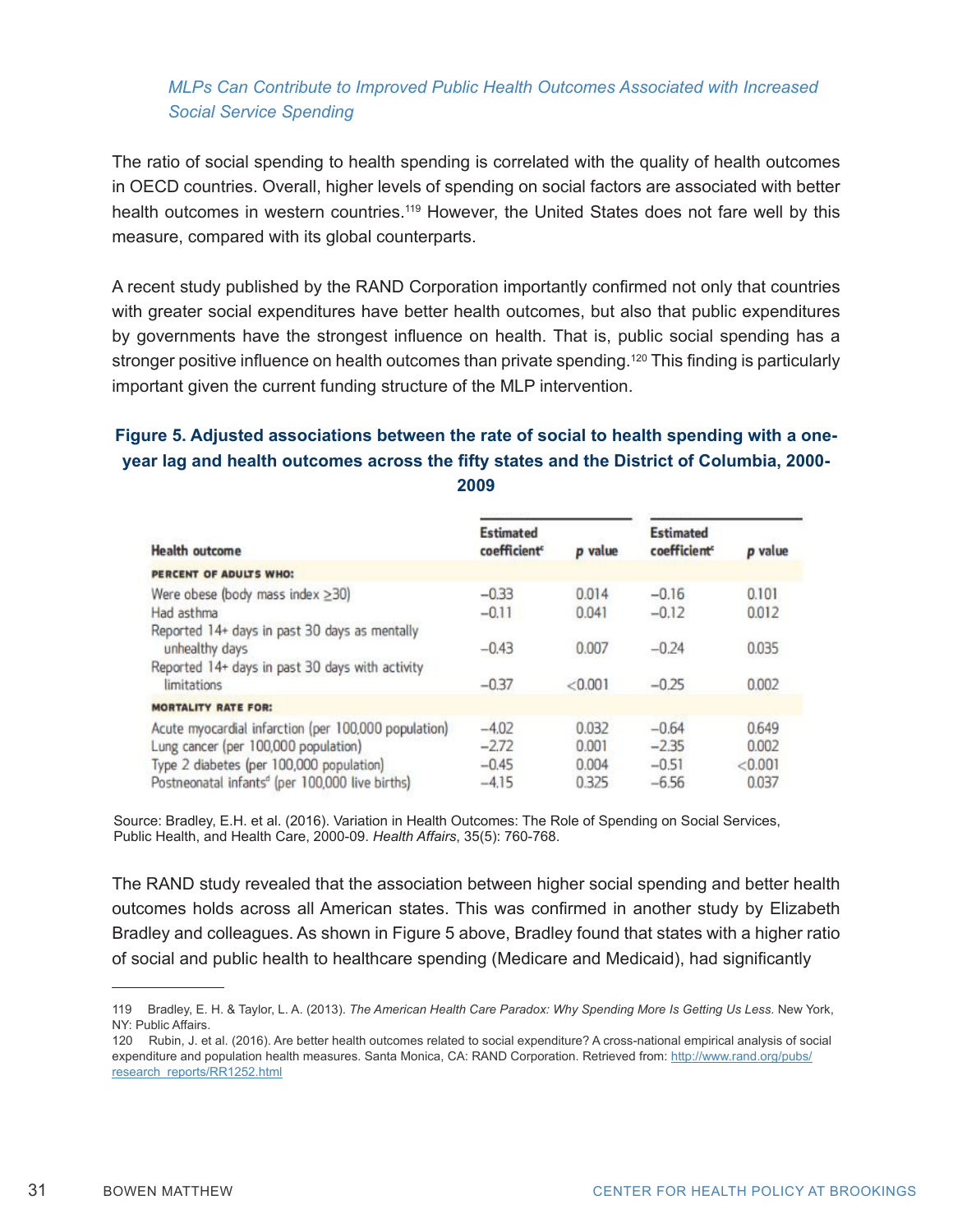better health outcomes for adult obesity, asthma, mentally unhealthy days, days with activity limitations, and mortality rates for lung cancer, heart attack, and Type 2 diabetes.<sup>121</sup>

MLPs that address the social determinants of health have been shown to improve health quality, decrease disparities, and contribute to health care cost savings. Thus, the increased investment required to provide access to MLP services for America's 97.3 million low-income people and the additional 29 percent of the population who earn modest incomes<sup>122</sup> may fairly be considered the type of social spending that is associated with better health outcomes.

<sup>121</sup> Bradley, E.H. et al. (2016). Variation in Health Outcomes: The Role of Spending on Social Services, Public Health, and Health Care, 2000-09. *Health Affairs*, 35(5): 760-768.

<sup>122</sup> Kaiser Family Foundation. (2015). State Health Facts 2015, Distribution of Total Population by Federal Poverty Level 2015. Retrieved from: http://kff.org/other/state-indicator/distribution-by-fpl/?currentTimeframe=0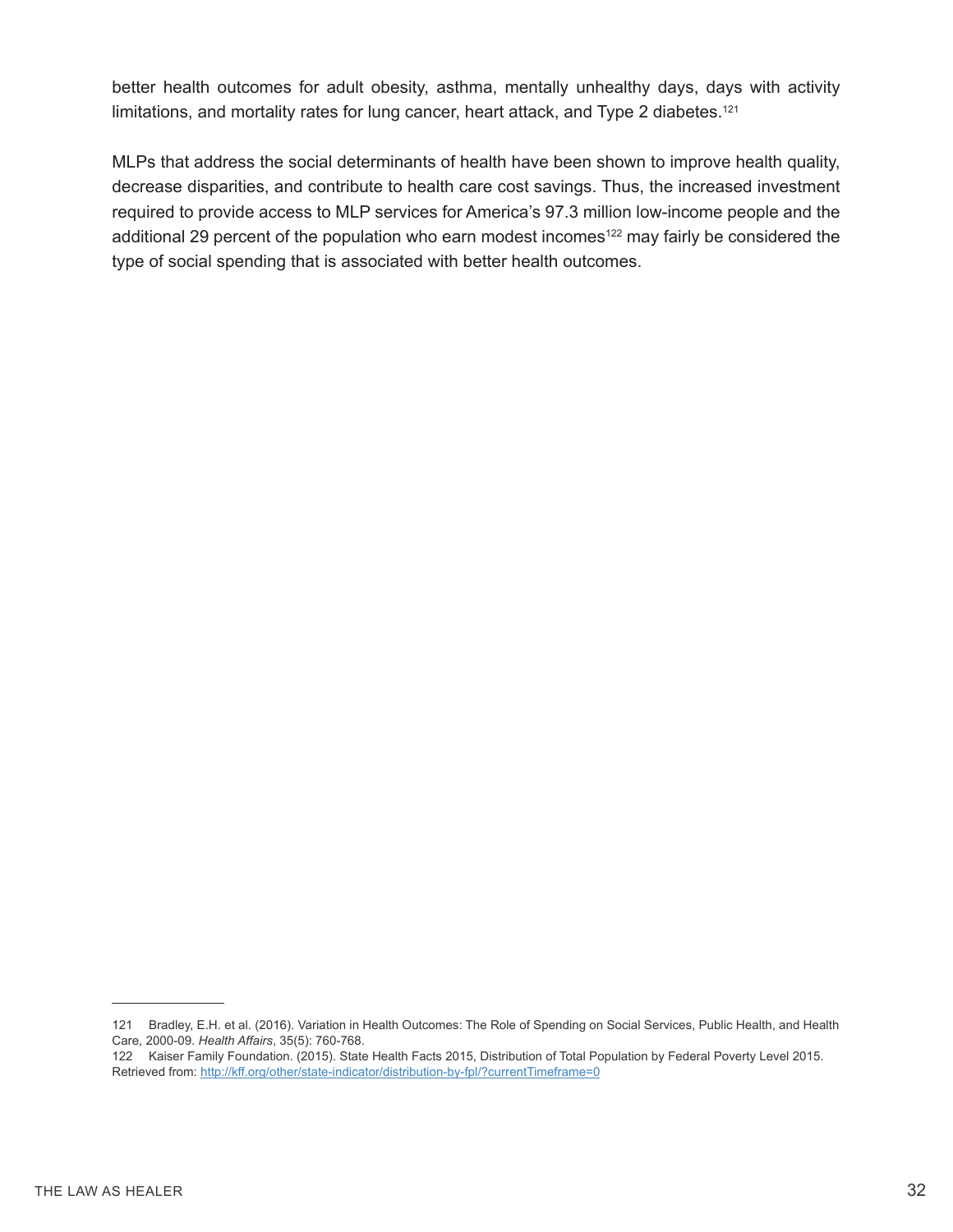## IV. Proposals to Sustainably Pay for Medical-Legal Partnerships that Improve Health Outcomes

Despite their record of success, existing MLPs address only a fraction of the patient population whose health outcomes could be improved by access to legal representation. That is because funding remains a substantial challenge to developing, sustaining, and growing MLPs. Direct support of lawyers and paralegals generally comes from sources outside of the health center, with the lion's share contributed from federal, state or locally funded civil legal aid agencies or law school clinics. Therefore, funding sources do not account for or align with populations' need for those legal services that could address health-related problems. This section proposes approaches to enlarging the scale and scope of approaches to financing medical legal partnerships.

There are 6,415 people living in poverty for every one civil legal aid attorney in the United States."<sup>123</sup> Beyond those who qualify for free legal representation because of poverty, the Legal Services Corporation and the American Bar Association estimate that of the approximately 50 million lowincome individuals in this country, each has at least one health-harming civil legal need.<sup>124</sup> Thus, patient and provider populations will benefit directly from broadening use of the MLP intervention.

MLPs add a modest amount to the health care delivery team budget, often because underpaid and over-worked civil legal aid attorneys are publicly funded through federal and state legal aid networks. However, this payment model is neither sustainable nor scalable. According to the results of a recent national survey that included approximately two-thirds of the nation's 300 MLPs, these entities operate with a median annual budget of \$80,415; MLPs in health centers represent the lowest end of the cost spectrum with a median budget of \$55,000; MLPs partnered with hospitals/health centers = \$65,000; and MLPs in other health organizations operate at \$95,000.<sup>125</sup>

On the higher end of the spectrum, MLPs that have operated for five or more years, have a median annual budget of \$132,000 because they have established staffs, processes, and track records. Clearly, these are small absolute numbers when compared to providers' total health care delivery budgets but their impact on value depends on information about outcomes and the number of patients served that is still not collected or reported on any systematic basis.<sup>126</sup> However,

<sup>123</sup> Legal Services Corporation. Documenting the Justice Gap in America: The Current Unmet Civil Legal Needs of Low-Income Americans.

<sup>124</sup> *Id*.

<sup>125</sup> Regenstein, M., Sharac, J. & Trott, J. (2016). The State of the Medical-Legal Partnership Field: Findings from the 2015 National Center for Medical-Legal Partnership Surveys. National Center for Medical-Legal Partnerships. Retrieved from: http:// medical-legalpartnership.org/wp-content/uploads/2016/08/2015-MLP-Site-Survey-Report.pdf

<sup>126</sup> Provider operating budgets are not readily available however some data points are illustrative: Ge Bai and Gerard F. Anderson, (2016). A More Detailed Understanding of Factors Associated with Hospital Profitability, Health Affairs 35(5):889-897 (reported that the nation's ten most profitable hospitals earned more than \$163 million in total profits from patient care services but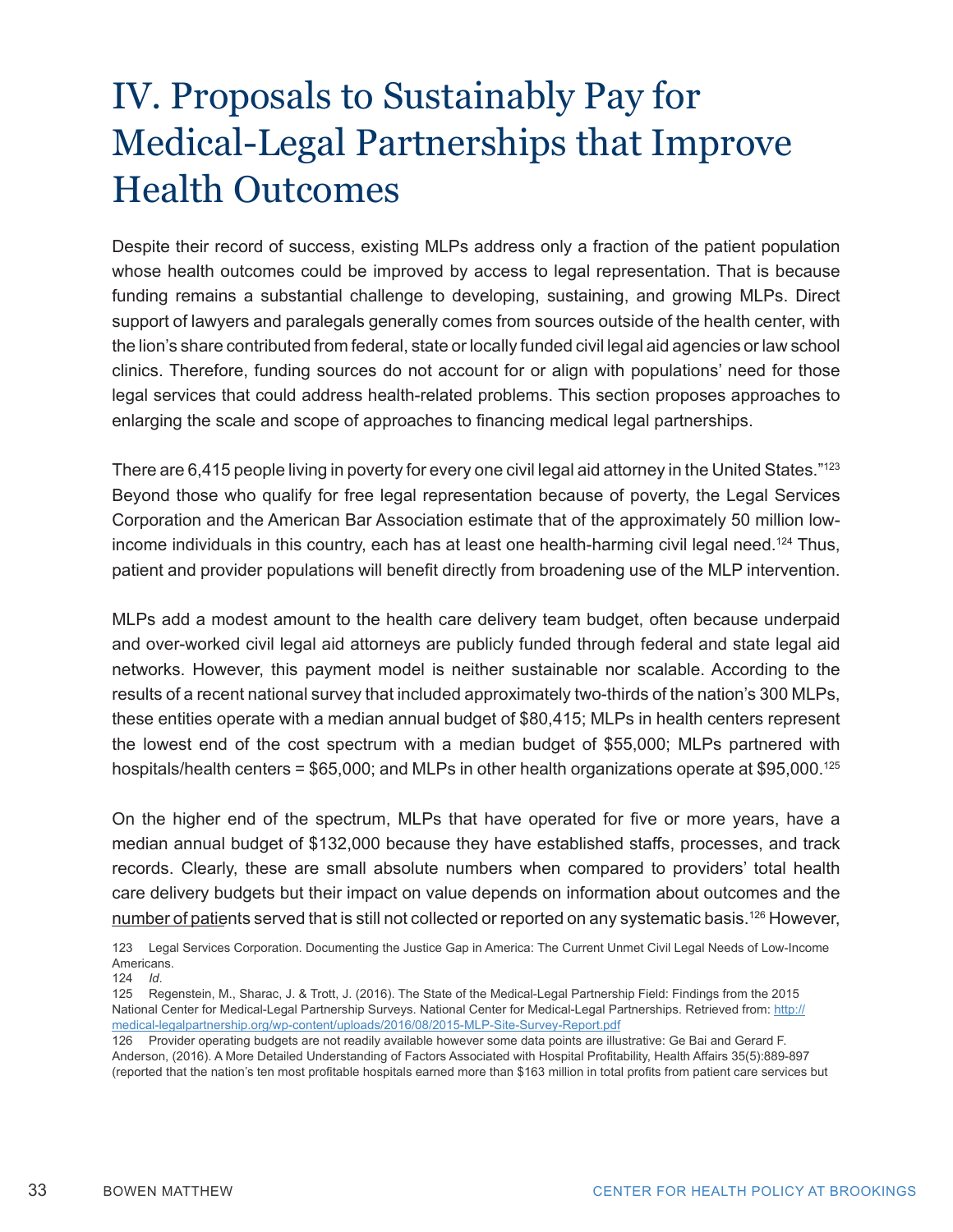in light of evidence that the number of deaths in the United States attributable to low education, poor housing, and income inequality is comparable with the number of deaths attributable to heart attack, strokes, and lung cancer, respectively, the case for financing MLP services broadly is strong, though the question of who bears responsibility to address the legal problems MLP attorneys take on is unresolved.

The earliest adopters of the MLP model financed legal services largely through philanthropy and *pro bono* service. Stronger programs have grown to rely upon multiple streams of revenue which may include academic research grants, managed care demonstration or pilot contracts, or even social impact bond funding. Programs that have fully integrated their legal and medical services share financial support from host health care institutions and partnering legal aid programs, law schools, or foundations. Increasingly, institutions are using same funding streams as used for community health workers, case managers, and patient navigators to pay for legal services. However, even the most recent payment reforms announced, in part, to facilitate expansion of social determinants treatment are currently underutilized so that only a small segment of the demonstrated need for MLP services has been satisfied. The following seven recommendations could to improve the long term financial stability of MLPs and other interventions that address the social determinants of health:

- **1) Health centers that serve medically underserved populations should finance MLPs as an "enabling" or "wrap-around" service under Section 330 of the Public Health Service Act.**
- **2) Managed care organization should expand use of "in lieu of" Medicaid financing.**
- **3) Established medical-legal partnerships should expand use of value based alternative payment models (APMs).**
- **4) Medicare clinicians should propose episode payment and condition based payment models to the Physician-Focused Payment Model Technical Advisory Committee (PTAC) that include coverage for MLP services ordered by eligible professionals.**

showed that only 45 percent of hospitals were profitable in 2013); Becker's Hospital CFO reported in 2012 that the 5,000 nonfederal general community hospitals in the U.S. posted a cumulative profit of \$64.4 billion, based on total gross revenue of \$2.43 trillion that year. (Available here: http://www.beckershospitalreview.com/finance/12-statistics-on-hospital-profit-and-revenue-in-2012.html); In 2011, the average revenue for Federally Qualified Health Centers in California, for example, was \$17.3 million. Blue Shield of California Foundation, Financial findings from California Community Health Centers, (August 2013) (available here: http://www. blueshieldcafoundation.org/sites/default/files/publications/downloadable/BSCF\_IssueBrief\_Capital percent20Links\_September.pdf)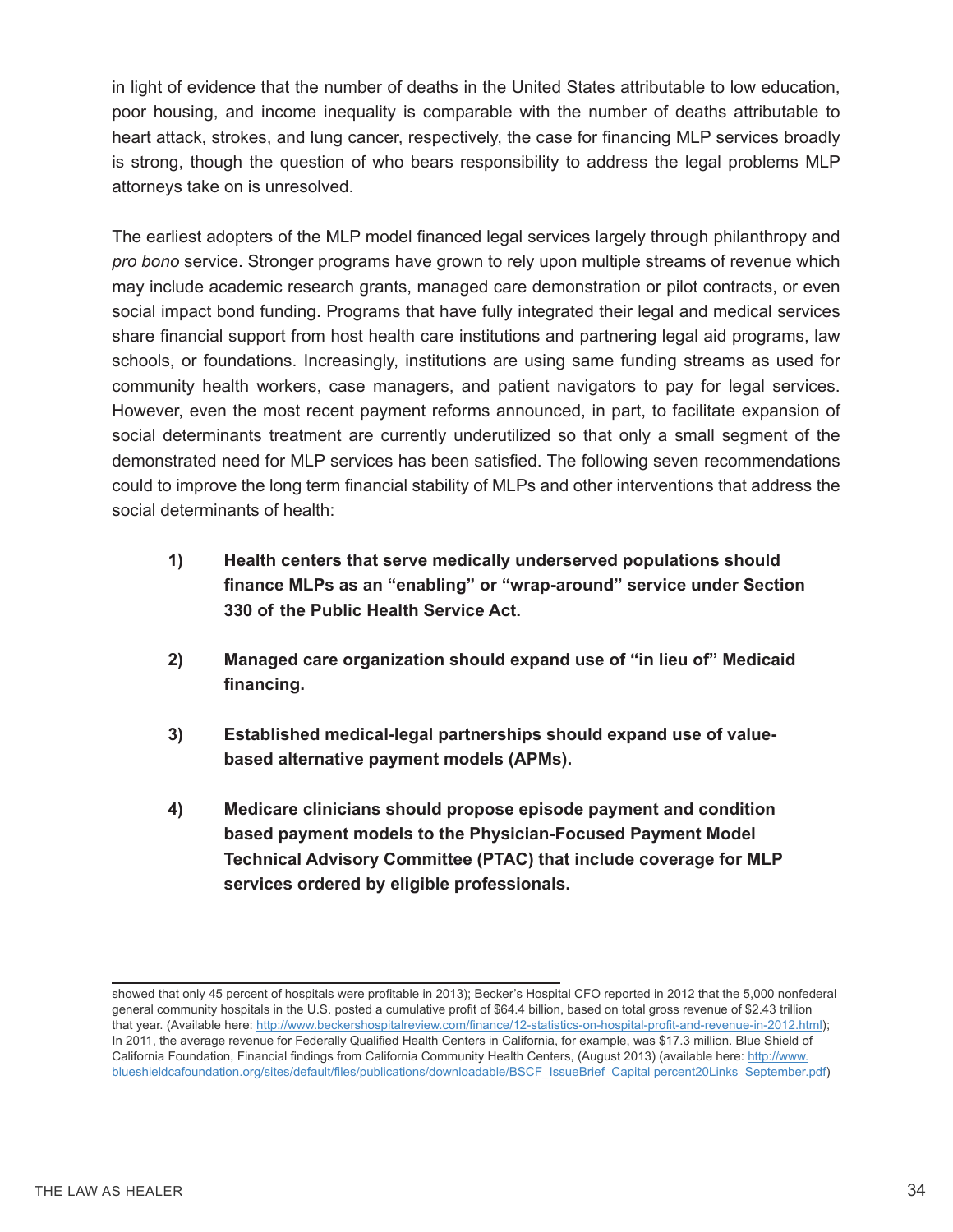- **5) CMS should incorporate quality metrics in medical homes, ACO and ACH payment models to incentivize providers to incorporate MLP services into private managed care contracts.**
- **6) States should invest in long-term public and private financing alternatives.**
- **7) State and local government agencies should experiment with blending and braiding strategies such as Social Impact Bonds (SIBs).**

**Recommendation #1 — Health centers that serve medically underserved populations should finance MLPs as "enabling" or "wrap-around" services under Section 330 of the Public Health Service Act.**

Seventy-seven<sup>127</sup> MLPs receive funding under Section 330 of the Public Health Service Act; health centers should expand their use of this source of federal grant funding to include all health centers hosting MLPs nationwide.

Section 330 of the Public Health Services Act is the federal law through which the federal government authorizes funds to federally qualified health centers (FQHCs). FQHCs provide comprehensive primary care services to medically underserved populations. They accept all patients regardless of their ability to pay, setting fees on a sliding fee scale, and therefore receive enhanced reimbursement from Medicaid and Medicare, as well as Health Resources & Services Administration (HRSA) grants under Section 330. Section 330 authorizes health centers to provide "enabling services" including transportation, interpreters, and environmental services. In 2014, HRSA issued a policy guidance to clarify that "enabling services" may also be used to pay for on-site civil legal aid that helps meet primary health needs. 128

HRSA has strongly signaled its support of MLP financing. In July 2015, HRSA published a funding opportunity announcement that extended access to enabling services funding. Existing health center grantees could apply for funds to cover civil legal aid services. The awards were made available to expand health services such as expanding dental facilities or improving substandard abuse treatment. However, up to 20 percent of the award could be used to increase availability of enabling services if the grantee could demonstrate an increase in patient access to care would result.

In September 2015, HRSA announced that its expanded services supplemental funding awards of \$350 million was available to enable collaborations between healthcare and legal services.

<sup>127</sup> As of the date of this paper's publication.

<sup>128</sup> See http://medical-legalpartnership.org/enabling-services/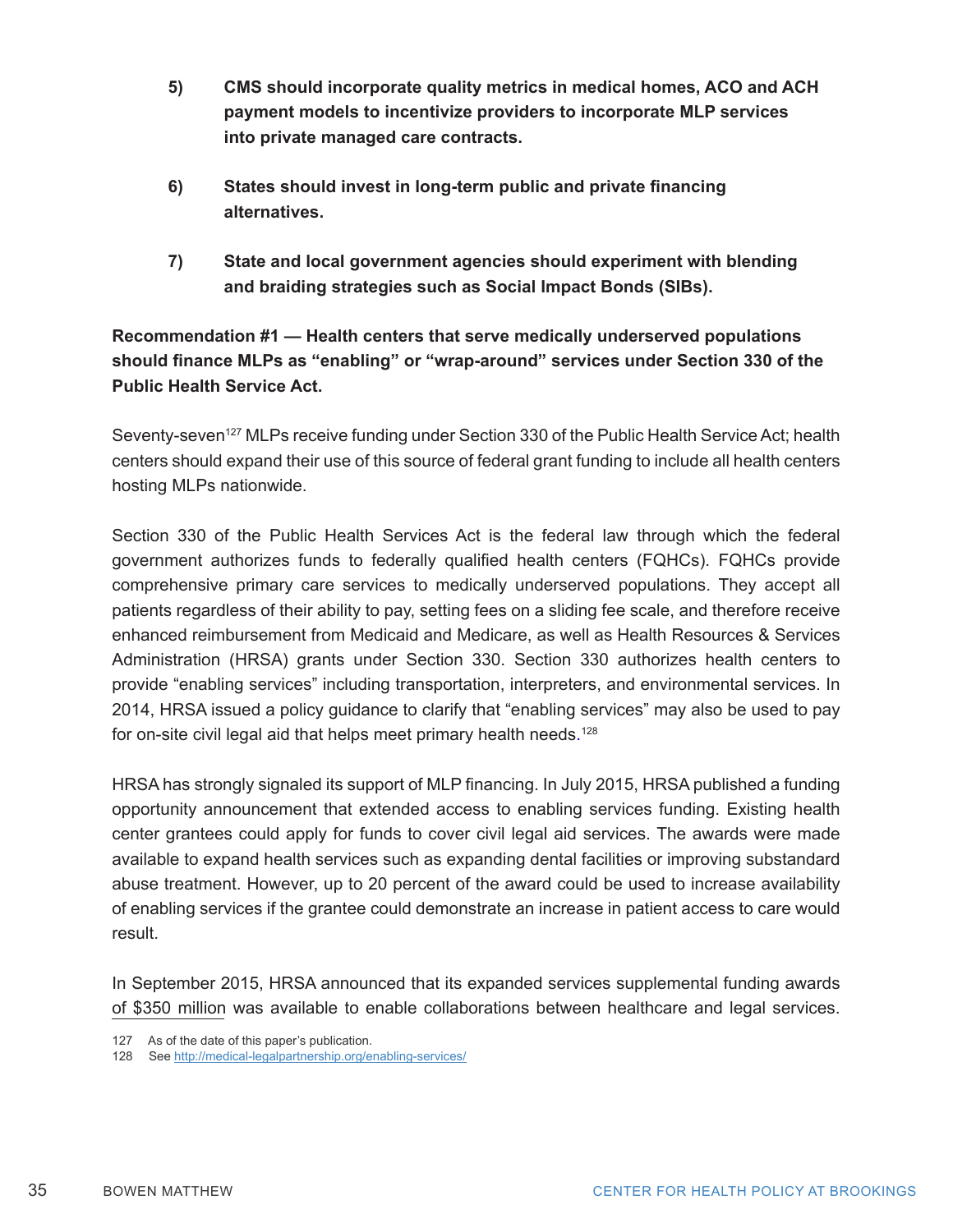As a result, health centers such as the Waimanalo Health Center in O'ahu, Hawaii received a \$20,000 award to expand its MLP for children by adding a part time law fellow and supervising attorney. That particular MLP partners with the University of Hawaii Law School and a FQHC to provide civil legal aid to advocate for youth. In another instance, a health center in Manchester, New Hampshire that operates four sites and serves 13,000 children and adults annually living at or below 200 percent of the federal poverty level will reopen an MLP that had closed due to lack of funding. The \$50,000 HRSA award will allow the organization to immediately build out the firstyear of the MLP that had closed, by now hiring two paralegals to staff the site twice weekly at its clinic locations.

These centers are examples of funding that will expand MLP availability. Although HRSA supplemental grant funding shows laudable leadership in making MLP financing available, this form of funding will not sustain long-term MLP operation unless other, permanent funding is established, as demonstrated by the Manchester, New Hampshire center's experience; services were interrupted when funding ran out and although the clinic sites are open again serving poor patients, they may close again in the future without permanent funding. Nevertheless, more of the 300 MLPs nationwide should take advantage of HRSA funding for enabling services.

#### **Recommendation #2 — Managed Care Organizations should expand use of "in lieu of" Medicaid financing**

On May 6, 2016, the Centers for Medicare and Medicaid Services (CMS) released its first major update to the Medicaid and CHIP managed care regulations in more than a decade.<sup>129</sup> The new Final Rule creates new authority for Medicaid MCOs to offer alternative services, or services in alternative settings, from those traditionally covered under Medicaid state plans. These services are called "in lieu of services." MLPs should use this source of funding to cover legal services that reduce costs and improve health outcomes.

The Rule grants Medicaid managed care organizations (MCOs) the ability to develop rates for services designated as "in lieu of services" that are included in MCO capitation contracts as covered services. This provision attracted considerable attention because it revised the IMD exclusion, granting authority for the first time in Medicaid's history for state plans to receive federal matching funds for inpatient psychiatric or substance abuse treatments in institutions for mental diseases. However, the "in lieu of services" provision also represents an opportunity for states to cover MLP services that are medically necessary to improve patient health.

The rule allows states to reimburse for services covered by an MCO, Prepaid Inpatient Health Plan, or Prepaid Ambulatory Health Plan even though those services are not explicitly covered as a part of the state plan. In accordance with the rule, an enrollee cannot be required to use

<sup>129 81</sup> Federal Register 27497-27901 (May 6, 2016)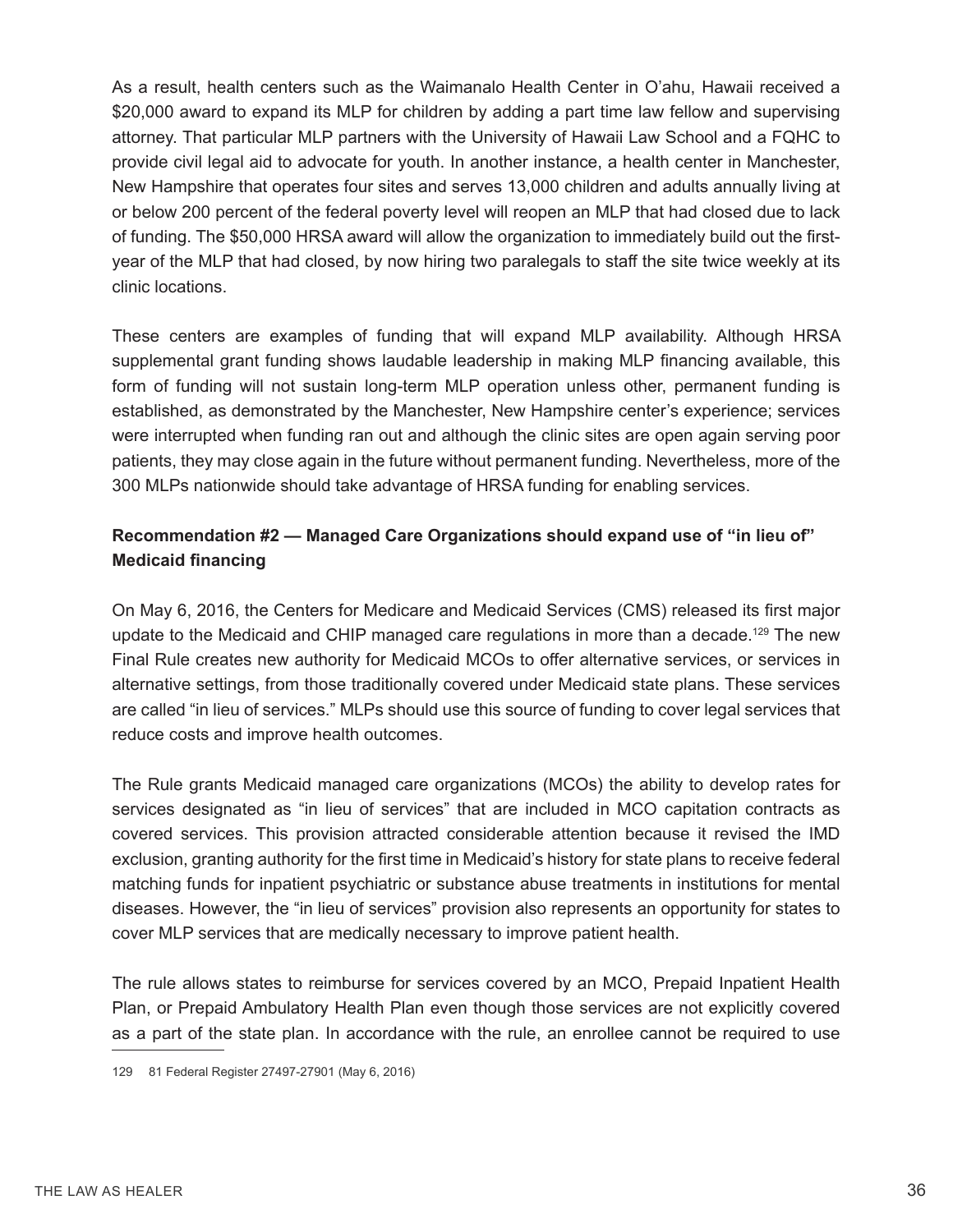the "in lieu of services." The rule imposes four criteria for in lieu of services. First, the state determines that the alternative service or setting is a "medically appropriate and cost effective substitute for the covered service or setting" under the state plan. This determination must be made as a general matter, not based on enrollee-specific criteria. Second, the authorization must be expressly written in the contract, along with a list of the "in lieu of services" approved. Third, the enrollee cannot be required to use the alternative service or setting. They are offered at the MCOs discretion. And fourth, the utilization and cost of the in lieu of services should be taken into account when developing the capitation rates for the covered state plan services. This means "the base data capturing the cost and utilization of the in lieu of services are used in the rate setting process."

Under this final rule, states have express authority to increase or decrease payments to a Medicaid MCO by 1.5 percent without submitting a new certification to CMS. Of course, the managed care rates for these services must be "actuarially sound"—that is projected to provide for all reasonable, appropriate, and attainable costs under the contract. The rates and services must be appropriate for specific populations covered and the services must be adequate to meet the network adequacy, access, and coordination of care requirements. The rates must be reasonably likely to allow the managed care plan to achieve an 85 percent medical loss ratio.

This rule affects the 39 states and the District of Columbia that outsource their Medicaid programs by paying capitated monthly sums totaling \$123.6 billion annually, to 267 private MCOs. The MCOs earn an estimated \$115 billion in revenue and \$2.4 billion in operating profits to cover approximately 46 million enrollees or 73 percent of all regular Medicaid beneficiaries now enrolled in managed care plans. Cost containment is the primary reason that states are expanding use of managed care plans. This rule presents an opportunity for programs seeking to cover social services such as MLP attorneys that reduce costs and improve health outcomes for Medicaid patients.

#### **Recommendation #3 — Established medical-legal partnerships should expand use of existing value-based alternative payment models (APMs).**

The National Center for Medical Legal Partnerships recently highlighted two examples of MLPs that have integrated the cost of legal services into managed care contracts between health systems or providers, and payers.<sup>130</sup> More health centers and MLPs should adopt this internal financing model through value-based contracting with insurance companies and other payers. In order to incentivize integrating MLP costs into payment models, providers should expand the use of alternative payment models (APMs) such as the medical home (advanced primary care

<sup>130</sup> Theiss, J., Sandel, M., Teitelbaum, J. & Marple, K. (2016). Applying the Medical-Legal Partnership Approach to Population Health, Pain Points and Payment Reform. *The National Center for Medical-Legal Partnerships*. Retrieved from: http://medicallegalpartnership.org/wp-content/uploads/2016/10/Applying-the-MLP-Approach-to-Population-Health-October-2016.pdf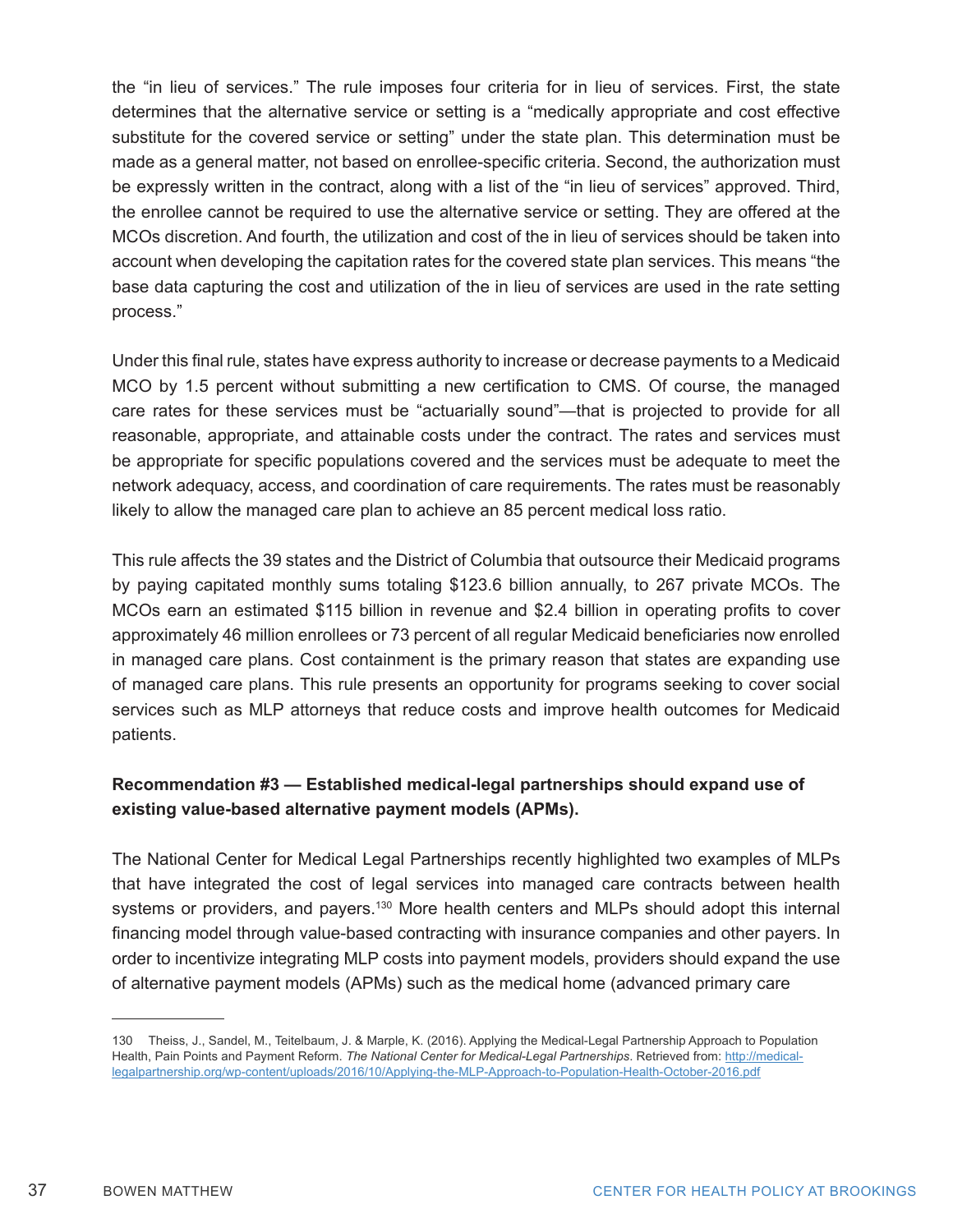practice), accountable care organizations, and accountable health communities models that have demonstrated cost savings and quality improvements.

At the University of Nebraska Medical Center, MLP attorneys from the Legal Aid of Nebraska help address social needs of high-need, high-cost patients. Under a bundled payment agreement, the Medical Center bears the risk of its costs exceeding the contract amount. However, the MLP helped reduce emergency department visits of high-need, high-cost patients and thus were an important part of the strategy to keep the cost of caring for these patients below the contract amount. In Indiana, a mental health clinic incorporates MLP services to help identify and address social and legal issues that might harm patients and the facility's bottom line. In this example, cost savings were incentivized under a value-based MCO contract that penalized the provider for excessive institutionalizations but rewarded outpatient treatment of mentally ill patients in a community setting.

The value-based contracting model is particularly suited to providers in network care organizations such as Accountable Care Organizations, Accountable Health communities, Coordinated Care Organizations or other integrated entities. The model can take one of two forms. Incentive-based contracts reward providers for satisfying quality standards built into the reimbursement contract while risk-based payment models set expected costs in advance for treating a patient population and providers bear the risk of exceeding that estimate. Bundled payments designed to reimburse an episode of care might include legal MLP services for appropriate patients in either of these two models.

The Kaiser Family Foundation reviewed the most recent data on APMs that CMS is currently testing within Medicare. That data based on early performance results, showed most models are meeting quality targets and some models are showing modest cost savings.131 Although the Comprehensive Primary Care (CPC) and Advanced Primary Care Practice (APCP)<sup>132</sup> models showed mixed results, MLPs and their affiliated health providers should join the new Comprehensive Primary Care Plus Model (CPC+) that will be available in January 2017. Under CPC+, up to 5,000 participants in 20 regions will receive prospective Medicare care management fees as well as a pre-paid incentive for meeting quality and utilization benchmarks that provide incentive for care management outside the face-to-face clinical encounter such as MLPs require.

Alternatively, physicians and other providers participating in ACOs could negotiate reimbursement for services based on evidence that the MLP could improve shared savings overall. Currently, the ACO models' performance is based on 34 quality measures used to assess performance and

<sup>131</sup> Baseman, S. et al. (2016). Payment and Delivery System Reform in Medicare: A Primer on Medical Homes, Accountable Care Organizations and Bundled Payments. *The Kaiser Family Foundation & American Institutes for Research*. Retrieved from: http://files.kff.org/attachment/Report-Payment-and-Delivery-System-Reform-in-Medicare.pdf

<sup>132</sup> The FQHC/APCP model ended in 2014.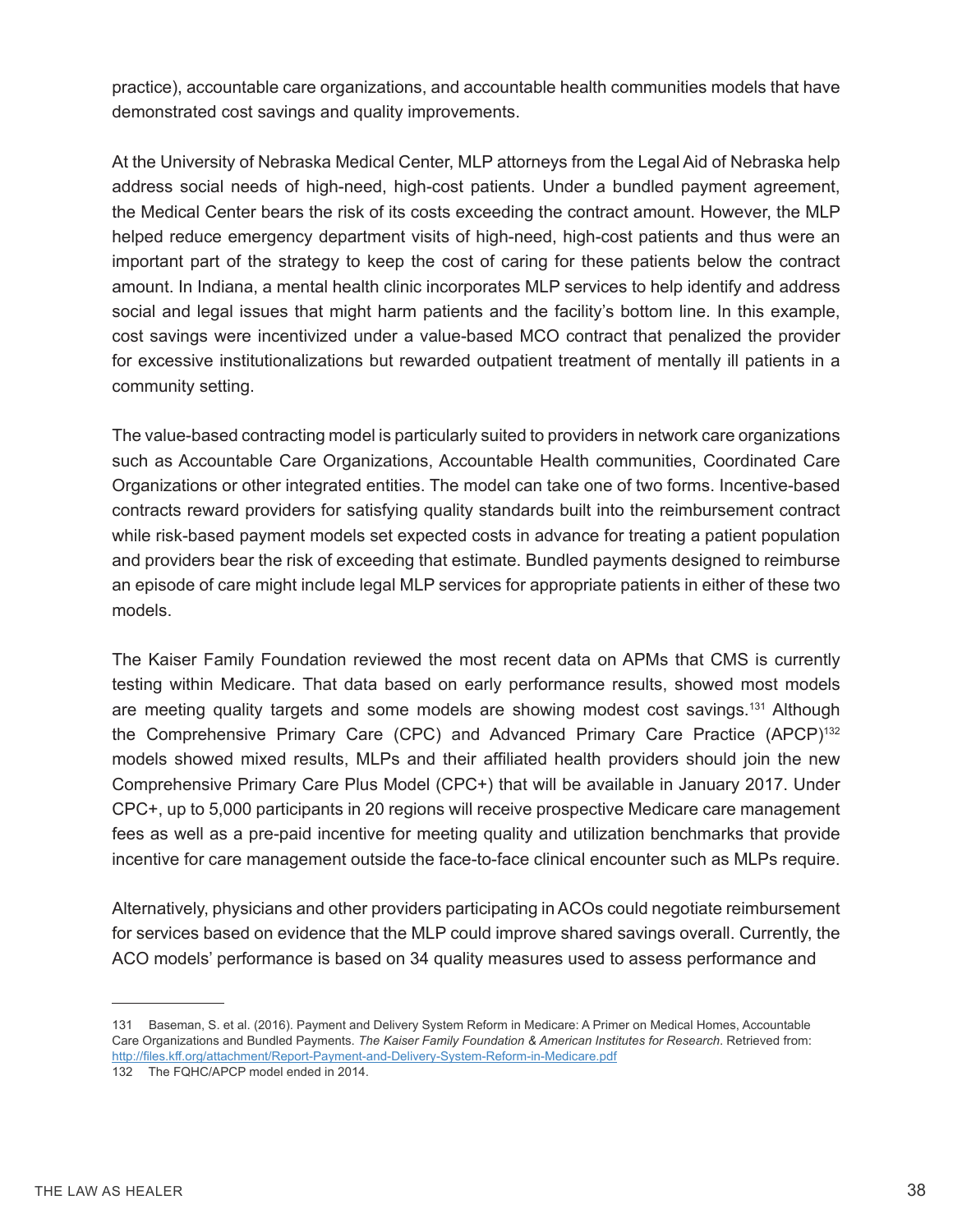shared savings or losses.<sup>133</sup> These measures include access to specialists and health promotion and education, but do not include screening for or access to social services. As a long-term and sustainable incentive to integrate MLP services financially, CMS should add a quality measure specifically to incentivize collaboration with ancillary social services such as MLPs that can demonstrate they will likely have a positive impact on quality and cost savings.

Finally, MLPs can negotiate to participate in bundled payment models that establish an overall budget for services a patient receives through an episode-of-care. The Bundled Payment Care Improvement Initiative (BPCI) includes a new and ongoing bundled payment model for postacute care services (BPCI Model 3) which could be used to cover the costs of providers directing patients to provider partners such as MLP attorneys.

Perhaps the most promising of the APMs for MLP services is the Accountable Health Communities (AHC) model that CMS announced in January 2016. This model recognizes "social comorbidities"<sup>134</sup> and specifically seeks to fund clinical and community partnerships. To date, CMS has announced only a Track 1 funding opportunity designed to increased patients' awareness of available community services through information dissemination and referral. However, over a five-year period, CMS will test two additional tracks designed to assist patients with accessing services through screening, and to encourage community partners to provide services responsive to patient needs.135 Together these AHC models invite MLP and provider collaboration to improve patient health outcomes through legal services.

**Recommendation #4 — Medicare clinicians should propose episode payment and condition-based payment models to the Physician-Focused Payment Model Technical Advisory Committee (PTAC) that include coverage for MLP services ordered by eligible professionals.**

The *Medicare Access and CHIP Reauthorization Act of 2015* (MACRA) created new ways for Medicare to pay physicians. MACRA also included incentives for physicians and other eligible clinicians to develop new physician-focused payment models (PFPMs).<sup>136</sup> Medicare clinicians that serve vulnerable populations should submit proposals for new PFPMs that pay for addressing social needs. While the proposals must meet the Secretary's ten criteria,<sup>137</sup> Medicare providers should help develop appropriate PFPMs to cover MLP services and submit them to the newly formed Physician-Focused Payment Model Technical Advisory Committee (PTAC).

135 CMS, Accountable Health Communities Model, available here: https://innovation.cms.gov/initiatives/ahcm 136 See Section 101(e)(1) of *MACRA*.

<sup>133</sup> Centers for Medicare & Medicaid Services. (2016). Quality Measures, Reporting and Performance Standards. Retrieved from: https://www.cms.gov/Medicare/Medicare-Fee-for-Service-Payment/sharedsavingsprogram/Quality-Measures-Standards.html 134 Perla, R. & Onie, R. (2016, March 2). Accountable Health Communities And Expanding Our Definition Of Health Care [Blog]. *Health Affairs*. Retrieved from:

http://healthaffairs.org/blog/2016/03/02/accountable-health-communities-and-expanding-our-definition-of-health-care/

<sup>137 42</sup> CFR §414.1465.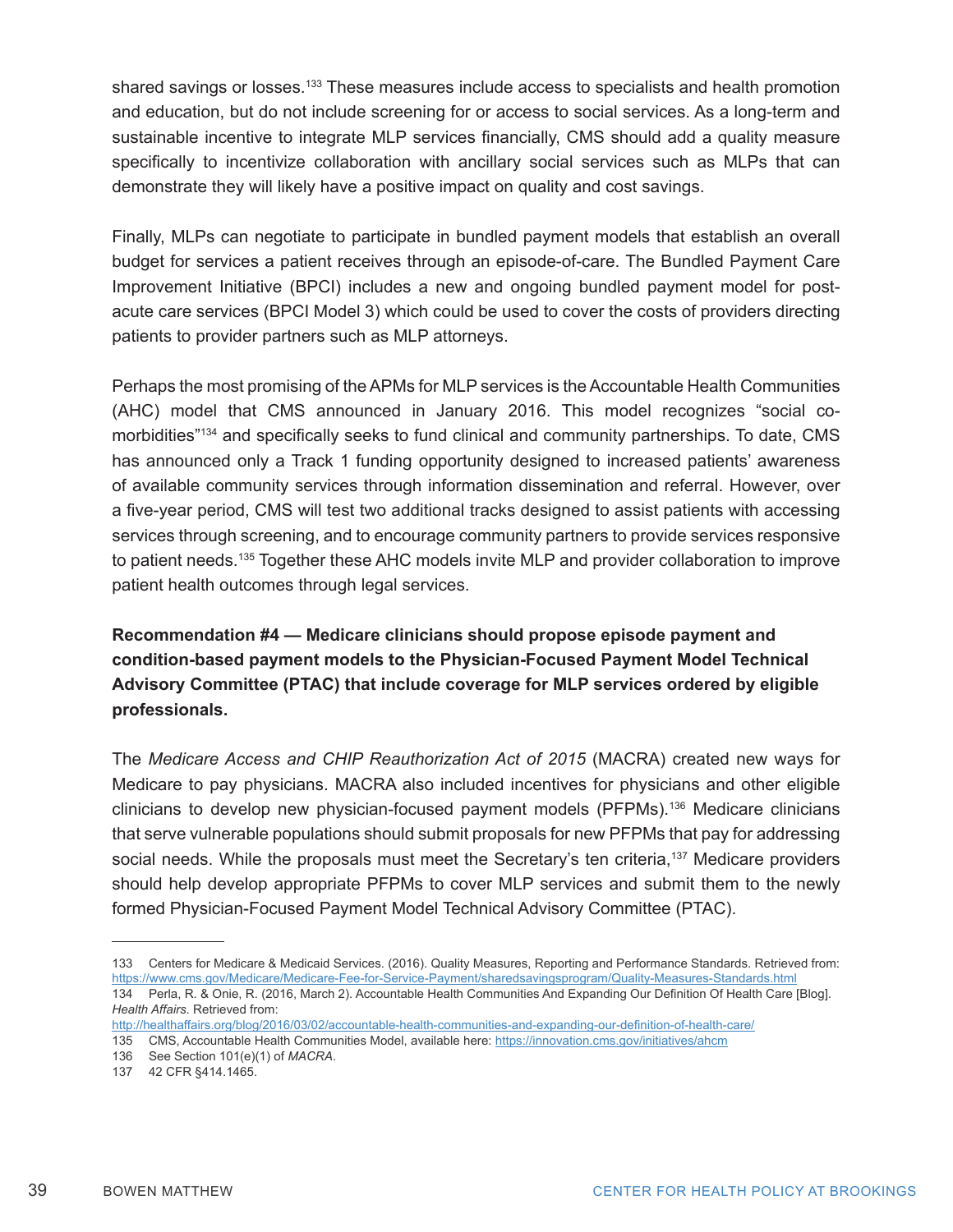The American Medical Association (AMA) has provided guidance for developing such PFPMs for clinicians to consider. The AMA published a guide to physician-focused alternative payment models to outline the range of APMs that could be structured to address the most common barriers to physician innovation in health care delivery. The guide presents seven models that are PFPMs to address lack of payment for high valued services that hinder physicians from delivering a mix of services that departs from traditional fee-for-service care. Two of the AMA's proposed models could make it possible to include MLP's in the mix of services.

Episode payment models are designed for medical treatment that is delivered collaboratively with other service providers. As proposed, the AMA's recommendation involves a single bundled payment for multiple services delivered by multiple providers over a period of time. The services include follow-up services that are related to the initial procedure. The episode treatment could be treated as a prospective payment, or as a budget against which providers bill retrospectively. However, the AMA's proposal for episode payment is narrowly focused on clinical "procedures," making no allowance for episodes of care that might require non-medical services for patients to recover optimally. This focus is inconsistent with the recognition that most physicians have acknowledged that social as well as medical services are important to patient health. Here is one example of how this PFPM could integrate MLP services: If the episode payment model were enlarged to include MLP services, providers could comprehensively address the medical and social needs of patients who receive procedures after they have been victims of domestic violence.

A second example is the AMA's condition-based payment model. This is a PFPM designed to give physicians and other providers the flexibility and accountability to deliver the most appropriate treatment to address the whole spectrum of patient needs in a coordinated and flexible manner. The condition-based payment is based on the patient's health condition—say, chronic childhood asthma—and ties payment to the management of care for the condition rather than to the delivery of specific procedures or treatments. This model is ideally suited to cover MLPs. MLP services could be reimbursed under this model because they are related to treating asthma, for example, where housing and school conditions are important to a child's health.

PTAC will review and recommend to the HHS Secretary proposals that will control health care spending and/or improve health care quality. The episode and condition based PFPMs modified to include MLP costs, would meet the HHS criteria for "payments designed to improve the efficiency of care and/or outcomes for patients receiving both services delivered by physicians or other eligible professionals *and related services ordered by eligible professionals that are delivered by other providers.*" (italics added) Other requirements and guidance for providers submitting proposals are found here: https://aspe.hhs.gov/sites/default/files/pdf/226776/PTACRFP.pdf. In short, once an MLP payment model that conforms to the PFPM criteria is developed, a Medicare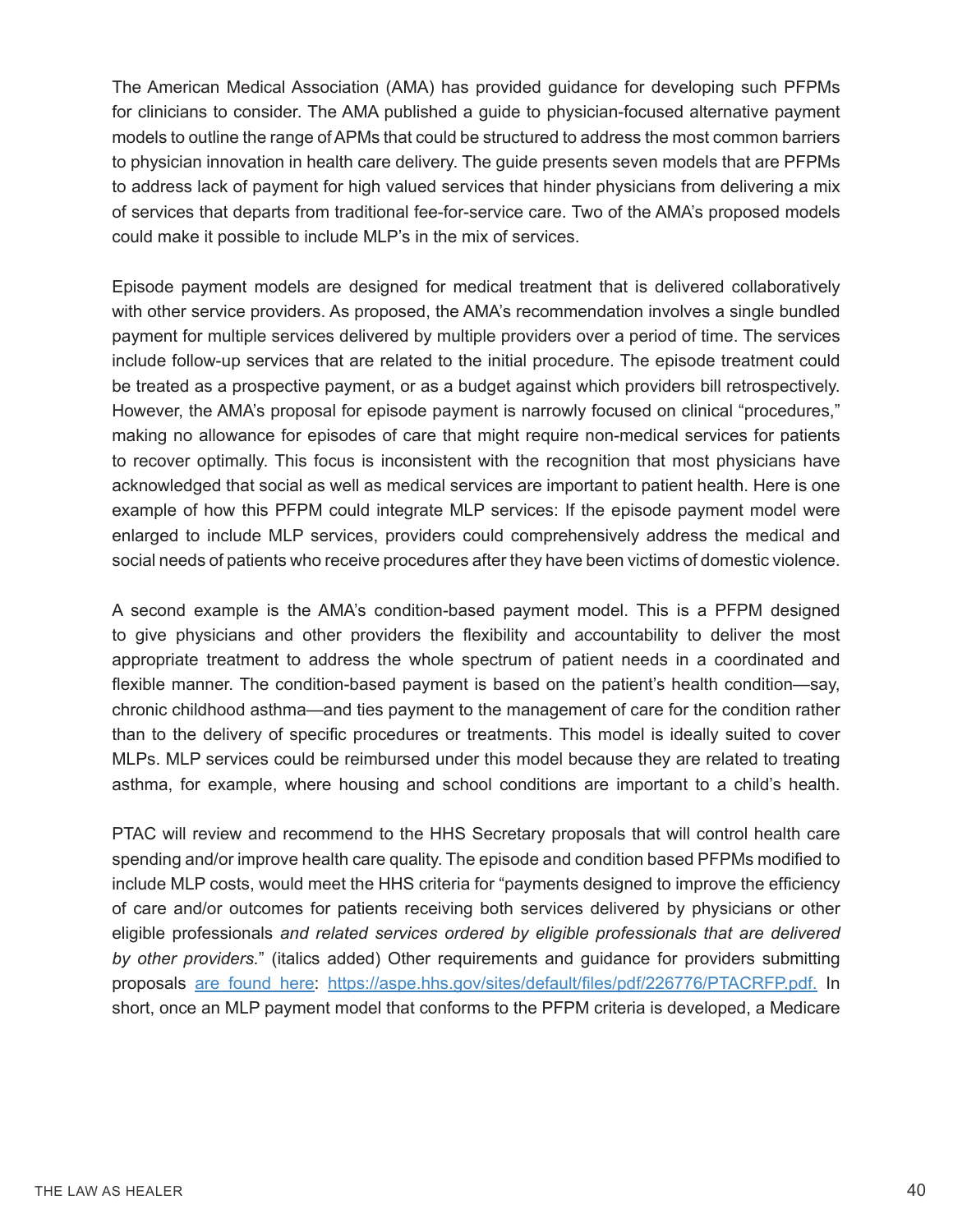clinician may submit a two-page, a non-binding letter of intent138 to PTAC for its review any time after December 1, 2016.

#### **Recommendation #5 — CMS should incorporate specific quality metrics in medical homes, ACO and ACH Health payment models to incentivize providers to incorporate MLP services into private managed care contracts.**

As Medicare and other payers move toward rewarding high quality care rather than volume, providers will develop innovative delivery systems in response to the quality and cost measures that payers use calculate value-based reimbursement. This year, CMS published a list of 97 quality and cost measures that are under consideration for Medicare quality and value-based purchasing programs;139 but none of these measures focus on social risk factors. CMS should include measures that specifically address the social factors that contribute to health.

The Department of Health and Human Services will use these quality and efficiency measures to assess provider performance. Thus, they have the potential to drive improvement and innovation in delivery of care across numerous settings that affect nearly 54 million patients each year. Social measures would be relevant to all CMS programs, but especially to the following programs:

- Hospital Inpatient Quality Reporting
- Hospital Outpatient Quality Reporting
- • Hospital Readmissions Reduction Program
- • Hospital Value-Based Purchasing Program
- Medicaid and Medicare EHR Incentive Program for Eligible Hospitals and Critical Access **Hospitals**
- Medicare Shared Savings Program
- Merit-Based Incentive Payment System

CMS should consider adding three new types of social measures: a process measure, a patient self-reported outcome measure, and an outcome measure. The first is a social screening measure. Just as the current measures list includes screening for tobacco and alcohol use, CMS should include a single quality measure that assesses whether providers have screened for the basic social needs of their patients. This measure should include follow-up as with the ACO Adult Weight

<sup>138</sup> PTAC provides a template for the letter of intent here: https://aspe.hhs.gov/sites/default/files/pdf/226771/ LetterofIntentTemplate.pdf

<sup>139</sup> Centers for Medicare & Medicaid Services. (2016). List of Measures Under Consideration for December 1, 2016. Retrieved from: https://www.cms.gov/Medicare/Quality-Initiatives-Patient-Assessment-Instruments/QualityMeasures/Downloads/Measuresunder-Consideration-List-for-2016.pdf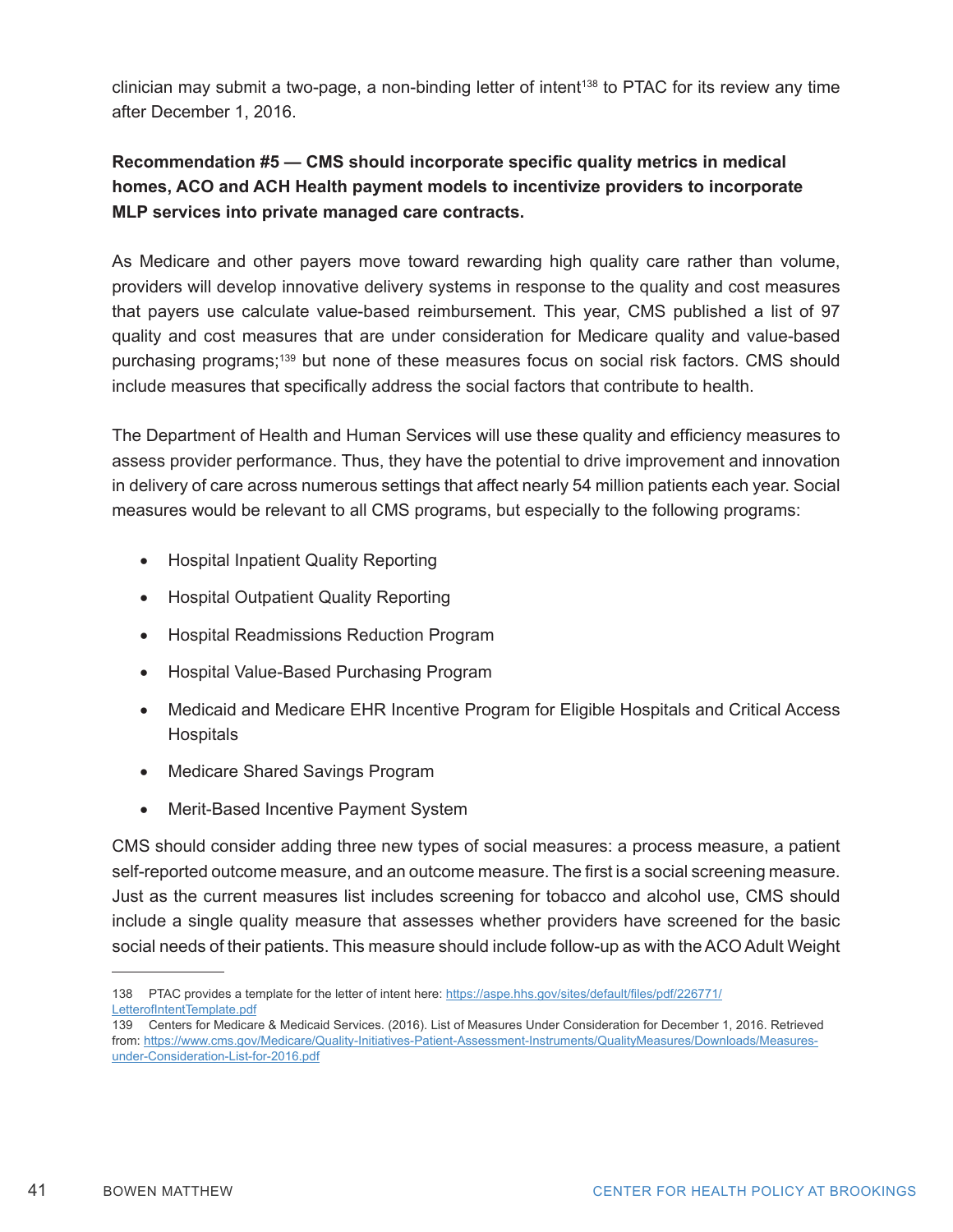Screening quality measure in order to ensure identified needs are linked with appropriate social service providers. Second, a specific screen should ask patients to report whether they have an unresolved legal concern that affects their health. Invariably, an affirmative response to this question will point to a deficient social determinant of health, and could result in an appropriate referral. Third, an outcome measure should focus on measuring the extent to which patients have access to the social determinants shown to have the largest impact on health. Similar to an outcome measure currently under consideration that would describe the percentage of adults that currently smoke, CMS should develop a social outcome metric that measures the percentage of patients who were continuously housed at the same address during the six months immediately prior to the clinical visit.

#### **Recommendation #6 — States should invest in long-term public and private financing alternatives.**

In addition to the opportunity for more immediate changes that providers and MLP entities can pursue on their own, other commenters have observed there are longer term options that would require state officials to join in seeking payment alternatives that are worth considering here. The important point to remember, however, is that these options have been available to states for some time—they are not new in the way that Medicaid "in lieu of services" or HRSA "enabling services" authority is newly expanded. Therefore, there must be consideration given to ways to incentivize states in ways that are not currently available, to get states to use these tools to pay for MLP services.

**•** *Submit State Plan Amendments (SPAs) to Cover MLP Services.* Targeted case management services under Section 1095(b) and 1915(g)(1) are optional benefits that could be used by states to help gain access to MLP services.

**•** *Seek MLP coverage as preventive and rehabilitative services or Section 1945 Health Home Services.* States currently have broad flexibility to establish alternative benefit plans (ABPs) for targeted groups of beneficiaries that might include MLPs directed to specific population groups such as the elderly or the mentally disabled.

**•** *Apply for Medicaid waivers.* Maryland and Vermont both operate innovative "all payer waivers" that incentivize public (and in Vermont's case, private) payers to tie reimbursements to quality rather than to quantity. Such delivery reforms represent opportunities to include MLPs into reimbursement structures. For example, Delivery System Reform Incentive Payment Program Waivers (DSRIP) and Section 1115 demonstration program waivers can be used to expand covered populations or benefits. These waivers are available from the DHHS to tie performance metrics and projects that include collaboration with MLPs. Similarly, Home and Community-Based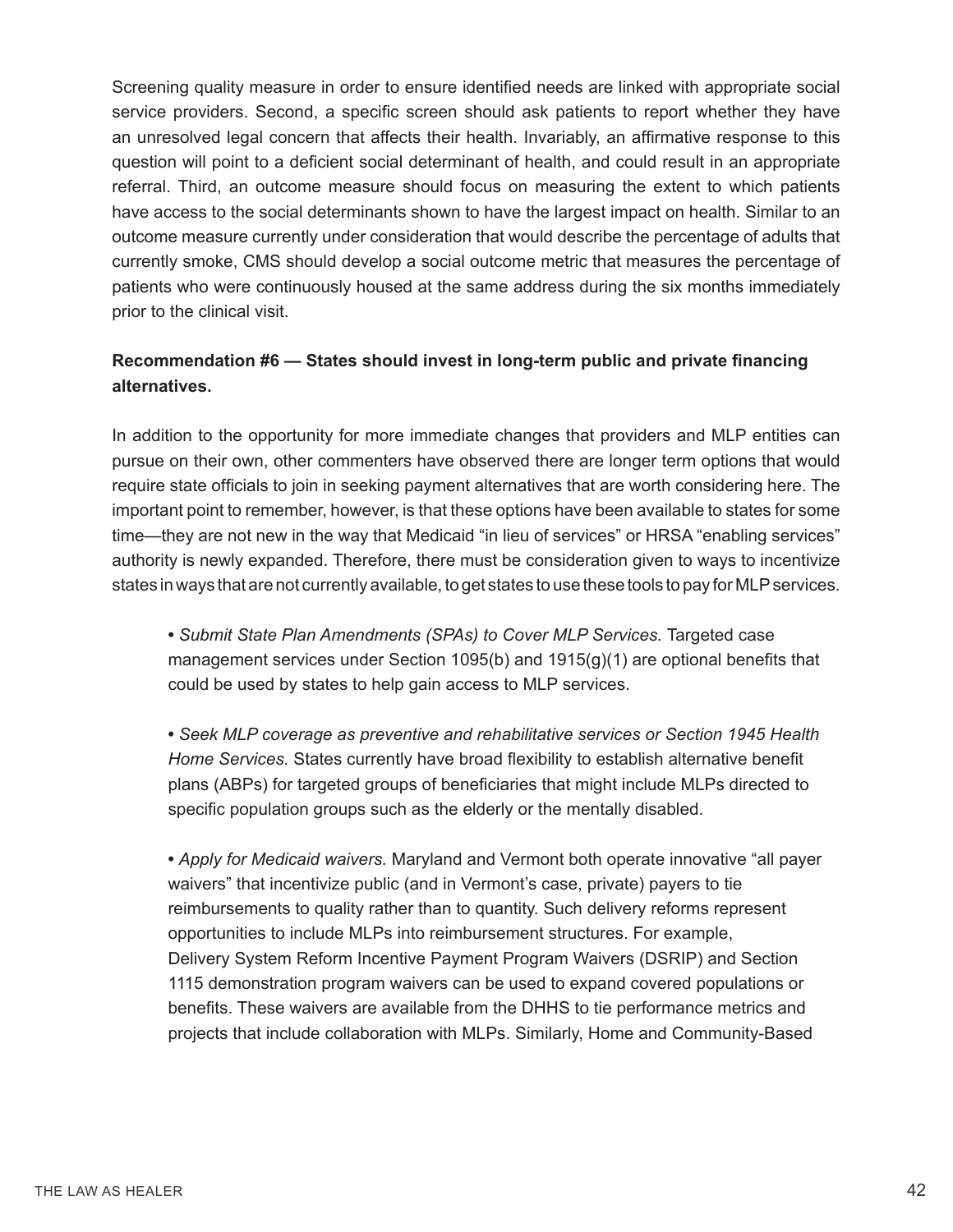Service Waivers (HCBS) under Section 1915(i) state plan amendments could include MLP coverage.

**•** *Value-added services.* These are services that are not included in the state plan or list of covered managed care contract services but an MCO can, with state approval, elect to provide them to improve the quality of care or reduce costs as a medical not administrative cost for MLP purposes.

**•** *Optional social support services.* Under current Medicaid provisions, states can cover 1) linkages to non-covered social services; 2) housing services; 3) employment services; and 4) peer support services. These are all categories that could be adapted to cover MLPs.

#### **Recommendation #7 — States and local government agencies should experiment with blending and braiding strategies such as social impact bonds.**

States and local government agencies should encourage experimentation with new forms of blended public and private funding such as social impact bonds (SIBs). SIBs are innovated financing agreements under which a government agency sets a specific, measureable social outcome to achieve within a well-defined population over a period of time, and private investors pay the upfront costs for providing the social services to achieve those outcomes. The government agency repays investors over time, a specified return, if and only if a third-party evaluator determines that the services achieve the outcomes agreed upon. Potential investors include individuals, trusts, and foundations, as well as Community Development Financial Institutions (CDFIs), which are investment firms dedicated to impact investments in underserved communities.<sup>140</sup>

South Carolina, for example, tapped SIBs to reduce the state's high rate of premature births among Medicaid beneficiaries. The SIB agreement, also called a "pay-for-success contract" has also been used by the city of Fresno, California to fund programs aimed at reducing childhood asthma hospitalizations and emergency room visits; the District of Columbia turned to private investors to fund a teen pregnancy prevention program. SIBs make financial sense when a multi-year project is likely to help a state or municipality avoid paying for more expensive health services down the road.141 However, while SIBs have the potential to improve and scale-up successful social models such as the MLP, they do not work well if quantitative metrics are unclear or otherwise flawed.

<sup>140</sup> Costa, K. (2014, March 3). Investing for Success: Policy Questions Raised by Social Investors. *Center for American Progress Report*. Retrieved from: https://www.americanprogress.org/issues/general/reports/2014/03/03/85099/investing-for-success/ 141 Ollove, M. (2015, October 29). 'Social Impact Bonds' Tap Private Money for Public Health. *PEW Charitable Trusts Research & Analysis – Stateline* [Blog Post]. Retrieved from: http://www.pewtrusts.org/en/research-and-analysis/blogs/stateline/2014/10/29/ social-impact-bonds-tap-private-money-for-public-health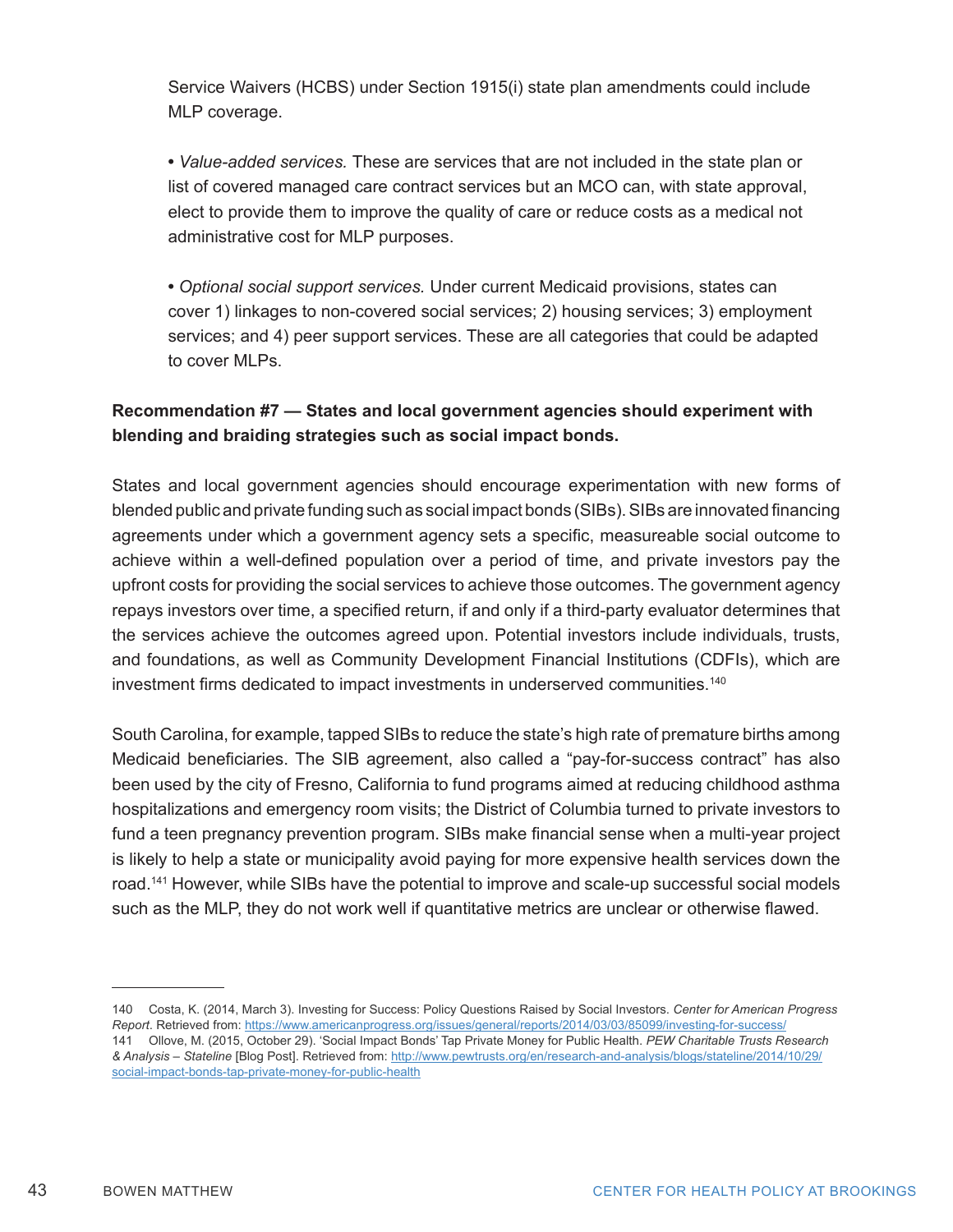SIBs impose administrative costs and require a return that should be justified by the project.<sup>142</sup> SIBs represent one viable example of combining and coordinating public and private financing streams. Others are also possible and promising.<sup>143</sup>

<sup>142</sup> Barajas, A. et al. (2014). Social Impact Bonds: A New Tool for Social Financing. Princeton University Public Policy and International Affairs Fellowship. Retrieved from: https://wws.princeton.edu/sites/default/files/content/Social percent20Impact percent20Bonds percent202014 percent20Final percent20Report.pdf

<sup>143</sup> E. H. Bradley et al. (2016). Variation in Health Outcomes: The Role of Spending on Social Services, Public Health, and Health Care, 2000-09. *Health Affairs* 35(5), 760-768.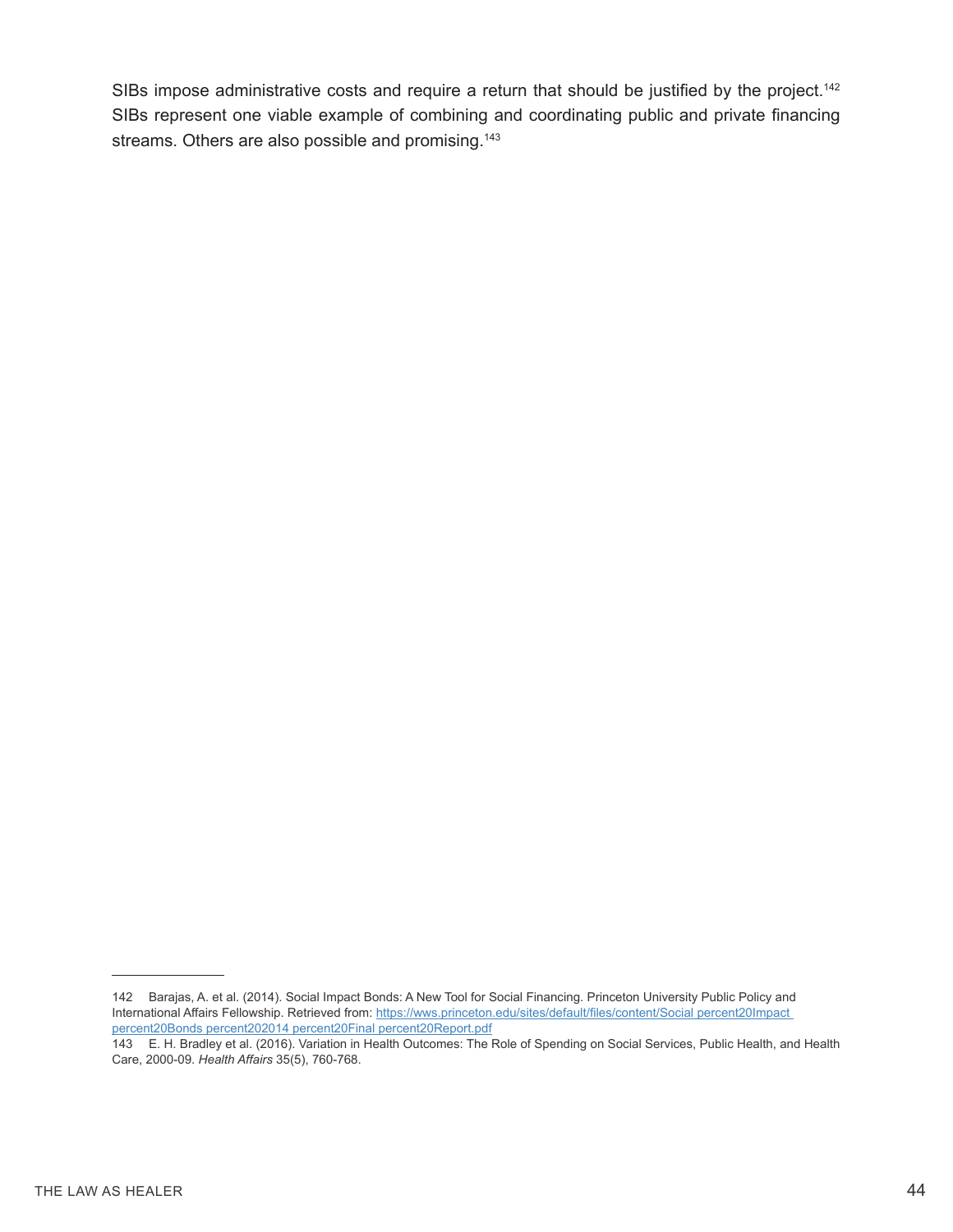### References

Acevedo-Garcia, D. (2000). Residential segregation and the epidemiology of infectious diseases. *Social Science & Medicine*, 51(8): 1143-1161.

Acevedo-Garcia, D. (2001). Zip code-level risk factors for tuberculosis: neighborhood environment and residential segregation in New Jersey, 1985-1992. *American Journal of Public Health*, 91(5): 734-741.

Adler, N. E. & Newman, K. (2002). Socioeconomic Disparities in Health: Pathways and Policies. *Health Affairs*, 21(2): 60-76.

Aneshensel, C. S. & Sucoff, C. A. (1996). The neighborhood context of adolescent mental health. *Journal of Health and Social Behavior*, 37(4): 293-310.

Bach, P. B. et al. (2004). Primary Care Physicians Who Treat Blacks and Whites. *New England Journal of Medicine*, 351: 575-584.

Barajas, A. et al. (2014). Social Impact Bonds: A New Tool for Social Financing. Princeton University Public Policy and International Affairs Fellowship. Retrieved from: https://wws. princeton.edu/ sites/default/files/content/Social%20Impact%20Bonds%202014%20Final%20 Report.pdf

Baseman, S. et al. (2016). Payment and Delivery System Reform in Medicare: A Primer on Medical Homes, Accountable Care Organizations and Bundled Payments. *The Kaiser Family Foundation & American Institutes for Research*. Retrieved from: http://files.kff.org/attachment/ Report-Payment-and-Delivery-System-Reform-in-Medicare.pdf

Bashir, S. A. (2002). Home Is Where the Harm Is: Inadequate Housing as a Public Health Crisis. *American Journal of Public Health*, 92(5): 733–738.

Beck, A. F. et al. (2012). Identifying and Treating a Substandard Housing Cluster Using a Medical-Legal Partnership. *Pediatrics*, 130(5): 831-838.

Beck, A. F. et al. (2014). Housing Code Violation Density Associated with Emergency Department and Hospital use by Children with Asthma. *Health Affairs*, 33(11): 1993-2002.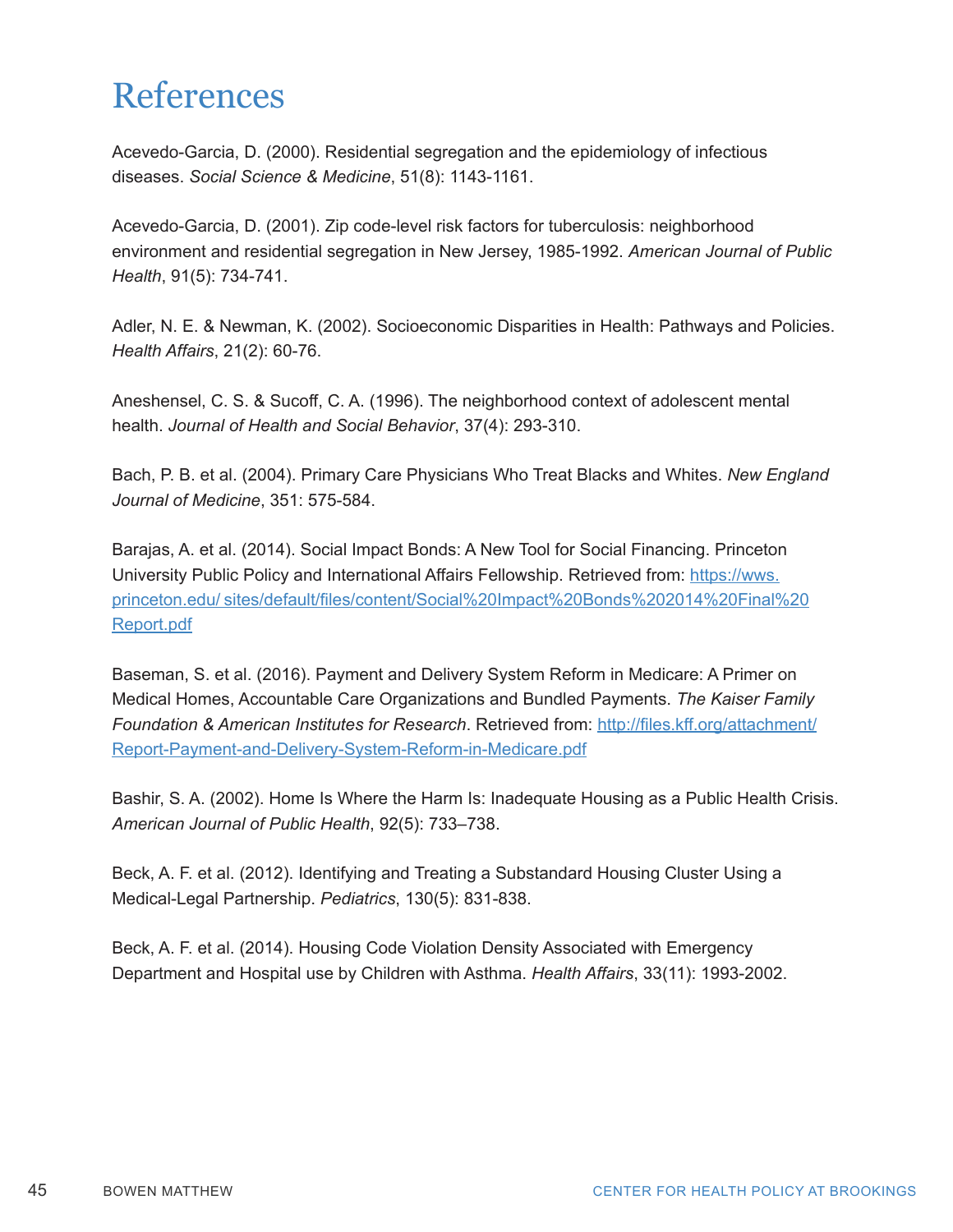Bilan, A. (2016). The Runaway Wagon: How Past School Discrimination, Finance, and Adequacy Case Law Warrants a Political Question Approach to Education Reform Litigation. *Notre Dame Law* Review 91(3): 1225-1252.

Bradley, E.H. et al. (2016). Variation in Health Outcomes: The Role of Spending on Social Services, Public Health, and Health Care, 2000-09. *Health Affairs*, 35(5): 760-768.

Bradley, E. H., Elkins, B. R., Herrin, J. & Elbel, B. (2011). Health and social services expenditures: associations with health outcomes. *BMJ Quality & Safety*. http://qualitysafety.bmj. com/content/early/2011/03/28/bmjqs.2010.048363.short

Bradley, E. H. & Taylor, L. A. (2013). *The American Health Care Paradox: Why Spending More Is Getting Us Less*. New York, NY: Public Affairs.

Breiding, M. J. et al. (2014). Prevalence and Characteristics of Sexual Violence, Stalking, and Intimate Partner Violence Victimization — National Intimate Partner and Sexual Violence Survey, United States, 2011. *The Centers for Disease Control and Prevention*. Retrieved from: http://www.cdc.gov/mmwr/preview/mmwrhtml/ss6308a1.htm?s\_cid=ss6308a1\_e

Briggs, S. J. & Keimig, K. A. (2016). The Impact of Police Deployment on Racial Disparities in Discretionary Searches. *Race and Justice*, doi: 10. 1177/2153368716646163

Brooks-Gunn, J. & Duncan, G.J. (1997). The Effects of Poverty on Children. *Children and Poverty*, 7(2): 55-71.

Brower, M. A. (2011). The "Backlash" of the Implied Warranty of Habitability: Theory vs. Analysis. *DePaul Law Review*, 60(3): 849-894. Retrieved from: http://via.library.depaul.edu/lawreview/vol60/iss3/6

Brown, M. J. (2002). Costs and Benefits of Enforcing Housing Policies to Prevent Childhood Lead Poisoning. *Medical Decision Making*, 22(6): 482-492.

Catalano, R. (1991). The health effects of economic insecurity. *American Journal of Public Health*, 81(9): 1148-1152.

Centers for Medicare & Medicaid Services. (2016). List of Measures Under Consideration for December 1, 2016. Retrieved from: https://www.cms.gov/Medicare/Quality-Initiatives-Patient-Assessment-Instruments/QualityMeasures/Downloads/Measures-under-Consideration-Listfor-2016.pdf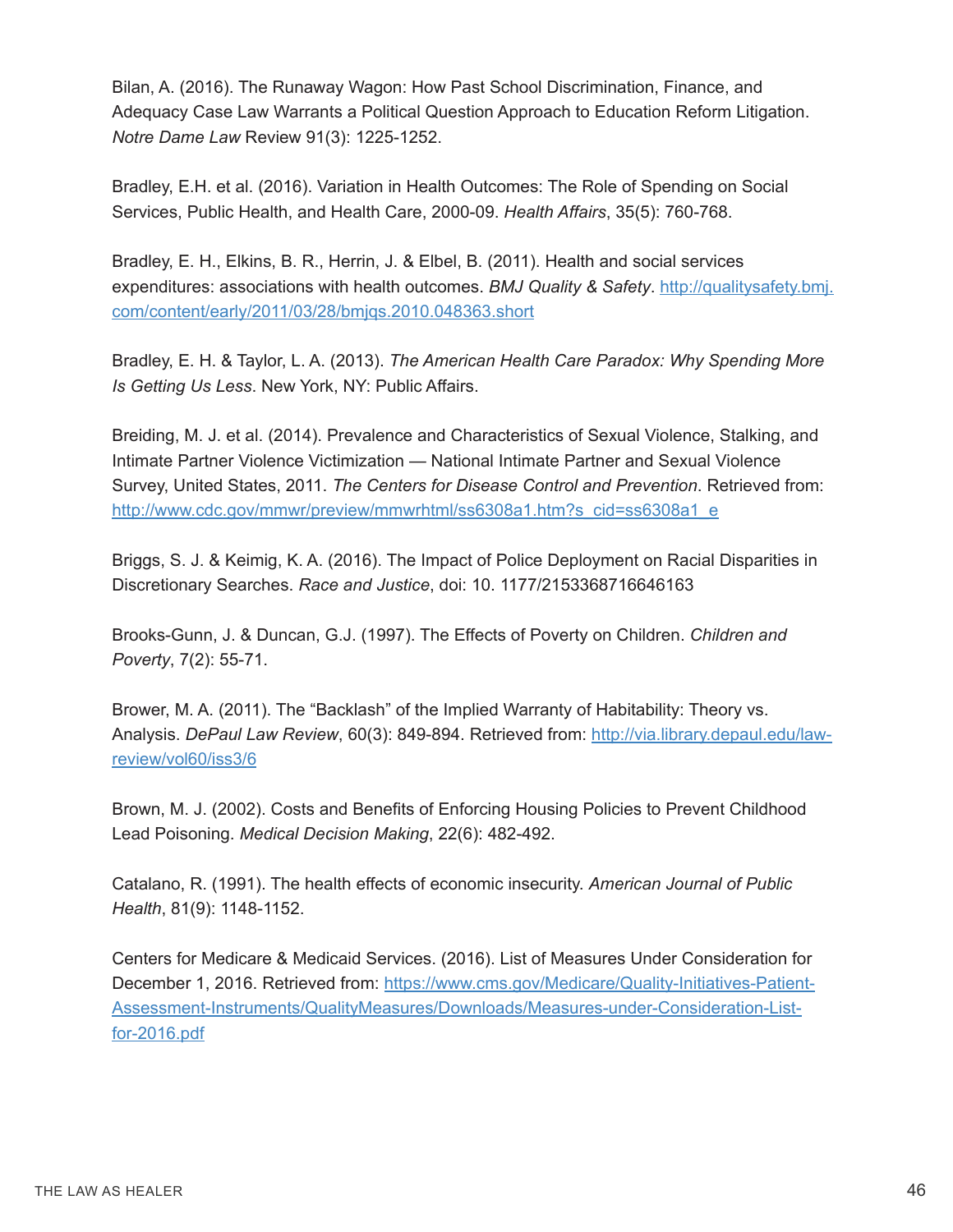Centers for Medicare & Medicaid Services. (2016). Quality Measures, Reporting and Performance Standards. Retrieved from: https://www.cms.gov/Medicare/Medicare-Fee-for-Service-Payment/sharedsavingsprogram/Quality-Measures-Standards.html

Chetty, R. et al. (2016). The association between income and life expectancy in the United States, 2001-2014. *Journal of the American Medical Association*, 315(16): 1750-1766.

Costa, K. (2014, March 3). Investing for Success: Policy Questions Raised by Social Investors. *Center for American Progress Report*. Retrieved from: https://www.americanprogress.org/ issues/general/reports/2014/03/03/85099/investing-for-success/

Cutler, D. M. & Lleras-Muney, A. (2006). Education and Health: Evaluating Theories and Evidence. (NBER Working Paper No. 12352). Cambridge, MA: *National Bureau of Economic Research.*

Cutler, D. M. & Lleras-Muney, A. (2007). Education and Health [Policy Brief #9]. *National Poverty Center*. Retrieved from: http://www.npc.umich.edu/publications/policy\_briefs/brief9/ policy\_brief9.pdf

Derose, K. P., Escarce, J. J. & Lurie, N. (2007). Immigrants And Health Care: Sources Of Vulnerability. *Health Affairs*, 26(5): 1258-1268.

Desmond, M. & Bell, M. (2015). Housing, Poverty, and the Law. *Annual Review of Law and Social Science*, (11): 15-35.

Diez Roux, A. V. et al. (2001). Neighborhood of Residence and Incidence of Coronary Heart Disease. *New England Journal of Medicine*, 345: 99-106.

Edouard, L. (2010). Empowering Families Impacted by Domestic Violence: Optimizing Financial Stability through Medical-Legal Partnerships. *The Congressional Hunger Center*. Retrieved from: http://www.hungercenter.org/community/domestic-violence-survivors/

Eligon, J. & Gebeloff, R. (2016, August 20). Affluent and Black, and Still Trapped by Segregation. *The New York Times*. Retrieved from: http://www.nytimes.com/2016/08/21/us/ milwaukee-segregation-wealthy-black-families.html? r=0

Engler, R. (2009). Connecting Self-Representation to Civil Gideon: What Existing Data Reveal About When Counsel is Most Needed. *Fordham Urban Law Journal*, (37). Retrieved from: http:// ir.lawnet.fordham.edu/ulj/vol37/iss1/2/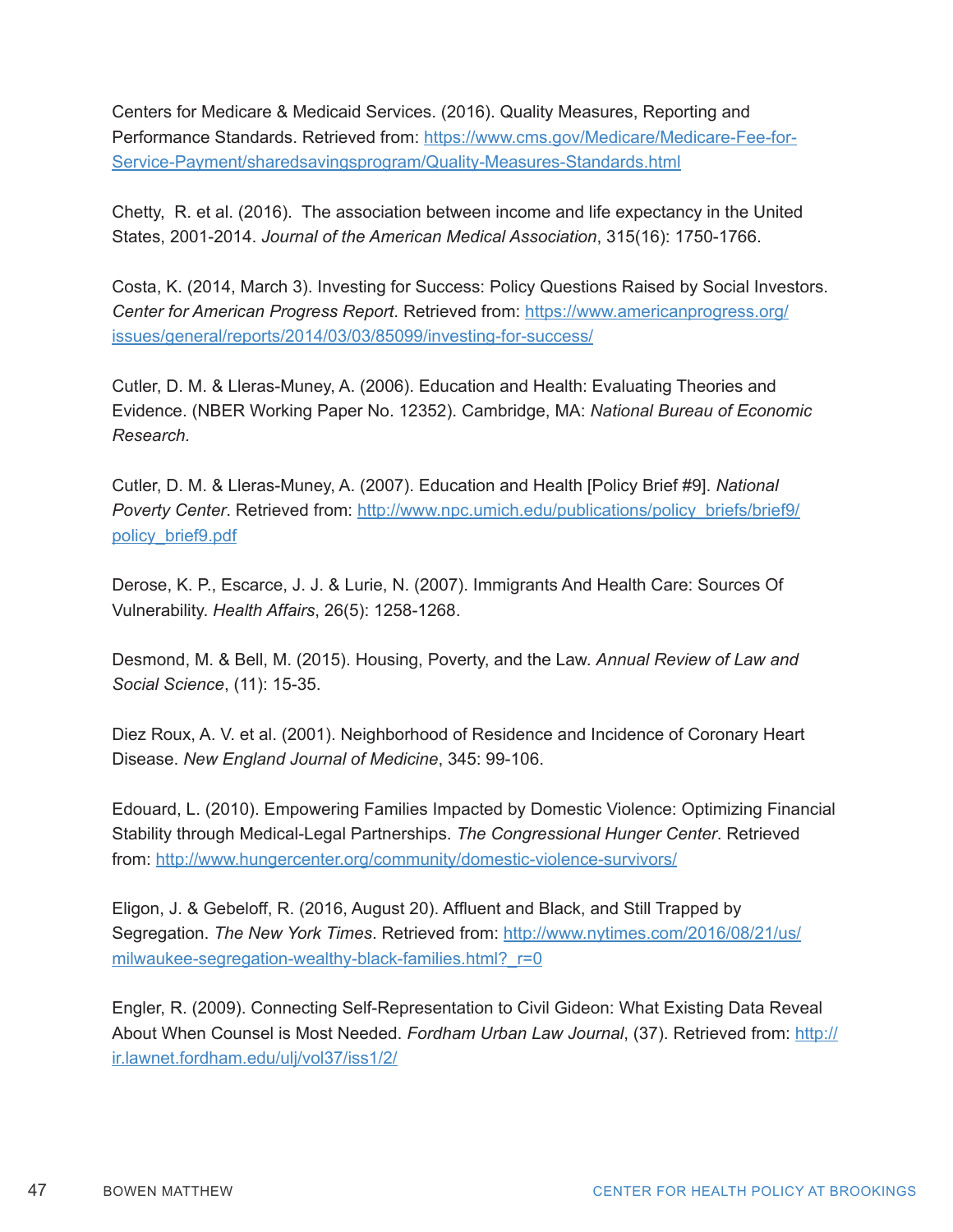Fang, J. et al. (1998). Residential segregation and mortality in New York City. *Social Science & Medicine*, 47(4): 469-476.

Fang, X. et al. (2012). The economic burden of child maltreatment in the United States and implications for prevention. *Child Abuse & Neglect*, 36(2): 156-165.

Fletcher, J. M., Andreyava, T. & Busch, S. H. (2009). Assessing the effect of changes in housing costs on food insecurity. *Journal of Children and Poverty*, 15(2): 79-93.

Fleishman, S. B., et al (2006). The Attorney As the Newest Member of the Cancer Treatment Team. *Journal of Clinical Oncology*, 24(13): 2123-2126.

Forchuk, C., Dickins, K. & Corring, D. J. (2016). Social Determinants of Health: Housing and Income. *Healthcare Quarterly*, (18)SE: 27-31.

Franzini, L. & Fernandez-Esquer, M. E. (2004). Socioeconomic, Cultural, and Personal Influences on Health Outcomes in Low Income Mexican-Origin Individuals in Texas, *Social Science & Medicine*, 59(8): 1629-1646.

Galea, S. et al. (2011). Estimated Deaths Attributable to Social Factors in the United States. *American Journal of Public Health*, 101(8): 1456-1465

Greene, S. S. (2016). Race, Class, and Access to Civil Justice. *Iowa Law Review*, (101): 1263- 1321.

Gould, E. (2009). Childhood Lead Poisoning: Conservative Estimates of the Social and Economic Benefits of Lead Hazard Control. *Environmental Health Perspectives*, 117(7): 1162- 1167.

Heiman, H. J. & Artiga, S. (2015). Beyond Health Care: The Role of Social Determinants in Promoting Health and Health Equity [Issue Brief]. *Kaiser Family Foundation*. Retrieved from: http://kff.org/disparities-policy/issue-brief/beyond-health-care-the-role-of-social-determinants-inpromoting-health-and-health-equity/

Hernández, D. (2016). 'Extra oomph:' addressing housing disparities through Medical Legal Partnership interventions. *Housing Studies*, 31(7): 871-890.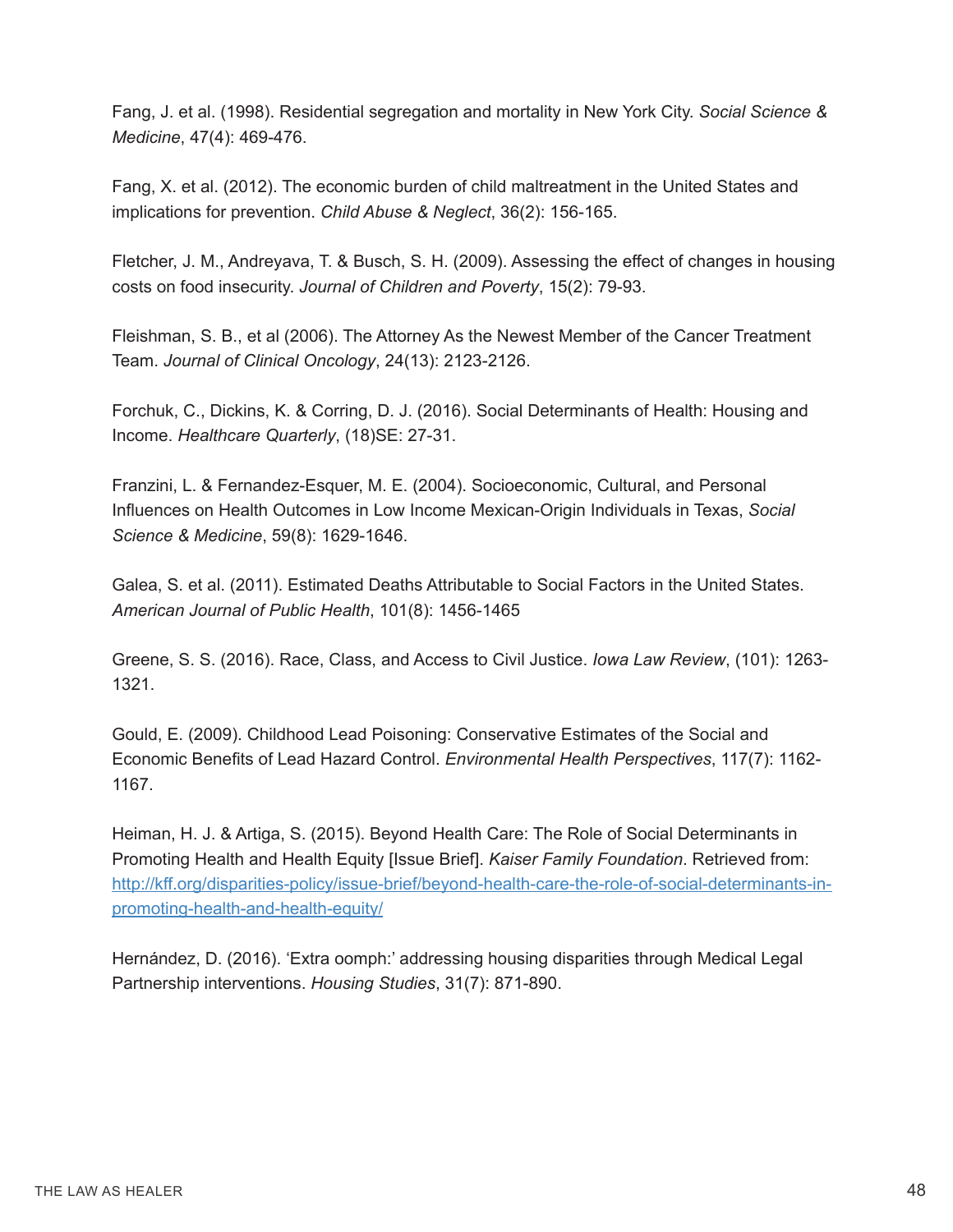Housing Assistance Council. (2012). Taking Stock: Rural People, Poverty and Housing in the 21st Century. Retrieved from: http://www.ruralhome.org/storage/documents/ts2010/ts\_full report.pdf

Hill, T. D., Mossakowski, K. N. & Angel, R. J. (2007). Relationship Violence and Psychological Distress Among Low-income Urban Women. *Journal of Urban Health*, 84(4): 537-551. Johns Hopkins Bloomberg School of Public Health. (2002). School Researchers Find Domestic Violence Services Are Not Reaching Low-Income Women [Press release]. Retrieved from: http://www.jhsph.edu/news/news-releases/2002/abused-women-ocampo.html

Kaiser Family Foundation. (2015). State Health Facts 2015, Distribution of Total Population by Federal Poverty Level 2015. Retrieved from: http://kff.org/other/state-indicator/distribution-byfpl/?currentTimeframe=0

Kirkpatrick, S. I. & Tarasuk, V. (2011). Housing circumstances are associated with household food access among low-income urban families. *Journal of Urban Health: Bulletin of the New York Academy of Medicine*, 88(2): 284-296.

Komesar, N. K. (1973). Return to Slumville: A Critique of the Ackerman Analysis of Housing Code Enforcement and the Poor. *The Yale Law Journal*, 82(6): 1175-1193.

Krieger, J. & Higgins, D. L. (2002). Housing and Health: Time Again for Public Health Action. *American Journal of Public Health*, 92(5): 758–768.

Krieger, N. (2001). Theories for social epidemiology in the 21st century: an ecosocial perspective. *International Journal of Epidemiology*, 30(4): 668-677.

LaVeist, T. (1993). Segregation, Poverty, and Empowerment: Health Consequences for African Americans. *The Milbank Quarterly*, 71(1), 41-64.

LaVeist, T. (2003). Racial Segregation and Longevity among African Americans: An Individual-Level Analysis. *Health Services Research* 38(6 Pt 2): 1719–1734.

Lawton, E., Coon, B. B. & Fung, A. (2010). Medical-legal partnership | Philadelphia: Meeting basic needs and reducing health disparities by integrating legal services into the healthcare setting. *Philadelphia Social Innovations Journal*, 3.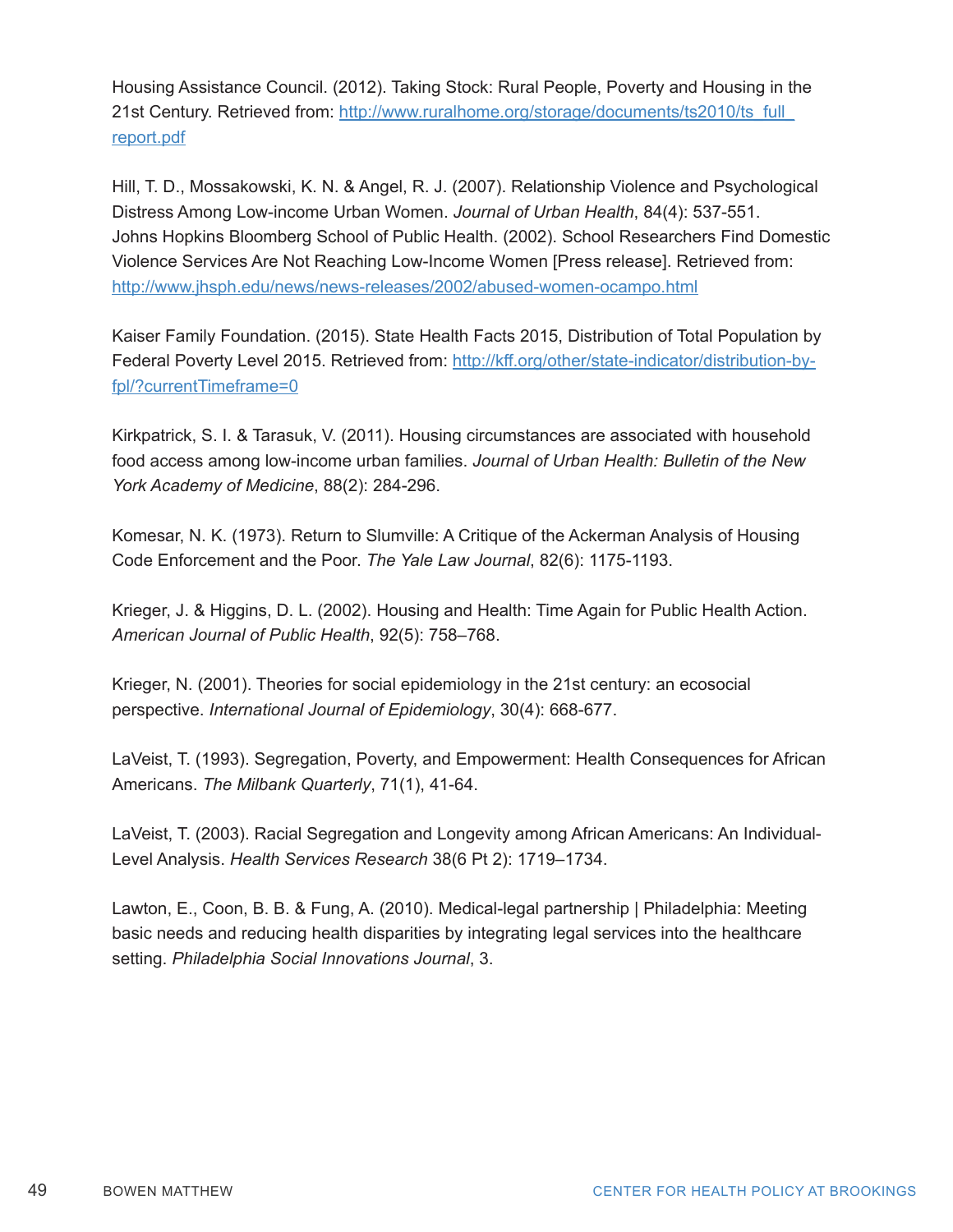Legal Services Corporation. (2009). Documenting the Justice Gap in America: The Current Unmet Civil Legal Needs of Low-Income Americans. Retrieved from: http://www.americanbar. org/content/dam/aba/migrated/marketresearch/PublicDocuments/JusticeGaInAmerica2009. authcheckdam.pdf

Lee, C., Ayers, S. L. & Kronenfeld, J. J. (2009). The Association between Perceived Provider Discrimination, Health Care Utilization, and Health Status in Racial and Ethnic Minorities. *Ethnicity & Disease*, 19(3): 330-337.

Lieberman, H. (2011). Overcoming Barriers That Prevent Low-Income Persons from Resolving Civil Legal Problems. *Bench & Bar of Minnesota*. Retrieved from: http://www.mncourts.gov/ Documents/0/Public/administration/Final\_MN-CABS\_Study\_September\_2011.pdf

Love, D. (2016, January 31). Study: Racial Discrimination In Mortgage Lending Continues To Impact African Americans, With A 'Black' Name Lowering One's Credit Score By 71 Points. *Atlanta Black Star*. Retrieved from: http://atlantablackstar.com/2016/01/31/study-racialdiscrimination-in-mortgage-lending-continues-to-impact-african-americans-with-a-black-namelowering-ones-credit-score-by-71-points/

Mani, A., Mullainathan, S. et al., (2013). Poverty Impedes Cognitive Function. *Science*, 341(6149): 976-980.

Marmot, M. (2005). Social determinants of health inequalities. *The Lancet*, 365(9464): 1099- 1104.

Marmot, M. & Brunner, E. (2005). Cohort Profile: The Whitehall II Study. *International Journal of Epidemiology*, 34(2): 251-256.

Maqbool, N., Viveiros, J. & Ault, M. (2015). The Impacts of Affordable Housing on Health: A Research Summary. *Insights from Housing Policy Research*. Retrieved from: http://www2.nhc. org/HSGandHealthLitRev\_2015\_final.pdf

Marple, K. (2014). Health + Legal Care: An Rx for Better Health Outcomes. Community Health Forum, National Association of Community Health Centers: 16-18. Retrieved from: http:// medical-legalpartnership.org/wp-content/uploads/2015/01/NACHC-Magazine-Health-Legal-Care-An-Rx-for-Better-Health-Outcomes.pdf

Massey, D. S. (2016). Residential Segregation is the linchpin of racial stratification. *City and Community*, 15(1) :4-7.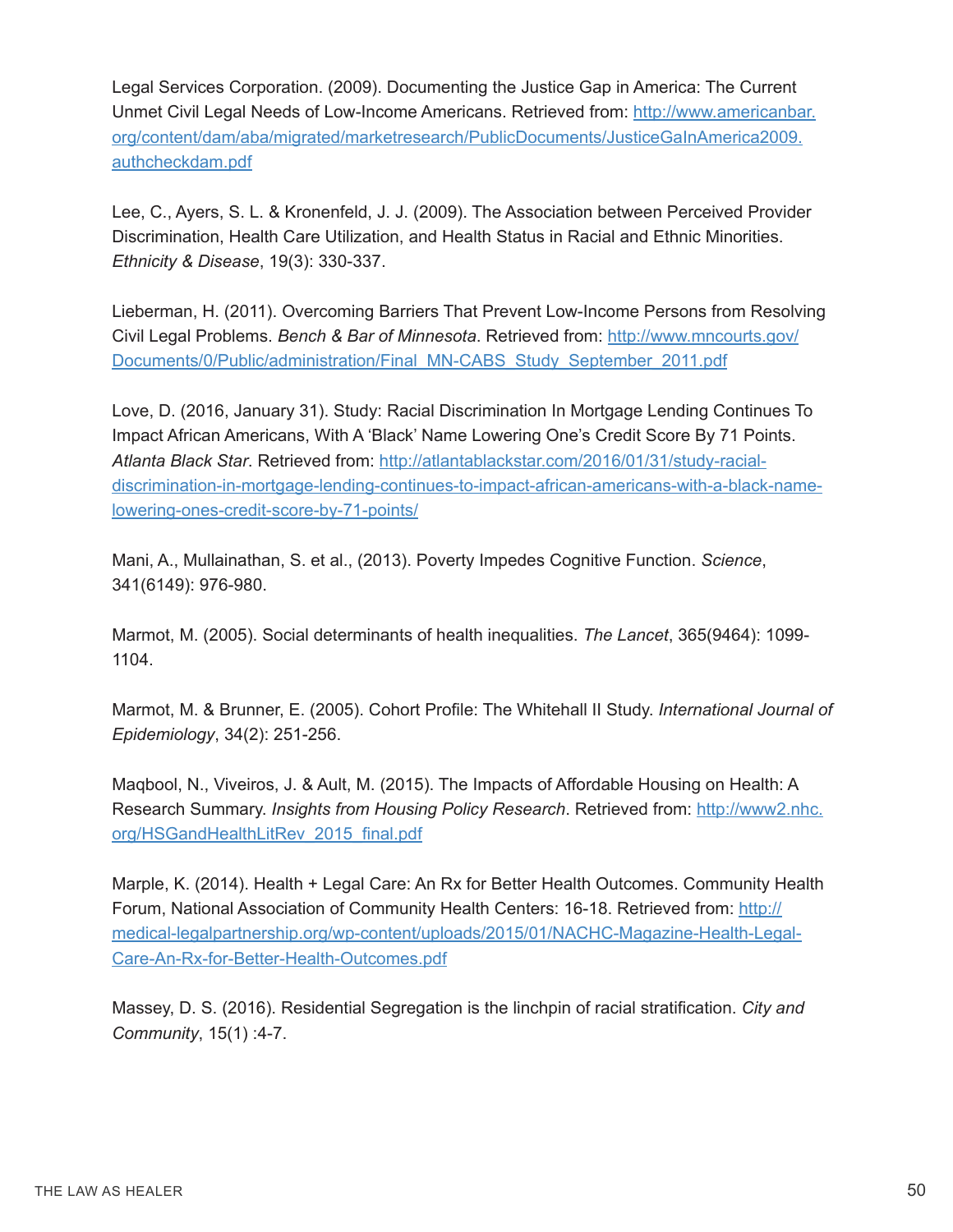McGovern, L., Miller, G. & Hughes-Cromwick, P. (2014). The Relative Contribution of Multiple Determinants to Health Outcomes [Policy Brief]. *Health Affairs*. Retrieved from: http:// healthaffairs.org/healthpolicybriefs/brief\_pdfs/healthpolicybrief\_123.pdf

Mechanic, D. & Tanner, J. (2007). Vulnerable People, Groups, and Populations: Societal View. *Health Affairs*, 26(5): 1220-1230.

Murphy, C. J. (2003). Engaging With The State: The Growing Reliance on Lawyers and Judges To Protect Battered Women. *Journal of Gender, Social Policy & the Law*, 11(2): 499-521.

Nance, J. P. (2016). School Inequality: Challenges and Solutions. *University of Richmond Law Review*, 50.

National Center for Access to Justice. (2016). The Justice Index, 2016. Fordham Law School. Retrieved from: http://justiceindex.org/2016-findings/attorney-access/

National Center for Healthy Housing. (2013). 2013 State of Healthy Housing. Retrieved from: the NCHH website: http://www.nchh.org/policy/2013stateofhealthyhousing.aspx

National Center for Medical Legal Partnership. (n.d.) How Civil Legal Aid Helps Health Care Address SDOH. Retrieved from: http://medical-legalpartnership.org/mlp-response/how-civillegal-aid-helps-health-care-address-sdoh/

National Low Income Housing Coalition (2016). Medical Legal Partnership Interventions Improve Access to Safe, Decent, Affordable Housing. Retrieved from: http://nlihc.org/article/ medical-legal-partnership-interventions-improve-access-safe-decent-affordable-housing

National Network to End Domestic Violence. (2013). Domestic Violence, Housing, and Homelessness [Fact sheet]. Retrieved from: http://nnedv.org/downloads/Policy/NNEDV\_ DVHousing factsheet.pdf

OECD Health Statistics. (2016). Current expenditure on health, percent of gross domestic product. Retrieved from: http://www.oecd.org/els/health-systems/health-data.htm

Ollove, M. (2015, October 29). 'Social Impact Bonds' Tap Private Money for Public Health. *PEW Charitable Trusts Research & Analysis – Stateline* [Blog Post]. Retrieved from: http://www. pewtrusts.org/en/research-and-analysis/blogs/stateline/2014/10/29/social-impact-bonds-tapprivate-money-for-public-health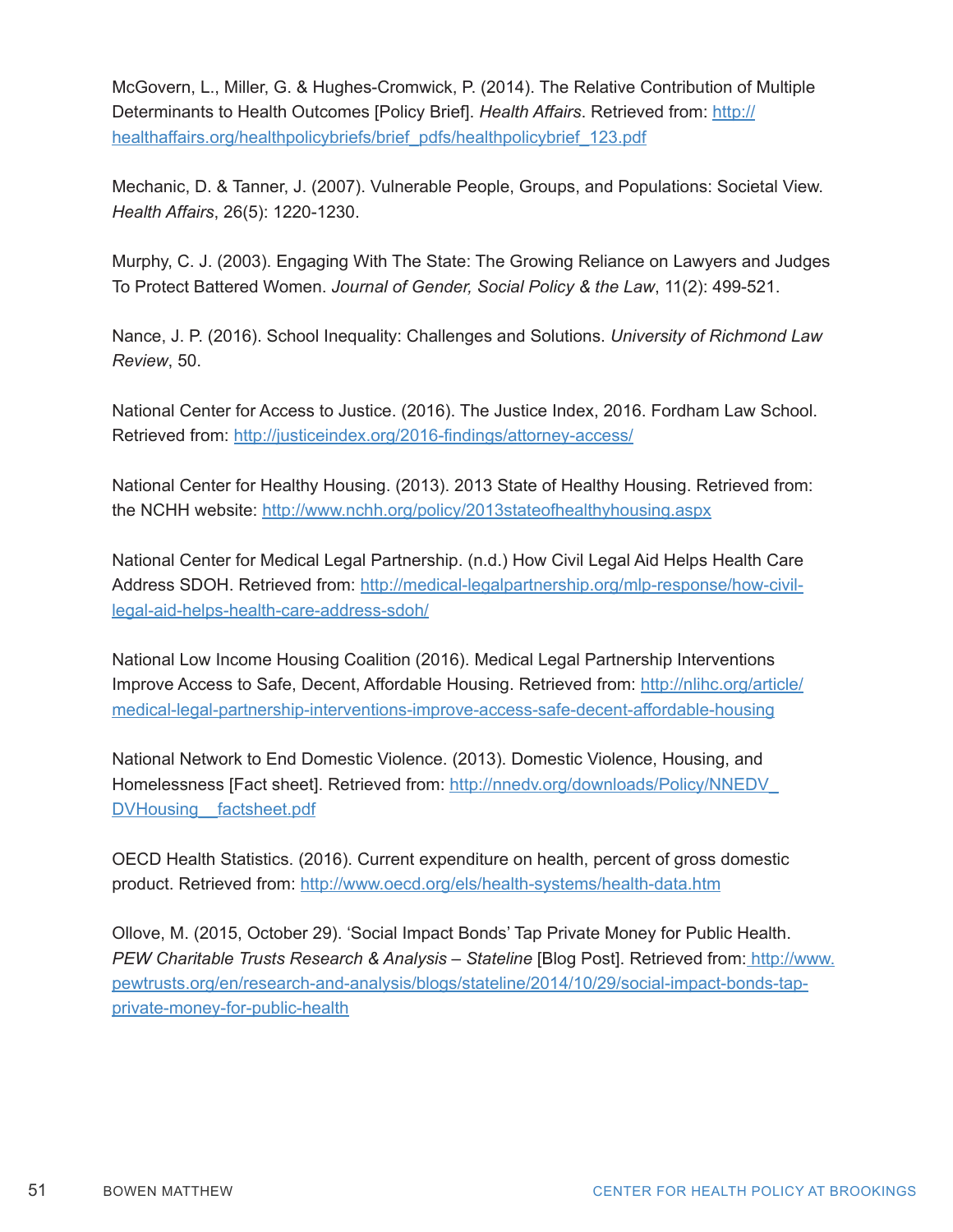Olshansky, S. J. et al. (2011). Differences in Life Expectancy Due to Race and Educational Differences Are Widening, and Many May Not Catch Up. *Health Affairs*, 31(8): 1803-1813.

Ortiz, P.C. (2014). How a Civil Right to Counsel Can Help Dismantle Concentrated Poverty in America's Inner Cities. *Stanford Law & Policy Review*, 25(1): 163-191.

O'Sullivan, M. et al. (2012). Environmental improvements brought by the legal interventions in the homes of poorly controlled inner-city adult asthmatic patients: A proof of concept study. *Journal of Asthma*, 49(9): 911-917.

Perla, R. & Onie, R. (2016, March 2). Accountable Health Communities And Expanding Our Definition Of Health Care [Blog]. *Health Affairs*. Retrieved from: http://healthaffairs.org/ blog/2016/03/02/accountable-health-communities-and-expanding-our-definition-of-health-care/

Pettigagno, R. et al. (2013). Can access to a medical-legal partnership benefit patients with asthma who live in an urban community? *Journal of Health Care for the Poor and Underserved*, 24(2): 706-717.

Pettigagno, R., Caley, S. B. & Bliss, L. R. (2011). Medical-Legal Partnership: Impact on Patients With Sickle Cell Disease. *Pediatrics*, 128(6): 1482-1488.

Pincus, T. & Callahan, L. F. (1994). Associations of low formal education level and poor health status: behavioral, in addition to demographic and medical, explanations? *Journal of Clinical Epidemiology*, 47(4): 355-361.

Regenstein, M., Sharac, J. & Trott, J. (2016). The State of the Medical-Legal Partnership Field: Findings from the 2015 National Center for Medical-Legal Partnership Surveys. *National Center for Medical-Legal Partnerships*. Retrieved from: http://medical-legalpartnership.org/wp-content/ uploads/2016/08/2015-MLP-Site-Survey-Report.pdf

Regenstein, M. et al. (2015). Medical-Legal Partnership and Health Centers: Addressing Patients' Health-Harming Civil Legal Needs as Part of Primary Care. *National Center for Medical-Legal Partnerships*. Retrieved from: http://medical-legalpartnership.org/wp-content/ uploads/2015/08/Medical-Legal-Partnership-and-Health-Centers.pdf

Reisner, S. L. et al. (2015). Legal Protections in Public Accommodations Settings: A Critical Public Health Issue for Transgender and Gender-Nonconforming People. *The Milbank Quarterly*, 93(3): 484-515.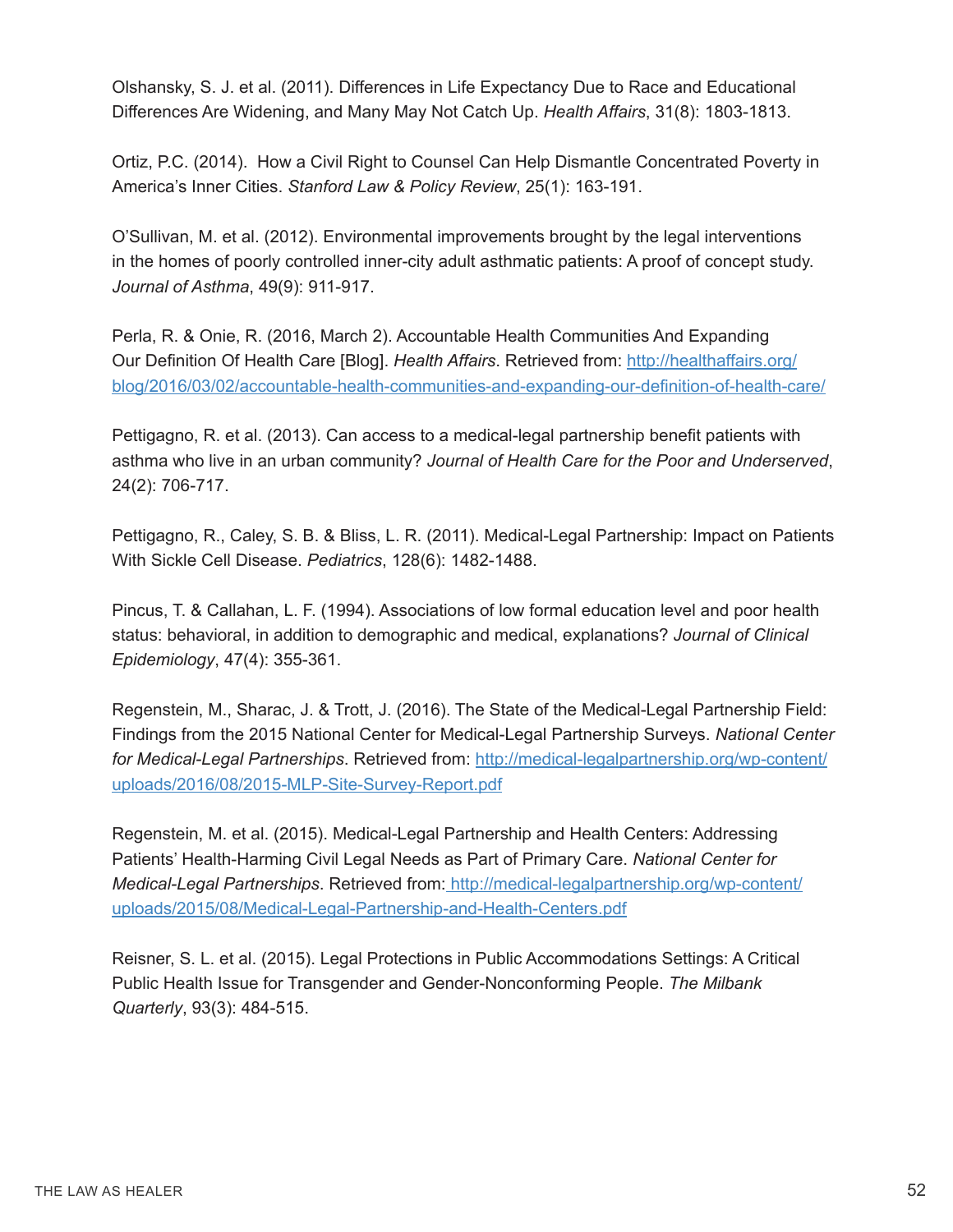Rodabaugh, K. J. et al. (2010). A Medical–Legal Partnership as a Component of a Palliative Care Model. *Journal of Palliative Medicine*, 13(1): 15-18.

Rose, D. (1999). Economic Determinants and Dietary Consequences of Food Insecurity in the United States. *Journal of Nutrition*, 129(2S Suppl): 517S-520S.

Rothman, E. F., Hathaway, J., Stidsen, A. & de Vries, H. F. (2007). How Employment Helps Female Victims of Intimate Partner Violence: A Qualitative Study. *Journal of Occupational Health Psychology*, 12(2): 136-143.

Rubin, J. et al. (2016). Are better health outcomes related to social expenditure? A crossnational empirical analysis of social expenditure and population health measures. Santa Monica, CA: RAND Corporation. Retrieved from: http://www.rand.org/pubs/research\_reports/ RR1252.html

Sampson, R. (2006). Domestic Violence. *The Center for Problem-Oriented Policing*. Retrieved from: http://www.popcenter.org/problems/domestic\_violence/2

Sanger-Katz, M. (2015, March 30). Income Inequality: It's Also Bad for Your Health. *The New York Times*. Retrieved from: http://www.nytimes.com/2015/03/31/upshot/income-inequality-itsalso-bad-for-your-health.html? r=0

Schanzenbach, D. W., Nunn, R. & Bauer, L. (June 2016). The Changing Landscape of American Life Expectancy. *The Hamilton Project*. Brookings Institution. Retrieved from: http://www. hamiltonproject.org/assets/files/changing\_landscape\_american\_life\_expectancy.pdf

Schwartz, D. F. (2016, March 16). What's the Connection Between Residential Segregation and Health? [Blog Post]. *Robert Wood Johnson Foundation*. Retrieved from: http://www.rwjf.org/en/ culture-of-health/2016/03/what\_s\_the\_connectio.html

Sege, R. et al. (2015) Medical-Legal Strategies to Improve Infant Health Care: A Randomized Clinical Trial. *Pediatrics*, 136(1): 97-106.

Shapiro, E. (2013, February 28). Domestic Violence Among the Wealthy Hides Behind 'Veil of Silence.' *The Daily Beast*. Retrieved from: http://www.thedailybeast.com/articles/2013/02/28/ domestic-violence-among-the-wealthy-hides-behind-veil-of-silence.html

Siegrist, J. (1996). Adverse health Effects of High-Effort/Low-Reward Conditions. *Journal of Occupational Health Psychology*, 1(1): 27-41.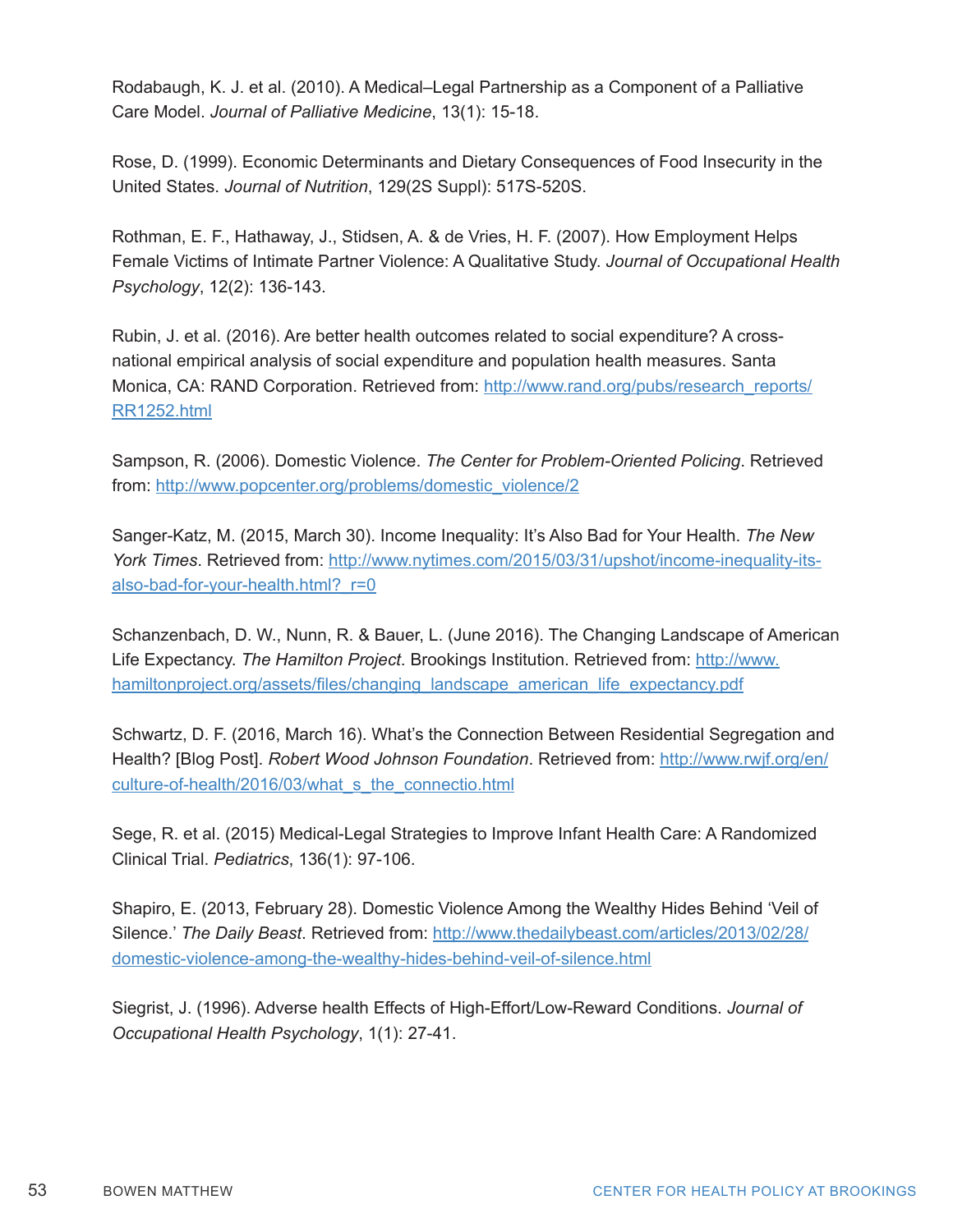Skinner, J. et al. (2005). Mortality after acute myocardial infarction in hospitals that disproportionately treat black patients. *Circulation*, 112(17): 2634-2641.

Smith, M. R. & Petrocelli, M. (2001). Racial Profiling? A Multivariate Analysis of Police Traffic Stop Data. *Police Quarterly*, 4(1): 4-27.

State Role in Education Finance. (n.d.) National Conference of State Legislatures. Retrieved from: http://www.ncsl.org/research/education/state-role-in-education-finance.aspx

Sudano, J. J. et al. (2013). Neighborhood racial residential segregation and changes in health or death among older adults. *Health Place*, (19): 80-88.

Teufel, J. A. et al., (2012). Rural Medical-Legal Partnership and Advocacy: A Three Year Followup Study. *Journal of Health Care for the Poor and Underserved*, 23(2): 705-714.

Theiss, J., Sandel, M., Teitelbaum, J. & Marple, K. (2016). Applying the Medical-Legal Partnership Approach to Population Health, Pain Points and Payment Reform. *The National Center for Medical-Legal Partnerships*. Retrieved from: http://medical-legalpartnership.org/wpcontent/uploads/2016/10/Applying-the-MLP-Approach-to-Population-Health-October-2016.pdf

United States Department of Education. (2012). New Data from U.S. Department of Education Highlights Educational Inequities Around Teacher Experience, Discipline and High School Rigor. [Press release]. Retrieved from: https://www.ed.gov/news/press-releases/new-data-usdepartment-education-highlights-educational-inequities-around-teache

United States Department of Housing and Urban Development, Office of Policy Development and Research. (Fall 2014). Housing's and Neighborhoods' Role in Shaping Children's Future. *Evidence Matters*. Retrieved from: https://www.huduser.gov/portal/periodicals/em/fall14/ highlight1.html

United States Veteran's Administration. (2015). Project CHALENG – Community Homelessness Assessment, Local Education and Networking Groups. Retrieved from: http://www.va.gov/ homeless/docs/chaleng/52015\_CHALENG\_2015\_Fact\_Sheet.pdf

Weintraub, D. et al. (2010). Pilot Study of Medical-Legal Partnership to Address Social and Legal Needs of Patients. *Journal of Health Care for the Poor and Underserved*, 21: 157-168.

Weiss, I. et al. (2012). Safe, Stable Homes Lead to Healthier Children and Families for Baltimore. *Children's Healthwatch*. Retrieved from: http://www.childrenshealthwatch.org/wpcontent/uploads/MDHousing\_brief\_October2012.pdf